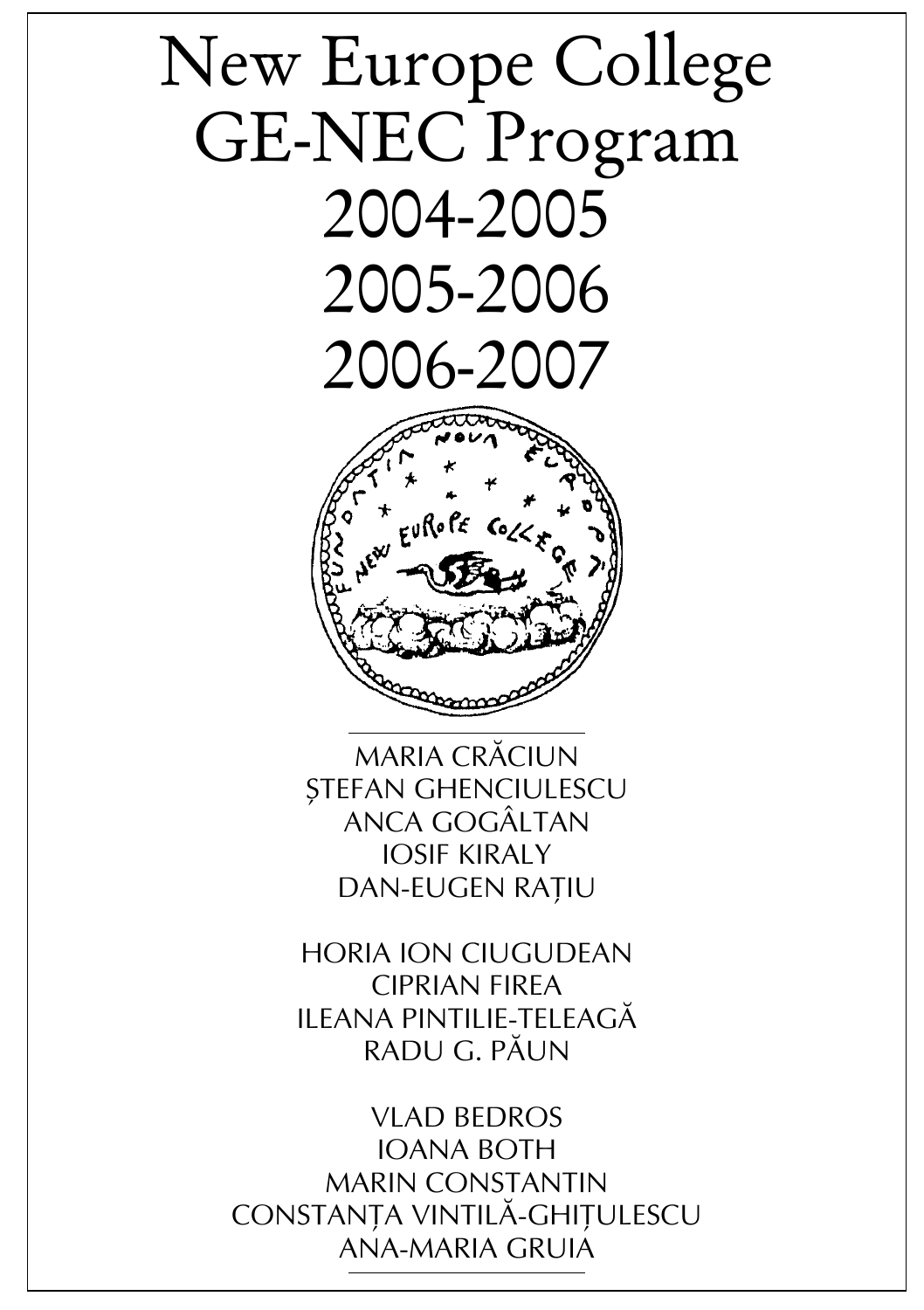Editor: Irina Vainovski-Mihai

Copyright – New Europe College ISSN 1584-0298

New Europe College Str. Plantelor 21 023971 Bucharest Romania www.nec.ro; e-mail: nec@nec.ro

Tel. (+4) 021.307.99.10, Fax (+4) 021.327.07.74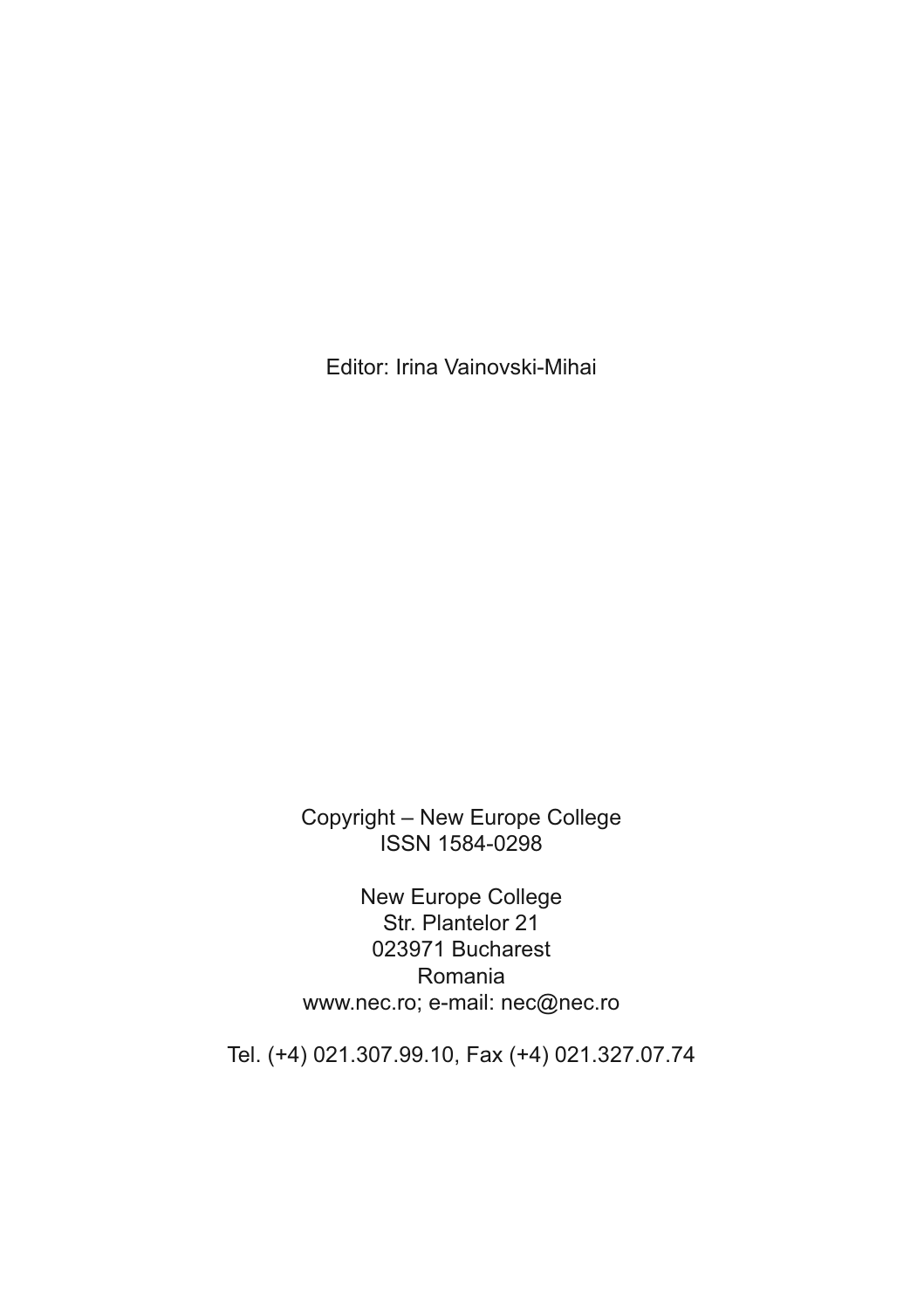

# **MARIN CONSTANTIN**

Born in 1968

Ph.D. in philosophy, University of Bucharest, Faculty of Philosophy (2006) Dissertation: *Anthropological Understanding of the Village Communities in Romania*

Researcher. "Francisc Rainer" Institute of Anthropology, Bucharest

Research grants and fellowships offered by: Agence Universitaire de la Francophonie (1996-2000), Romanian Academy of Sciences (1999, 2003, 2005-2006, 2007), The Soros Foundation (2000-2002), The Wenner-Gren Foundation for Anthropological Research (2002-2003, 2005), Centre for Advanced Study Sofia (2005-2006)

Stages of research at the Institut d'Ethnologie of the University of Neuchâtel (Switzerland, 1997-1998, 1999, 2000) and at the Department of Anthropology of the University of Durham (England, 2006)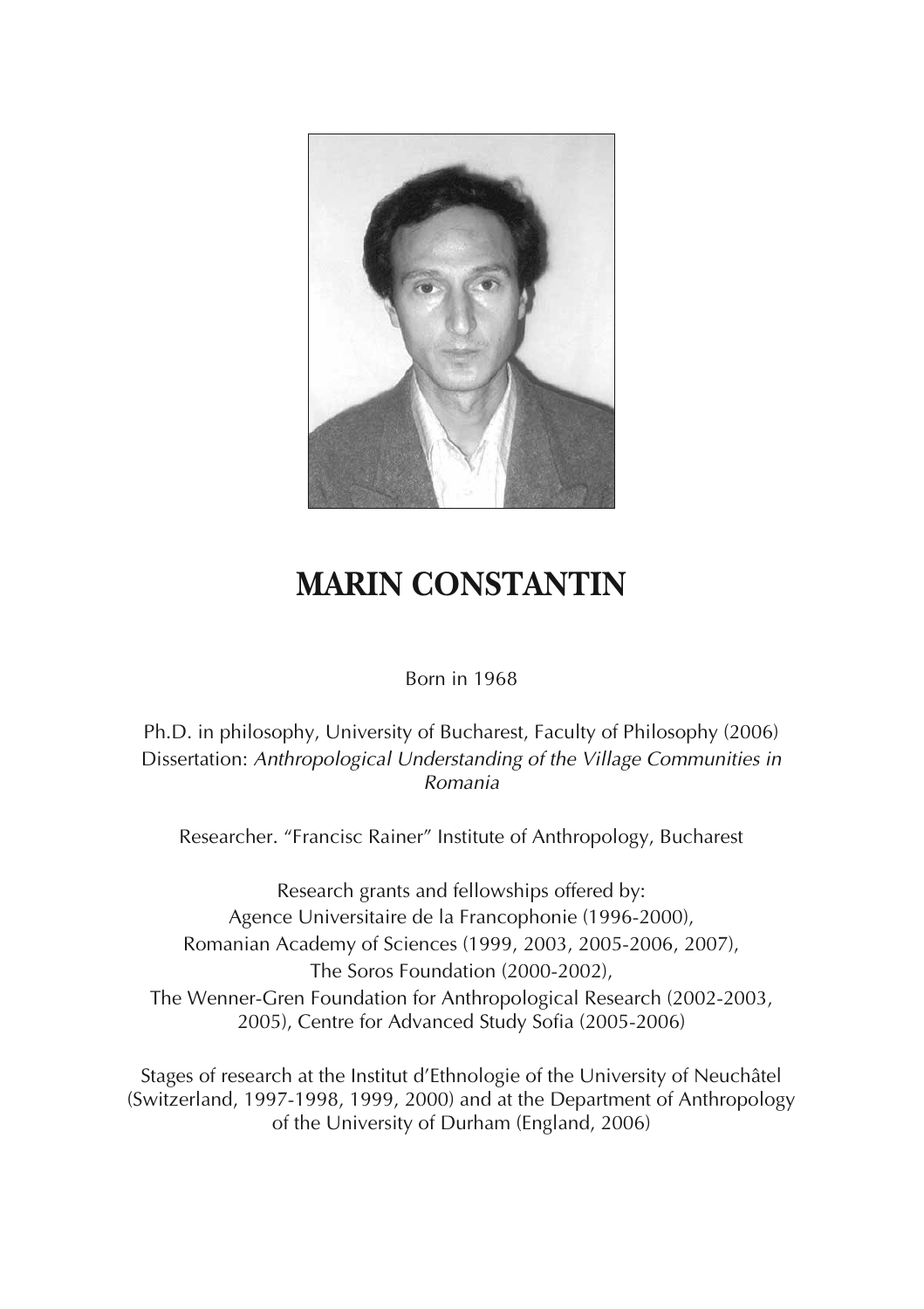#### Participation to national and international symposia in Romania and Switzerland

Several articles and book reviews on ethnography and cultural anthropology published in Romania and abroad (Bulgaria, Germany, France, USA)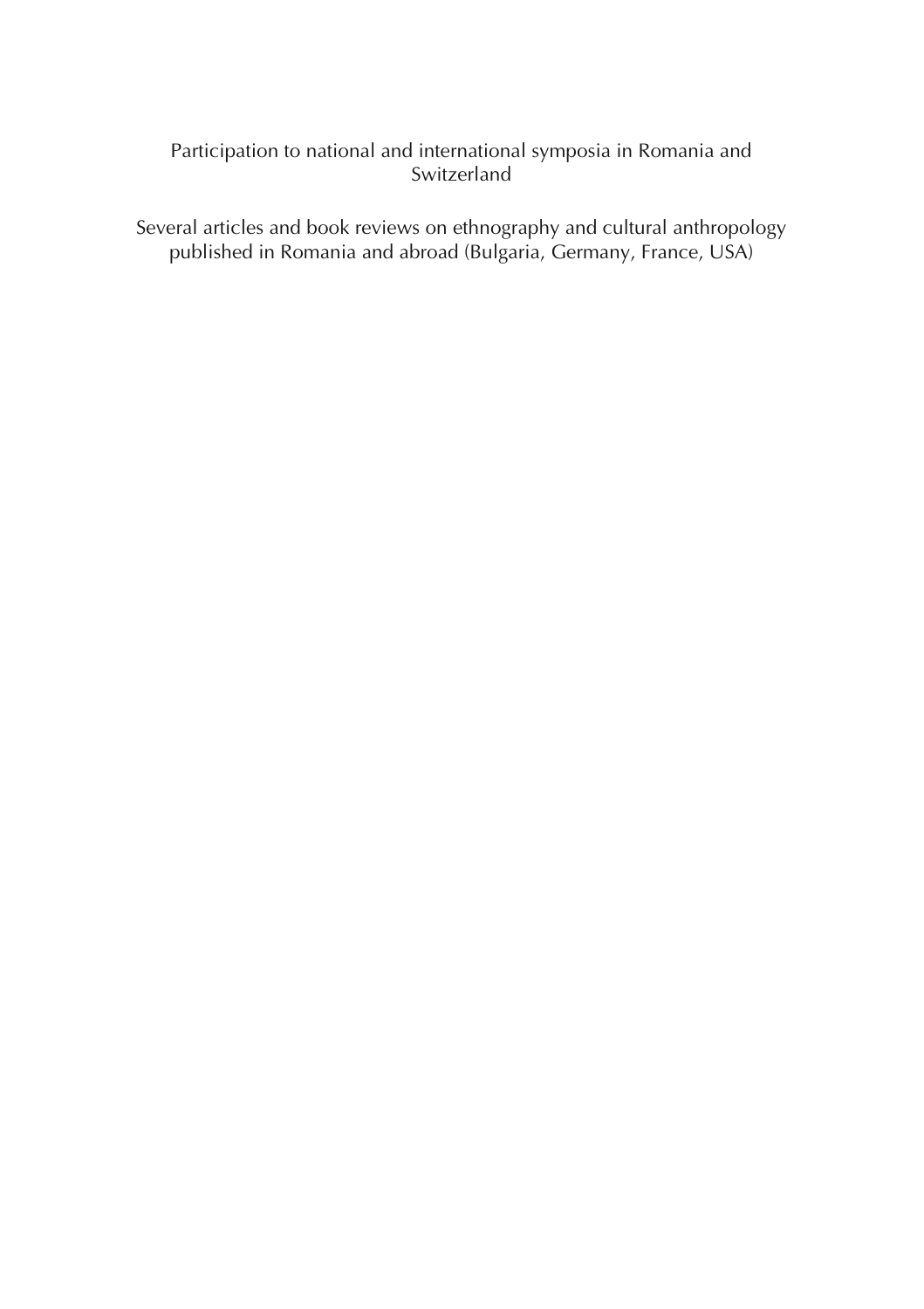# AUTHORSHIP, REPRESENTATION, AND STYLE IN THE FOLK ARTISANSHIP OF 2000s ROMANIA

#### **Introduction**

Words and images are equally inherent to anthropology and their conjunction in different enterprises, such as participant observation or the anthropology of art, is presumably a more efficient approach than placing of emphasis only on textual or visual "descriptions" of social reality. It has been argued that while the visual constantly accompanies the observational science of anthropology, a distinction should be drawn between the "anthropological relevance" and the "esthetic composition" of an ethnographic document (Wright, 1988). Such a distinction is difficult to discern in artisanship, which occurs simultaneously both as a narrative and a display of folk culture.

Artisanship is primarily part of the "human tool behavior" with "constellations of conceptual units" (Dougherty & Keller, 1982) and "the capacity of reversibility" (Wynn, 1994) favoring "the choice of best technical solutions" (Lévi-Strauss, 1966). However, since "the tool behavior is not innate" and "a tool is rarely just a tool" (Wynn, 1994), symbolism is crucial in the making of artifacts based on the "materiality" of things and beyond the "technicality" of problem-solving. Insofar as artifacts are "social things" and "embodiments of cultural codes" (Miller, 1994), symbols are "representational artifacts" with "iconicity" ("the idea of motion or spatial relationship") and "the exploitation of likeness" as the bases of human evolution (Le Cron Foster, 1994). Here craftwork becomes artwork. According to Ingold (2000, *apud* Henare 2003: 63), artifacts and craft knowledge "come into being through the gradual unfolding of that field of forces set up through the active and sensuous engagement of practitioner and material". Materials, therefore, are *seen* in terms of their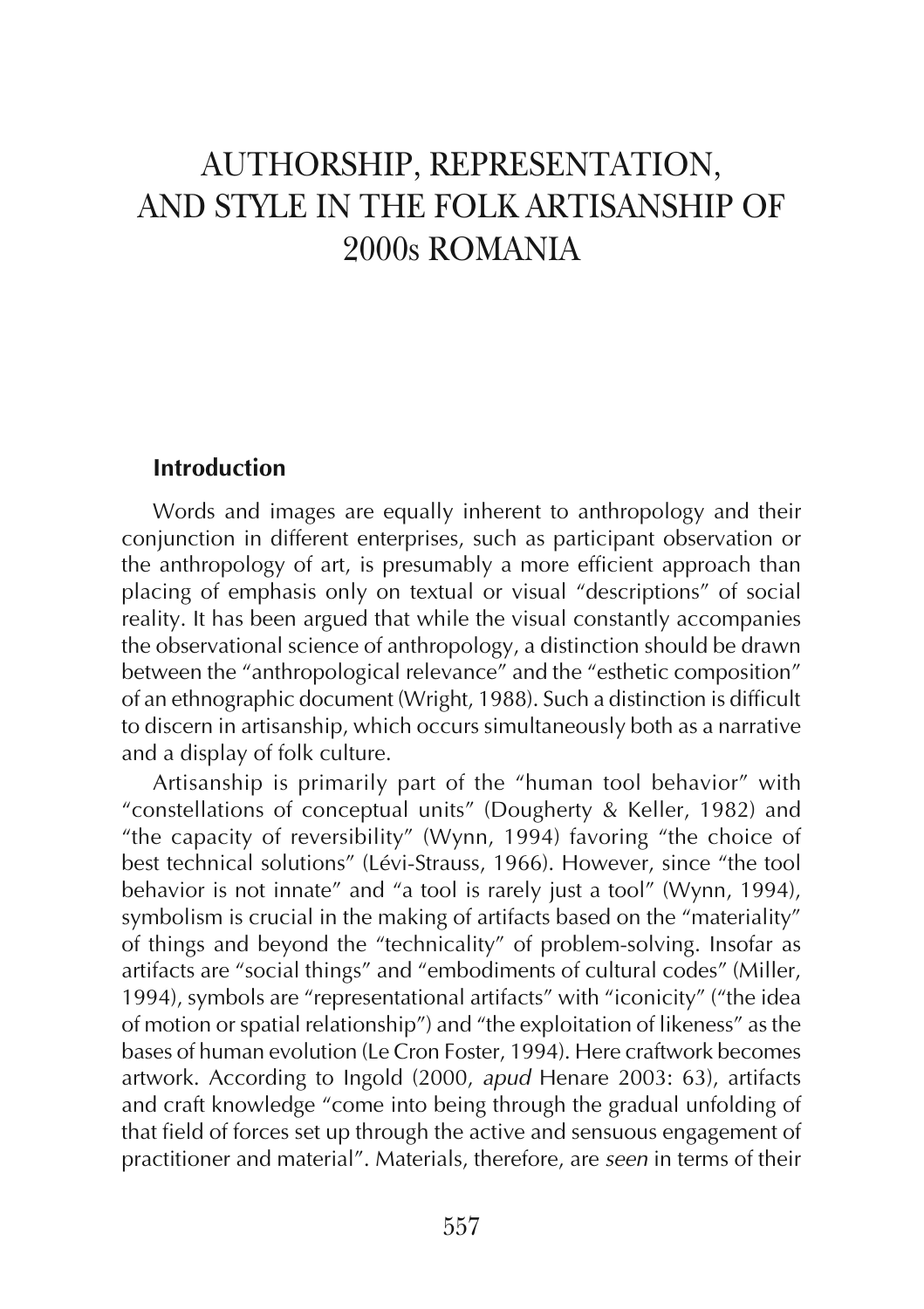*potentiality*, rather than simply adjusted to functional needs. As a result, artifacts can convey "non-material" attributes, such as religious and/or esthetic (Morphy, 1994), and, in comparison with words, they rely upon "wider perceptual functions" (Miller, 1994).

The symbolic qualities of artifacts make them intrinsic to social relationships, and not only as "objects", whose physicality is more or less exploited as "instrumental". It is the process of "objectivation" that leads to the "identification" of persons with things (through the traditional exchange of gifts, but also the mass consumption of commodities or industrial "artifacts") (Miller, 1994). In Henare's words (2003: 55, 61), "[…] an object cannot *be* its meaning", but it can be seen as a "record" that is evocative of the "manual" and "intellectual skills" of craftsmen from the past, such as "the movements of a weaver's hands", as "embodied in the fabric" of his or her tissue. More than the manufacture and sale of folk art "goods", artisanship comes to be associated with the production and exchange of artifacts as "culture bearing" objects. The products are thus "communicational" in time (artifacts as "icons of the past", "incorporations" of contemporary people and processes, and ephemeral commodities in continuous transformation) (Miller, 1994) and also in space (ethnographic meaning and – through cultural contact, diffusion, and acculturation – cross-cultural interpretive variability) (Morphy, 1994). With their diverse cultural trajectories, artifacts become increasingly questionable in terms of "value", "function", "significance", and so on, as in the case of the (non)intentional nature of "art" and "art creation" outside Europe (Morphy, 1994).

What role is played by the craftsmen in the artisanship process? Can they be seen as stereotypical handworkers within the cultural fabric and peasant craftwork and artwork scene? Or, on the contrary, are artisans a kind of self-made emissaries of the ancestral crafts, folklore, and traditions they evoke and represent through their artifacts? Thomas Wynn speaks of the artisans' "idiosyncratic knowledge" and their "idiosyncratic ways of doing things", which contrasts with the shared technical knowledge between traditions and the community standards that "constrain the range of possible forms, sizes, decoration, and so on"; he also points out that the artisan's choice of these standards is an "index" of the social group concerned (cf. Wynn 1994: 154-5). To the extent that a craftsman's identity may be "constructed without its being made subservient to social institutional structures", the notion of "style" is pertinent to artisanship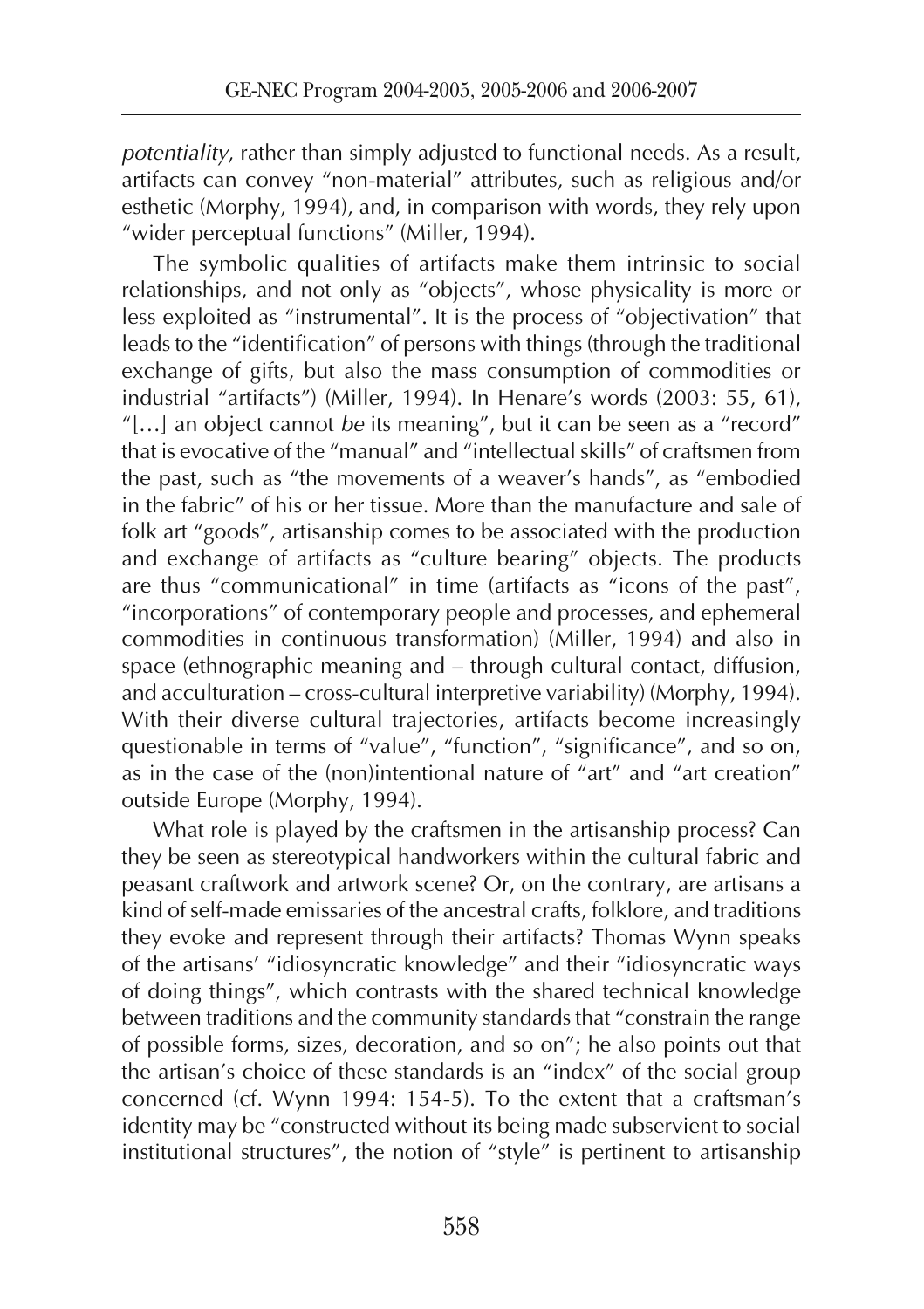(Miller 1994: 414). Understood variously as a "formal-similarity statement" [W. Davis, 1986], "part of a set of cultural distinctions and components in the process of their reproduction" [J.A.W. Forge, 1973], or a "technique of manufacture or mark of a group identity", and thus a "mediator between form and function, between past practice and present production" [Miller, 1994: 671]), style may reflect not only the aforementioned "idiosyncratic" mark in the artisans' work, but also interwoven sources of folk and popular "imprinting".

As far as artisanship can be recorded in 2000s Romania, it reveals a "tridimensional" phenomenon relevant for what usually constitutes the rubrics of "society", "economy", and "culture" within various socio-humanistic disciplines. Artisans have their own forms of social organizations (private craftwork associations), institutions of production and commerce (workshops and folk fairs) as well as patterns of a craft culture (including traditions, folk arts, and ethnicities). In artisanship, peasant craftsmen meet urban clients, archaic manufacturing techniques coexist with modern devices, and craft specialization is consistent with market orientation – all of these being based on, and developed from, the handmade industry and the commercial distribution of artifacts (cf. Constantin, 2003; 2007). A further interrelationship – that of craftwork-and-artwork – is significant in terms of the folk art aspects of artisanship. As will be seen, the main phases of the artisanship process – the craftsmanship (the making of artifacts) and the artisanry (the market display of artifacts) – are experienced conceptually by artisans as an enactment of authorship, representation, and style. Several cultural themes, such as folk anonymity and paternity, craft representativeness and symbolism, and style-and-esthetics in relation to stylization-and-kitsch, are recurrent both in the current ethnography of peasant crafts and the ethnographic literature on developments in artisanship in postwar Romania.

Throughout the diverse types of craft specialization in Romania today, the auctorial, representational, and stylistic issues are also to be found in craftwork and artwork. Their factuality fluctuates in accordance with historical context (for instance, paternity and market-driven stylization are more prevalent in the post-socialist world than before 1989). Similarly, handicrafts and artifacts are not invariably appropriated, represented, and "personalized" throughout the different ethnographic areas of Romania (see the local, regional, and national "scale" of craft representativeness below). Beyond any intention of "synthesizing" the complexity and variety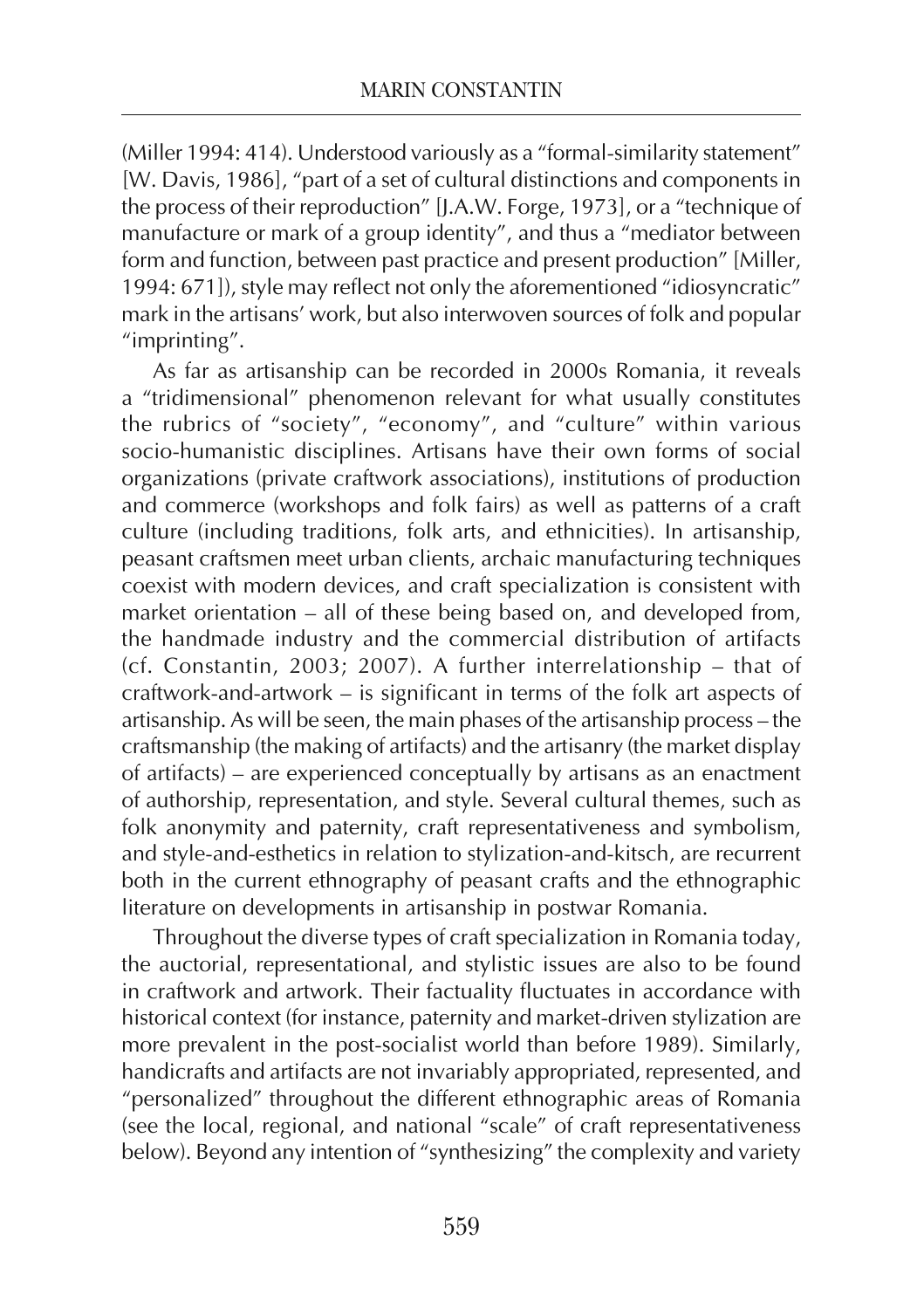of artisanship to a generalizing scheme in either social, economic, and cultural terms, my hypothesis is that authorship, representation, and style probably outline (if only irregularly) the craftsmen's widespread *praxis* of acknowledging, legitimizing, enlightening their *own* attachment, contribution, and property in relation to socially-defined frameworks, such as peasantry, tradition, folk art, ethnic grouping, and nation. As this praxis makes simultaneous use of artifacts and oral accounts, they are referred to and discussed accordingly as correlative evidence of what the artisans do and say about themselves and their crafts in contemporary Romania.

## **Authorship in crafts**

In 2002-2003 and 2005-2006 I carried out two field surveys in the craftsmen's home workshops in the ethnographic areas of Maramureş, Mărginimea Sibiului, Tulcea, Vâlcea, and Vrancea as well as the market network of five traditional fairs held at the Bucharest Village Museum, the Bucharest Museum of the Romanian Peasant, the Astra Museum in Sibiu, the Timisoara Museum of Banat Villages, and the Suceava Museum Complex of Bucovina (see Constantin 2003, 2007). From both the artisans' craft manufacturing and traditional fair exhibits, two themes emerge in relation to authorship in craftwork, namely: anonymity and paternity. These need to be viewed in terms of their historical contextualization; however, this does not entail any evolutionist inferences, as, for example, with artisans who, from being communal and local in the past, have today become private and national.

## **Craft anonymity**

In defining the origin and substance of their crafts, many artisans and folk art specialists evoke the indistinct and collective authorship of the "folk", "village", and "ancestors". If artisanship were to be understood only as an intact cultural heritage and not also as a variable pattern of social and economic specialization, this would deny it a historical nature in favor of properties like constancy, duration, recurrence, etc. What artisans aim for and do, and what they are expected to do, is, after all, also an accurate and pious *reproduction* of the techniques, motifs, and ideas of traditional craftwork and artwork.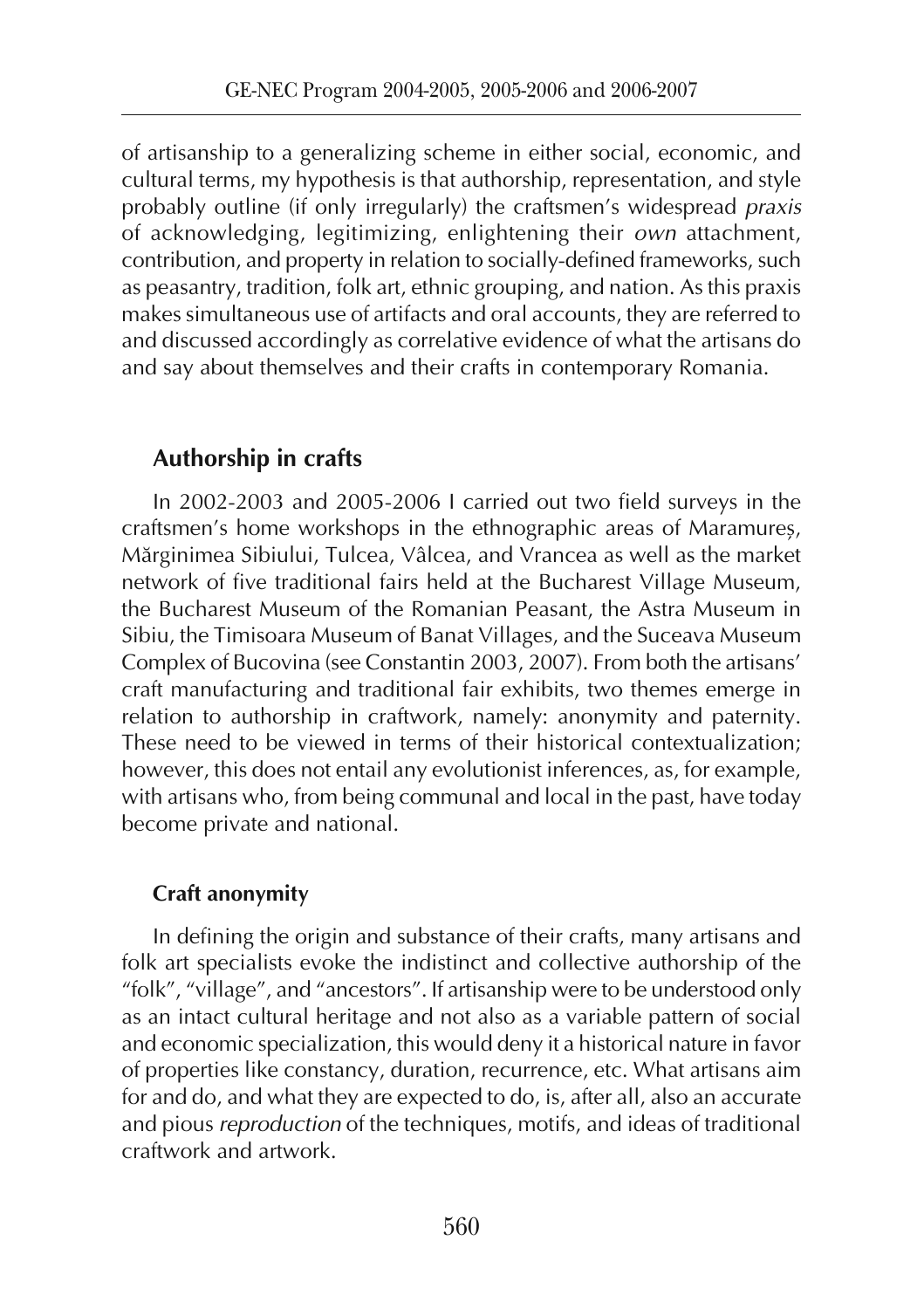Craftsmen's recourse to the anonymous authority of their work is built equally according to social, economic, and cultural categories relevant to a holistic understanding of the worldview of the contemporary peasant. Accordingly, crafts are to be interpreted in relation to facts that pertain to peasant sociality, production systems, and reflexive or representational behavior – even where included in the amorphous model of anonymity.

In social terms, anonymity is described in terms of a patriarchal "village" and "ancestors". Such generic and prototypical "communities" of villagers and forebears are immemorial: they date to the "most ancient times" (EM, GS, SF)\* , "one upon a time" (MAP), and "somewhere in the past" (MM). "Oldness" is an attribute of the "authenticity of tradition" (AG, MP) and the making of "craft patterns and motifs" (AT, DG, IG, ND). Illiteracy (GS, MPop, NM), hard work (FM, ND), and good taste (APC, VMold) are further characteristics of such non-historicized peasantry. Ancestors are the authors of folk traditions (AF, AR, CP, DM, ER, ES, IM, MAP, MPop, NM, TB, SA, VLin, VT) and folk art (AF, AR, DG, IA, TB, VT, VLin). They may be represented in artifacts such as the masks associated with commemorative rituals (IA, PL, ŞT). The "traditional village" is populated by figures that are at the same time legendary (the tricksters "Păcală" and "Tândală") and "technical" ("Mayor", "Priest", "Fiddler", "Blacksmith") (IM, and also AG, IB). The Church as an institution is evoked with regard to the wearing of folk costumes (MAP, MN, VA) and as a decorative model (MN).

The theme of anonymity in the peasant economy is present both in villagers' productive patterns and their openness towards the market. Examples include the cooperative institutions of *claca* (EJ, IM, VA) and *sâmbra oilor* (VA). Labor exchange between villagers is still practiced among Transylvanian weavers (AD), and "ordinary pots" are offered by LP in exchange for maize. Pastoralism is seen in relation to folk art origin (APC, SA), and weaving is taken as a decorative pattern in "naïve" painting (IM). The economic structure of these communities is reflected in artifacts like the dowry chests for daughters of different statuses, their parents being the "Notary", the "Mayor", the "Priest", and the "Poor-Man" (VMold). Pottery with no ornamentation is sold for domestic use in respect of a more or less standardized "traditional cuisine" in areas like Hunedoara (VT) and Suceava (MAP). The rural traditional fairs of the past are depicted

The initials within brackets refer to my informants, listed at the end of this paper.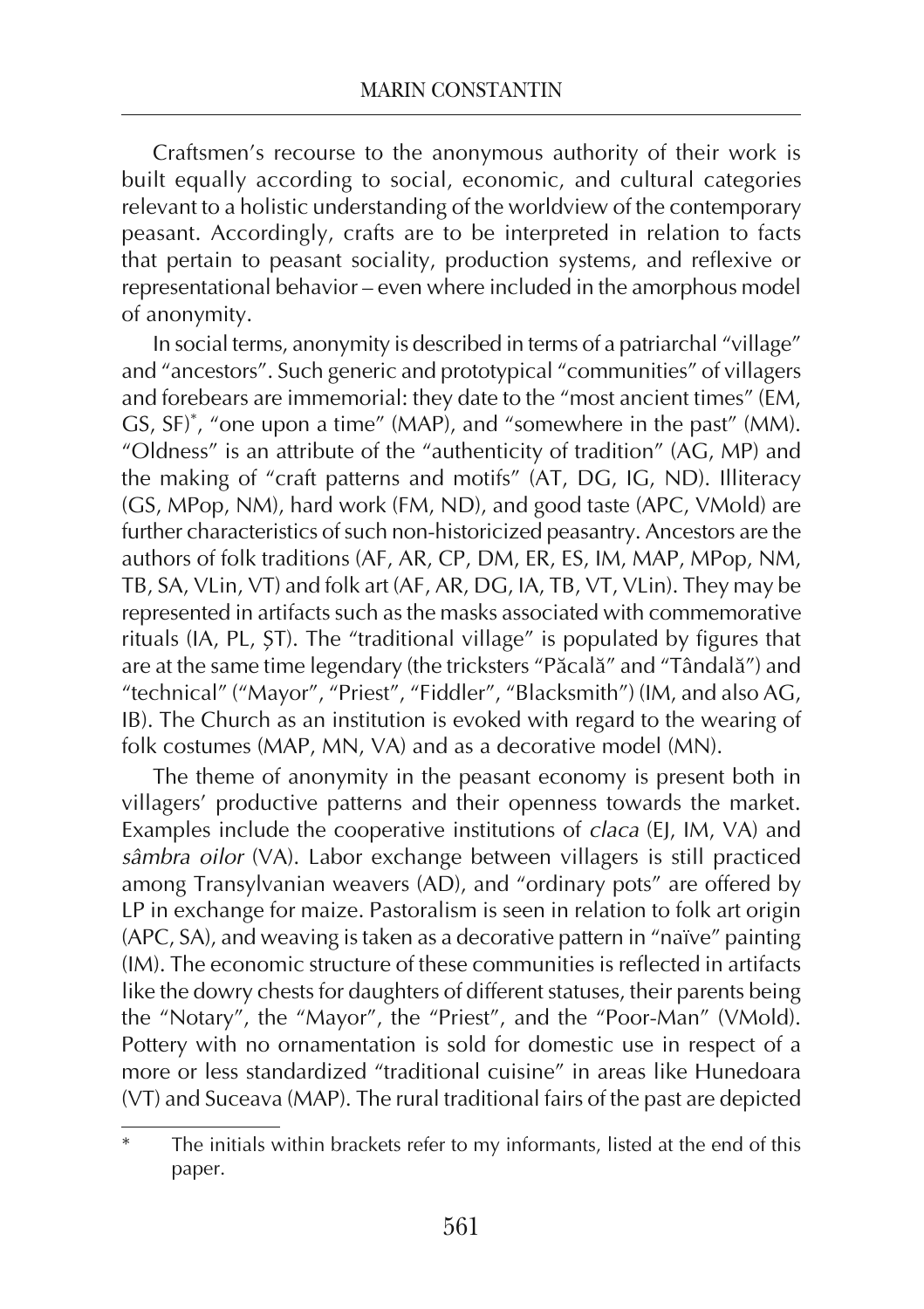(VMold) through details of ox-driven carts full of agricultural and animal products, alongside pottery and wood-carved tools, with loud calls to customers, and traction animals set free to graze "on the fair's fringes"… Similar accounts are provided of more recent fairs in the countryside that take place between "four or five villages" (VL), with opportunities to exchange artifacts for cereals (GC). Artisans like TBus and ZMB still engage in the bartering of goods at the traditional fairs in cities today. "Naturalness" is the property and framework for the peasant autarchy, as expressed by the "natural handwork" (ES, SF) and "environment" as a source of inspiration (GS, MJ, VLin).

The anonymous cultural reference among many artisans is that of the "folk", both as a traditional attribute of "artisanship", "craftsmen", "crafts", "artifacts", etc. and as an ethnic appropriation of such references. Folk costumes appear as an ethnic marker among Romanians (AR, EP, VLin) and Hungarians (AT, MDen, SF) alike. Worn at the fairs, the folk costumes represent the "identity" of ethnographic areas such as Bistriţa, Gorj, and Suceva (VMold). Similarly, ethnicity is invoked when defining craft compositions or symbols, such as the "Universe of Romanian Village" (ND) and "Hungarian and Romanian rosettes" (SF). The "Hungarian shamanistic dress" is distinguished from the "Romanian *catrinţa*" (AT), while the weaver AN makes puppets dressed in Romanian, Hungarian, German, and Gypsy "national costumes". Folk traditions are claimed to have been equally retained among Romanians, Hungarians, and Germans (VKR). Given the craftsmen's "folk roots", their artwork cannot be "original" (ZMB). Instead, "folk art is representative for us, as a nation" (AN), which therefore legitimizes the use of Romanian national flag attached to artifacts (FM, MM, VB).

The social, economic, and cultural contextualization of craft anonymity is particularly relevant to a certain "ethno-historical" understanding of how peasant traditions are made, reflected upon, and enacted. As can seen from the above, the artisans' discourse on a collectively-shared and generally-shaping source of their knowledge and work is coherent in that it forms from the "village", "local economy", and "folk" interrelated elements of a "traditional" pattern of civilization. However, such narrative artisanship is not only evocative or nostalgic: it is also exemplary and transformative among contemporary peasant communities, something that appears to be contradictory when considered in concert with the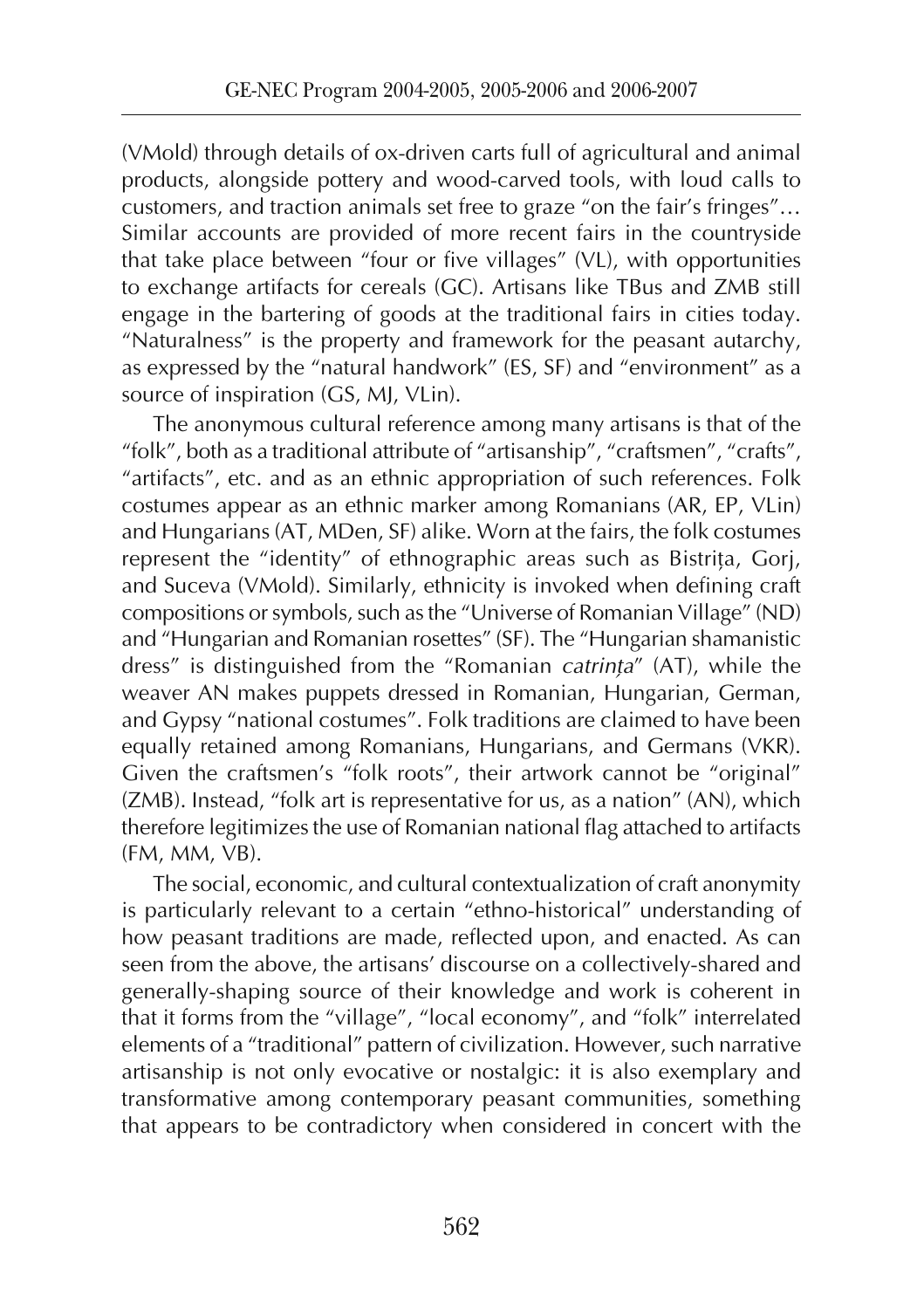claims of an unaltered "reproduction" of the craftsmen's handwork (AF, AN, DM, EP, FC, IG, MD, MJ, ND, NM, SA, TB, VL…)

Indeed, many artisans would also argue in favor of their "creative" or "innovative" contribution to the crafts and artifacts they otherwise safeguard from outside influence (AT, IBen, FC, I & EM, LP, MPop, ND, TR, TE, SF, VKR, VL). According to APC, "I want to be a creator, and not only a craft worker!" Similarly, VLin believes that "you cannot be a [folk] creator unless you leave your imprint on…" Even in light of such statements, craftsmen like GV and IP maintain that tradition retains its entirety, even where changes occur *to* the crafts' ancestral techniques or decoration. Thus, MM contends she only "combines" traditional motifs in weaving, as do DM in respect of woodcarving and VKR in respect of lace, with no divergent evolutions in the performance of their crafts. According to SA, what can be changed (in woodcarving) is only the 'form' of an artifact, whereas the 'representation', or content, remains the same. Similarly, FC is able 'to create' certain ceramic 'forms', which he 'adapts' to a '[traditional] system'. When the change to the artwork comes from outside, it is denounced as an "unauthorized copy" or "theft" of original models or artifacts (AN, NM, VLin), or simply denigrated as "kitsch" (FC, MPop, VMold).

The idea that one's *traditional* motifs and skills can be unfairly alienated is important in that it suggests the existence and legitimacy of authorship *in anonymity*. In other words, the anonymous origin of a craft or artifact does not mean they are nobody's, or that they could be appropriated and reclaimed under any conditions. As a result, ancestry, autarchy, and ethnicity are felt to be one's vague but nonetheless effective endowment within one's ascribed kin and ethnic identity and achieved economic status. Birth and native enculturation are processes that provide this localized and 'communitarian' sense of property, to the extent that outside or foreign affiliation cannot be referred to in terms of a common line of descent, working interdependence, and national membership.

Since 'authoritative anonymity' in craftwork is not only retrospective but also invoked as a kind of collective energy in action, artisans reiterate their rights within folk culture through the concept of authenticity (AN, EP, IG, IM, NM, VLin). According to MPop, authenticity as far as artifacts are concerned is a matter of the authenticity of the decorative motifs. Personal contribution to tradition should not affect the 'authentic' nucleus of one's craft (IG, VL), which is to recognize 'the power of authenticity' when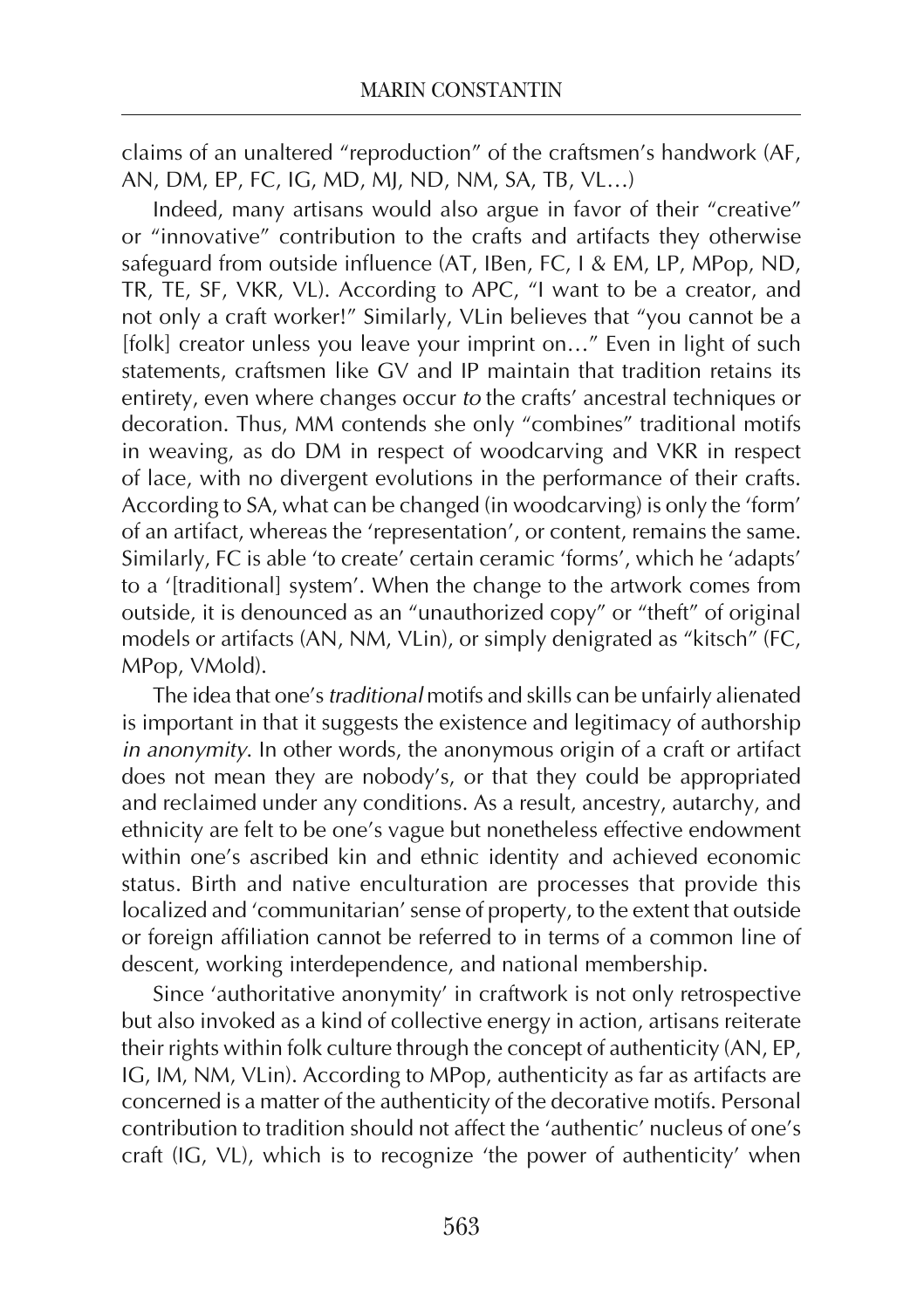facing competition (IA). Peasantry was 'more authentic' in the past than today (ND), and the affinity of the 'authentic' with the 'ancient tradition' is accompanied by the equation between 'authenticity, good taste, and the traditional' (MP).

It is through this legitimizing attitude that artisans develop local patriotism, another form of plural self-identification with a given ethnographic area or community. Examples thereof are given by the regions of Valea Someşului (VLin), Valea Cosăului (VB), Valea Hârtibaciului (VKR), and the villages of Vlădeşti-Vâlcea (EP), Slătioara-Suceava (EU), Corund-Harghita (AF, MDen); each of these is promoted as a center of weaving (VLin), hat making (VB), lace work (VKR), pottery (AF, EP, MDen), and egg painting (EU). According to I & ŞB, the craft of making wooden gates is "innate to the blood of [the people from the area of] Maramureş". Excellence is claimed for the native area, the place with "the most beautiful folk costumes in the country" (VLin) and "the most resistant clay in the country" (EP). According to the potter FC, "90%" of his pottery decoration is still in use in the Bukovina area.

There are two other relevant notions in the attempt to analyze anonymity in artisanship. The first of these stems from the production of artifacts, as a materiality of the craftsmen's work. Here artisans are often concerned with their "handwork" as a mark of local tradition or folk art (AG, AP, ES, EV, MD, MJ, MN, VA, VKR). Handwork also forms the basis of the "uniqueness" of the artisan's craft (DM, ZMB). "My [weaving] artifacts are unique: you will not find two the same!" (MM). Similarly, the potter FC says he makes small crosses of "the same type, though not identical". The bone carver SF is convinced that each of his artifacts expresses a different "idea", for each is "unique". According to ND, "only unique or limited edition artifacts are made in folk art, as an authentic tradition".

Another notion of an "anonymous" hue is the self-referential characterization among artisans in terms of the "guild" (DC, IM). Some of them describe their professional membership of the craftsmen's group using the kin-inspired term of "family" (SB, VKR). "We meet [at the fair] our 'kinsmen' and 'brothers' [i.e. other artisans]" (IA). According to other accounts (OD, ZMB), younger artisans are indebted to their elder counterparts for the learning of their craft. The most frequent image associated with the collective definition of artisans is that of "collegiality" and even "collaboration" at fairs (DG, ND, TE, VL). As MR makes clear,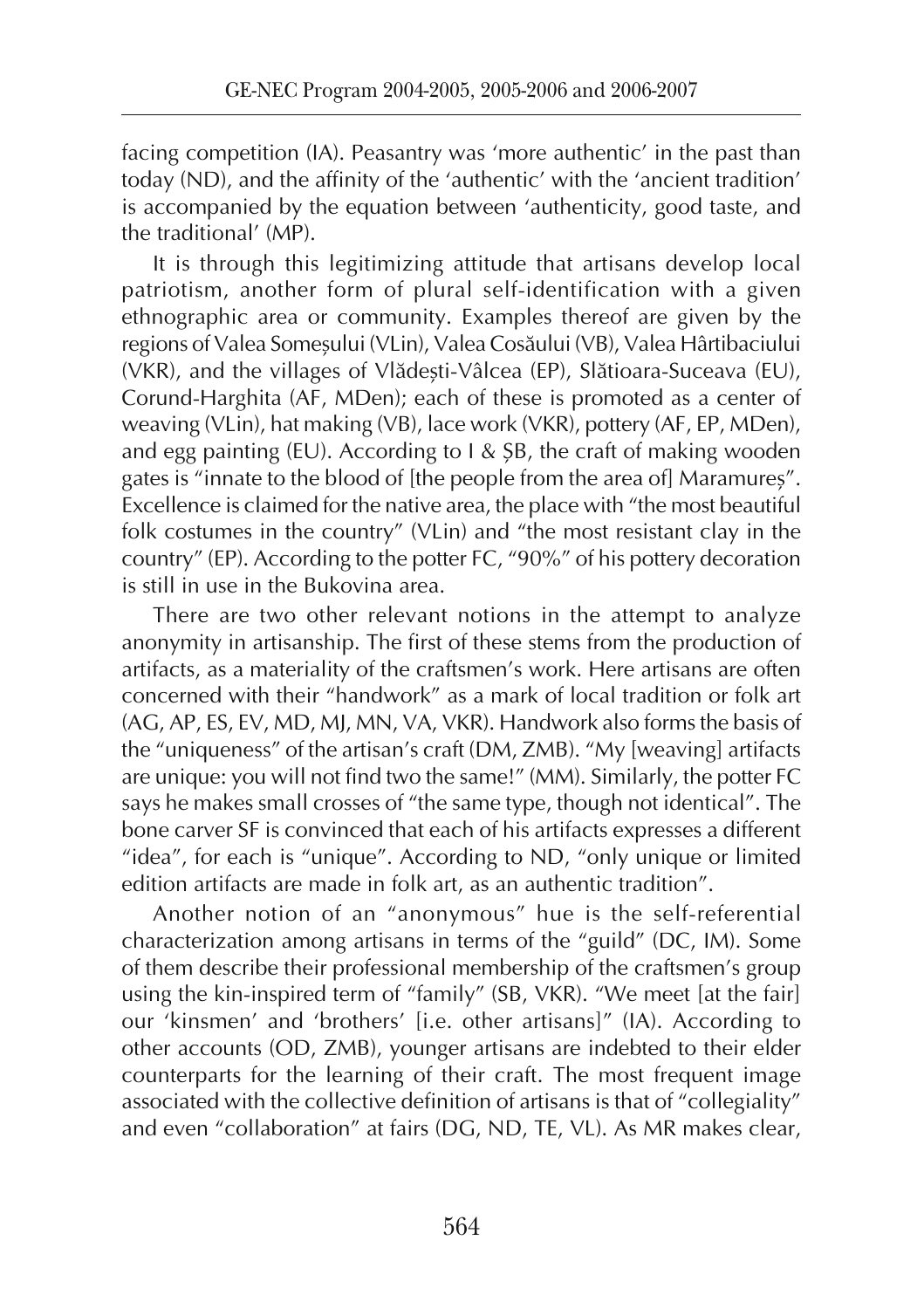"I am happy to exchange [with other craftsmen] ideas, craft models, and impressions".

Authenticity and local patriotism are core values in the artisanship process. They are referred to and played with not as abstract issues in the rhetoric of the craftwork market. In claiming that the making of their artifacts conforms to a certain ethnographic pattern, craftsmen implicitly rely upon a basic auctorial dimension – even though this is 'anonymous'. Equally, the gift of "uniqueness" and guild awareness are major qualities of the artisans' work and their professional membership in a manner which is not different but consubstantial with the traditional "ancestry", "autarchy", and "folk" authority in craftsmanship.

## **Craft paternity**

Paternity in craftwork is by definition opposed to the theme of "anonymity" in craftsmen's accounts of their traditions and folk art. We might then ask how the claim of anonymity can remain plausible, given that, in terms of labor legislation, artisans are required to authenticate their professional status, while also dealing with competition in the economic sphere, all within the same "traditional" society. Folk art's "primeval" ancestry becomes particularly problematic when the commoditized production of artisanry challenges the very "artistic" quality of the peasant artifacts.

Here we are interested in the manner in which today's craftsmen conceptualize the opposition of anonymity *vs.* paternity in artisanship. My assumption is that this divergence, while occurring in the artisans' narrative and ethnographic arguments and evidence, is not related to a given gap between the philosophy and practice of craftwork. In what follows, I make an assessment of the above references to anonymity by the craftsmen, in order to provide a background for the current manifestation of craftsmanship and artisanry.

As seen earlier, many artisans broadly relate their proficiency in craftwork and artwork to social authorities like the "village" and "ancestors". Authenticity in craftsmanship is ineluctably conditioned by the intergenerational transmission of traditional patterns existing since time immemorial. What such craftsmen have done was to respect devoutly, accurately reproduce, and humbly represent their original, pure, and specific "folk".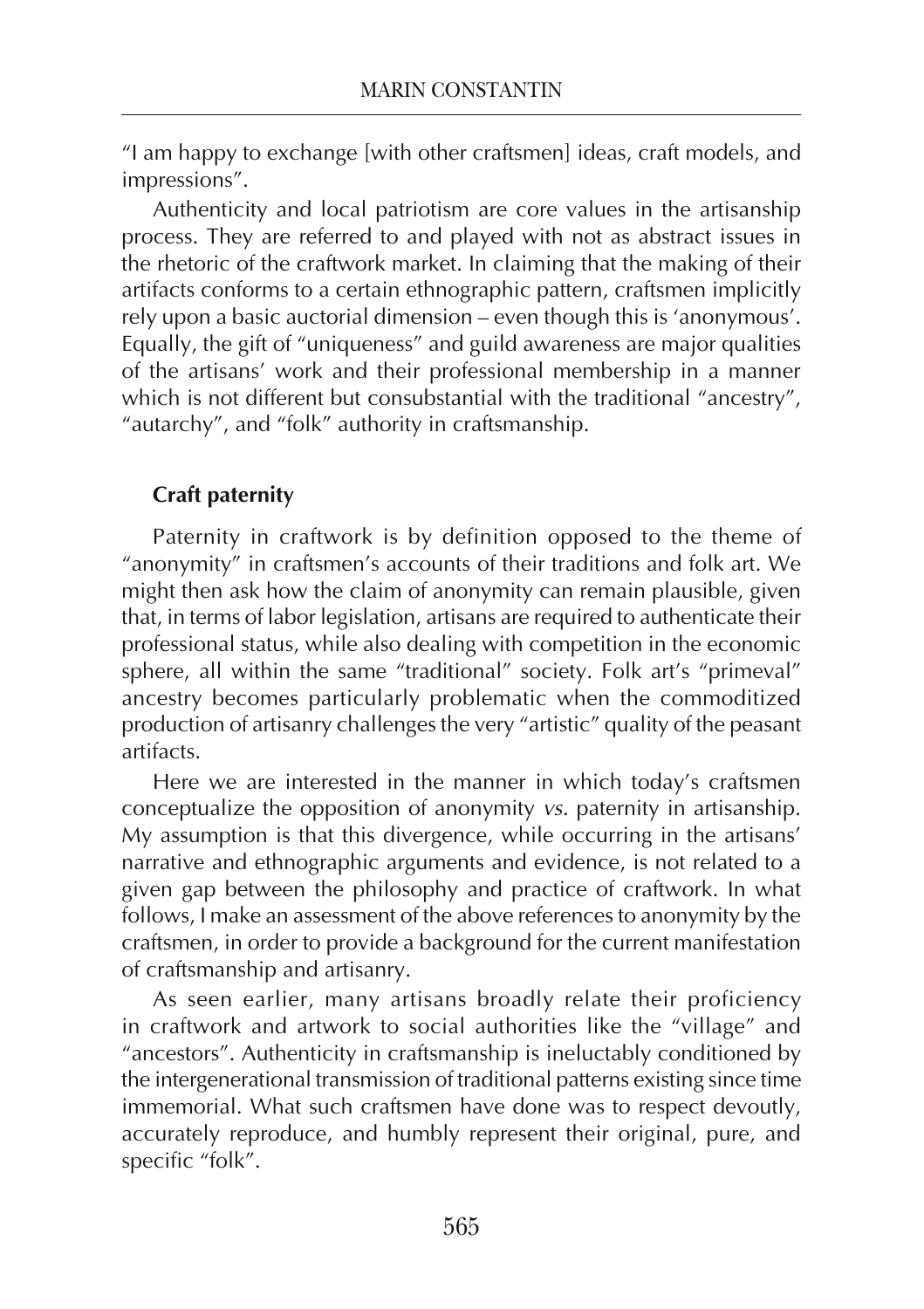However, information also exists on the artisans' kin-based division of labor in craftsmanship and artisanry (APC, AT, CP, DM, FC, and GS). Examples of family associations and firms today include the "Art-Ceramic SRL" (EP, Vlădeşti-Vâlcea), the "Association of the [Child] Little Great Artisans" (EU, Slătioara-Suceava), the "Pascaniuc Family Association" (MAP, Marginea-Suceava), etc. As if artisans somehow distinguished themselves from amid the communal and bucolic picture of an ideal village and a legendary ancestry, they integrate their craft industry with private networks of knowledge and practice. It can be said that firms and the family involvement in the artisanship process are equally relevant for the craftsmen's detachment from the informal framework (if still in existence) of the village population.

Another leitmotif in the craft anonymity discourse is that of economic order. Artisans sometimes describe their work in terms associated with the peasant autarchy. Here, communitarian and cooperative patterns are evoked, such as the *claca*, as well as traditional accessories and tools found in households still self-contained in a subsistence economy. Where the market is still mentioned, it takes the localized and countrified form of traditional fairs that in fact represent a mixture of bartering, rites of passage, and folklore.

What the ethnography of contemporary craftwork and artwork in Romania makes clear is the market involvement of artisanship beyond village boundaries. Artisans sign their artifacts or apply their stamps as trademarks or monograms (AR, IB, VMold). Among potters like FC, MDen, and OD, trademarks include the artisan's name and place of origin. The violinmaker DC has the following trademark: "Folk Artisan DC, Bihor county, 2005"; he also uses the title "Master D". EU, SA, and VKR apply to their artifacts a label containing their personal information and trademarks. A majority of craftsmen use business cards (EU, FM, MDen, VMold, ZMB…).

In cultural terms, anonymity in artisanship is expressed through "folk" or "ethnos". Traditions, arts, crafts, and fairs are all placed under the legitimizing and ineffable title of the artisans' "ethnic" or "national" membership and identity. Production, representation, and distribution of artifacts originate equally from, belong to, and are based on a "folk" or native heritage and value system.

Some artisans today are convinced that their craftsmanship is a gift given to them by God *as individuals* (DG, EV, NM, TBus). Craftwork also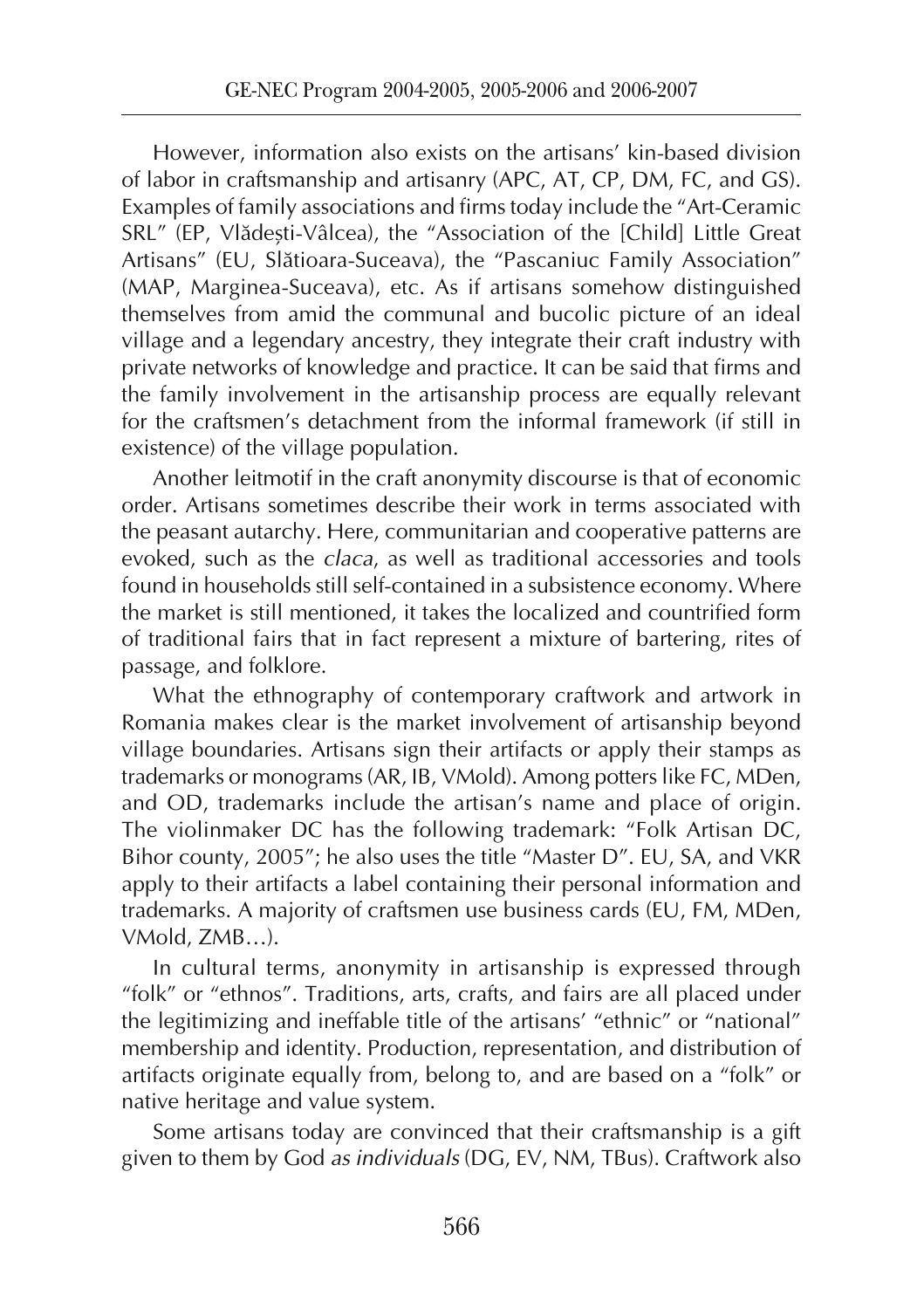involves individual technical innovations (ND, ŞC) or personalized brands such as "The Colibaba Ceramics" (FC). A number of craftsmen sign their work by hand (CP, DM, EM, FB, ND, and SF). In fact, craftsmen in these situations simply display their own identities and interests on behalf of "folk culture" – beyond their established ethnic membership. Artisanship is thus a kind of interplay with ethnicity and not a reclusive marker within it.

Private associations, trademarks, and signed artwork are cognate elements of a general change in the productive, distributive, and representational patterns of craftsmanship and artisanry. Whereas, as seen earlier, there is place for some transformative processes *within* the folk traditions or arts (which artisans allow in terms of "innovation" and "creativity"), the current inconsistency between the value orientation of anonymity and that of paternity appears to reflect an auctorial 'crisis' within the peasant self-referential system. This leads to the question: "Why do artisans usually have such contrasting ideas in their discourse and praxis as to what their craft authority is or should be?" Sometimes, they argue, the signing of artifacts is not practiced in their given craft tradition or ancestry (MPop, SB, VT). There are, however, some artisans who complain of the lack of a legal framework in Romania in what regards the notion of "copyright" in artisanship (AN, VL).

Private authorship pursues and reflects the process of legitimization and symbolic endowment of artisanship itself, this time with a focus on the nuclear family. Artisans are thus interested not only in the production and distribution of their artifacts, but also in the public acknowledgement of who they are and what they make – as *individuals*. As such, paternity basically restores (after the socialist indistinctiveness of peasantry) the meaning of ownership and control among artisans. Given the disconnection of artisanship in terms of uniformity under socialism, the contrastive reference for the craftsmen's auctorial ethos is probably no longer that of "traditional" or "immemorial" anonymity, but, in particular, that of the cooperatives, the state-owned folk art outlets, and the ideology-laden festivals of the pre-1989 "ancient regime".

Craftsmen in 2000s Romania lay claim to individual originality in various crafts such as bone carving (SF), woodcarving (IMold, SA), and weaving (MJ). Originality appears as a quality that is somehow problematic for craft anonymity and its collectively-shared 'folk' values. When AG speaks of her "original ideas" (in Maize leaf weaving), she is setting "her" folk art characters apart from the ancestral collective heritage of her local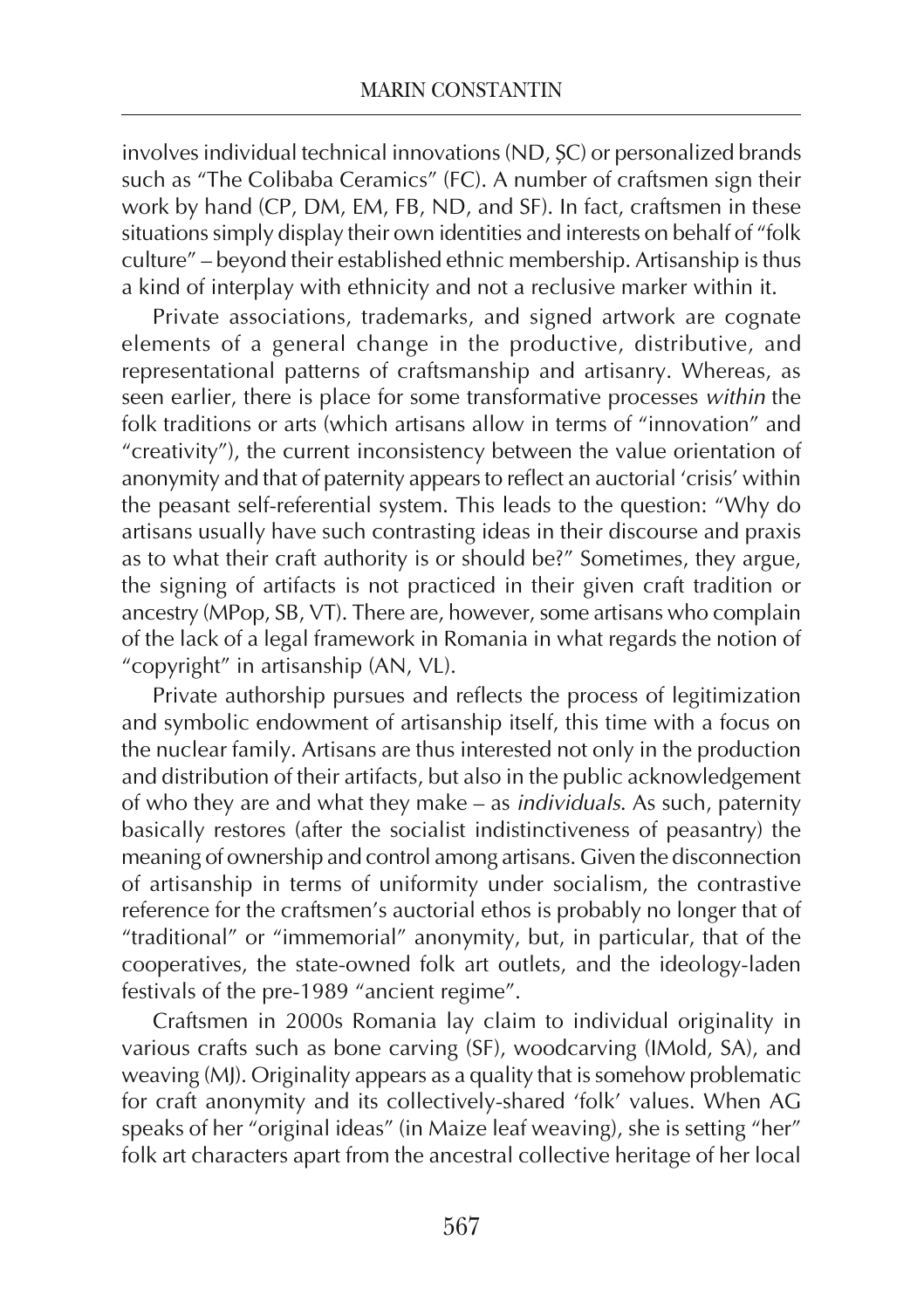ethnographic area (Suceava). Similarly, the woodcarver IB claims he is "seeking to be original and avoid influences [in craft]". As for the meaning of TBus' "original commodity" (of wind instruments), this is no longer tradition-related, but rather trademarked.

With their "homemade" originality and the crafts they reclaim based on individual premises, artisans express themselves in terms of a national ethos. That is, peasant crafts are not only to be viewed from the level of the artisan's traditional countryside, but the artisan will place and articulate his or her artwork from the perspective of a nationally-inspired attachment. Craftsmen like AN, FC, IP, MP, VMold no longer rely solely on their traditional patterns, but also on a kind of "comparative artisanship" based on the collections of the national ethnographic museums. Other artisans (IG, MP, PL, TBus, ZMB) have adapted themselves to the craft traditions of the new national areas in which they now live after marriage. Last but not least, some artisans become representatives of "Romanian folk art" at international festivals and exhibitions, such as those in Washington (IA, ND, PC, TBâr, VLin), Munich (FC), and Paris (MPop, TBus), etc.

The following two themes in artisanship today, namely craftsmen's interest in the serial production of "art" goods and competition, are heuristic in the analysis of craft paternity. Many artisans argue that their craftwork is not compatible with the factory-made variety of one "commodity" or another (IB, MR, SF). ND correlates the mass production of artifacts with the socialist system of craft cooperatives. However, more frequent accounts (APC, AR, IMold, VM) are critical of the "mode" or "invasion" of plastics in the post-socialist markets. Above all, artisans are concerned with the fundamental opposition between what "[folk] art" is and what should not become "mass production artwork" (FC, IM, NM). Opposition to the wholesale of craftwork (EP, GI, ND, PC) can be seen as a reflection of this "traditional" reticence. On the other hand, wholesale is becoming increasingly common at traditional fairs (AF, CP, DM, ES, IA, MM, MP).

Competition is sometimes praised for being "stimulating" in craftwork (IP, MP); it is also seen as ineffective, given the "artistic" engagement of artisans (MPop). More frequently, it is considered to be "unfair" (AN, OD, VLin), owing to those who "steal" or copy the craftsmen's working models or ideas. The potter EP complains that unfair competition leads to a renunciation of traditional approaches in favor of commercial interests. Moreover, competition appears to be driven by people who, in fact, "do not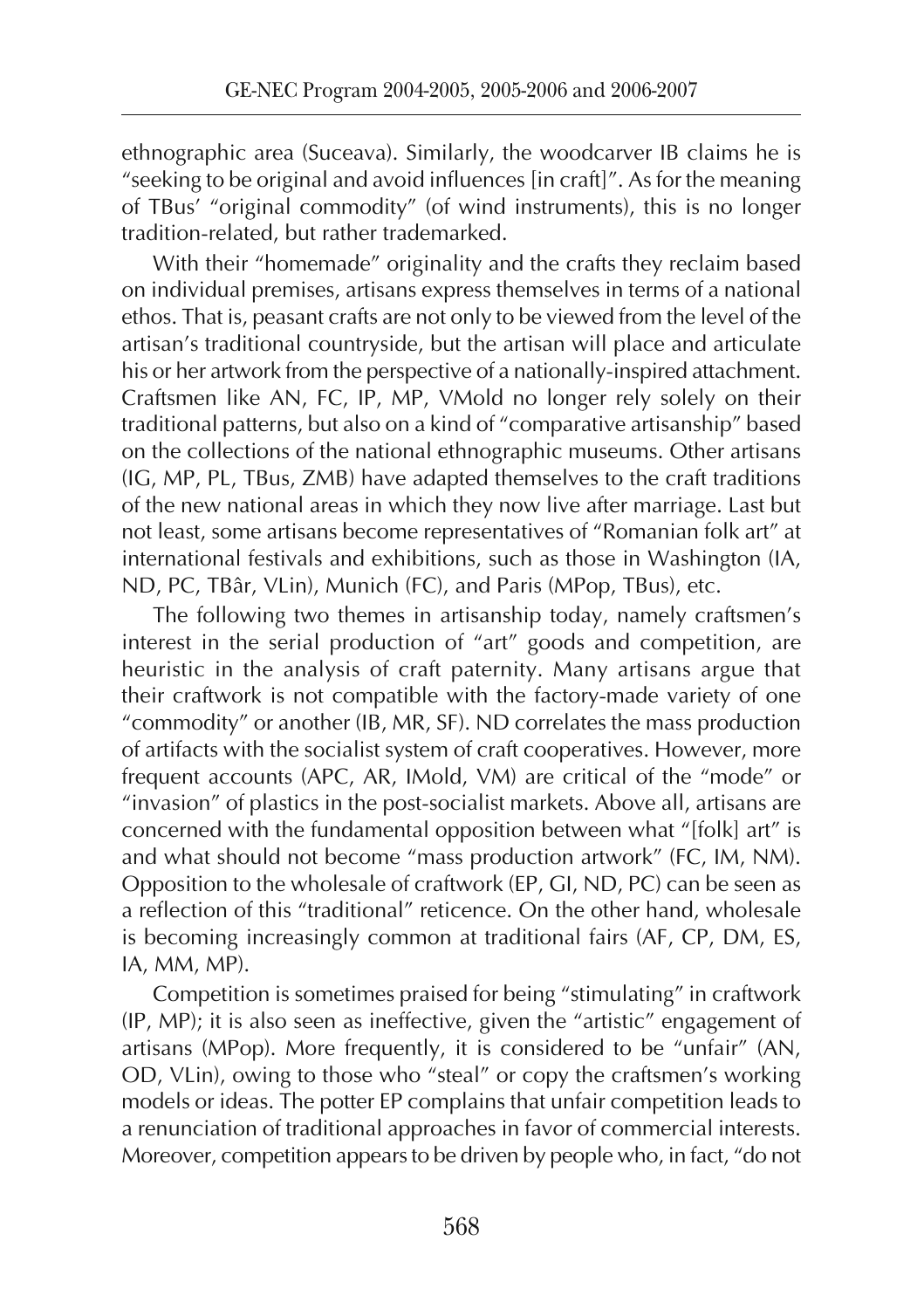produce quality work" (DG), but instead "set lower prices" (AT), or trade artifacts made by "real" artisans (VB). Some unfair practice also occurs when older artisans deny entry to the market to their younger counterparts (SM) or refuse to teach their crafts to apprentices (EU).

Originality and the national ethos can be seen as "added values" in artisanship. As described elsewhere (Constantin, 2007), they are associated with the phase of artisanry involving the market transformation of "artifacts" into folk-art "goods". Mass production and competition – seen and experienced ambiguously by artisans – are phenomena that are hard to accept in the world of traditional and folk art, but which are the consequence of commercialization in the world of craftwork. When artisans claim they are original and nationally-referential, they place their work in the paternity register of post-socialist craftwork and artwork – just as they cope with the mass production and competitive requirements of the market.

#### **Representation in the crafts**

Within and between craft production and distribution, representation plays a crucial role in artisanship. It mainly consists of two dimensions, namely representativeness and symbolism. The idea of representativeness is related to what artisans think and express about themselves in terms of traditional, ethnic, and national assignment, involvement, "mission" etc. Symbolism is here understood to mean the imagery, visual themes and compositions, worldviews – all of which bear implicit or explicit meanings of artisanship as a pattern of culture. As will be seen, representation in craftwork is as important as content in relation to form – irrespective of the "technical" (= workshop) or "commercial" (= traditional fair) forms that shape and frame the making and sale of artifacts.

#### **Craft representativeness**

Craftsmen are basically concerned with issues of private authorship and personal style, and they regularly present their work and products as being referential for a given ethnographic area, ethnic group, and a national set of values. In other words, artisans are not only individual creators, lost in unknown and unfamiliar socio-cultural contexts, just as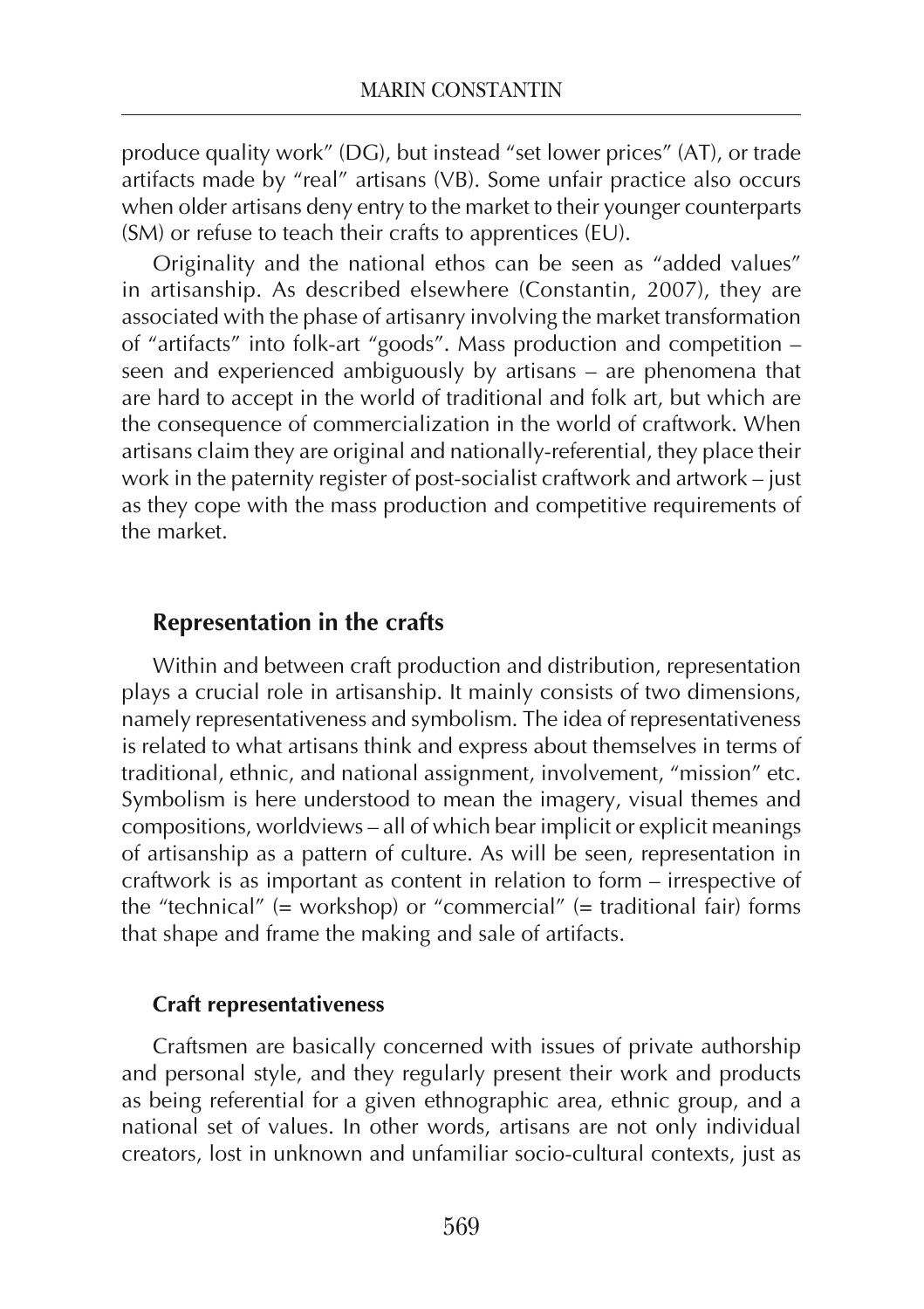their crafts and artifacts are not imponderable or exotic habits and "effects". Representativeness, then, seems to connote more than "a quest for identity" – since the claim to be "representative" cannot be limited to one's name and address, nor can it be established after a fleeting introduction to the "folk art" of a given artisan. In order to establish whether or not an artisan or artifact is *representative* of someone or something, we must allow an equation to be drawn between the individual, as a professional craftsman, and a given (possible) craft specialization based on regional, folk, and national criteria.

In reconstructing an image of "the Romanian peasant of one hundred years ago", the potter ND makes clay figures dressed in fur caps and laced moccasins that are "more authentic" than the today's peasants with their "industrial boots and overalls". However authentic, these artifacts are hard to contextualize: Are they "Romanian", or also/only "Moldavian" (ND's native village is Ţibăneşti-Iaşi), and therefore irrelevant for a given ethnic minority in Romania? On the other hand, the weaver AN says she makes on demand costumes specific to "Hungarians", "Germans", and "Gypsies", which, in the absence of any other information, raises questions as to the very ethnic "specificity" of such "folk" items. Similarly vague, the woodcarver APC's statement that he and his artifacts are from "The Wooden Country" (in this case, Maramureş) calls for an assessment of APC's wooden masks and holy bread patterns in terms of how "Maramureşan" they are and how little (if at all) APC differs from woodcarvers from other areas of Romania (for instance, Vrancea, another "wooden country").

It follows that in respect of representativeness, a common claim in craftwork, there is a need for more evidence to support the hypothetical correlation between an artisan's artwork and his or her tradition. In the case of some craftsmen (DM, FM, IP, MP, VMold…) openly committed to "research" in museums and in keeping with published albums, their tendency to generalize diverse craft production (woodcarving, pottery, weaving…) to the level of "national" insignia is equally effective. As a supplementary expression of authenticity and originality, representativeness is thought to provide new arguments in support of "authentic" artisanship.

According to the potter EP, he "represents the white ceramics of Vlădeşti". And EP does indeed exhibit a variety of vessels made of white clay from his village, Vlădeşti-Vâlcea. To the extent that his white pottery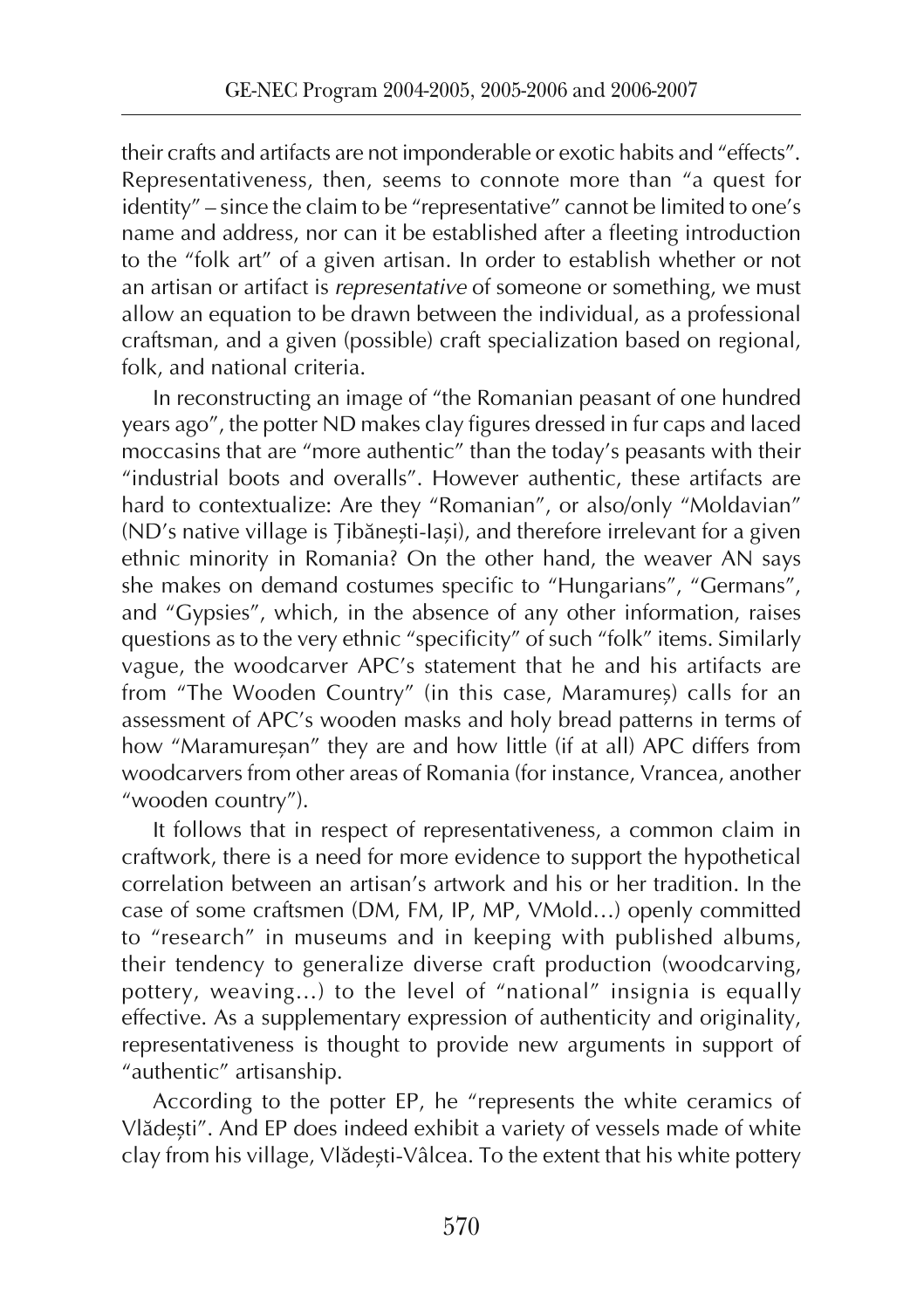is only identifiable with the Vlădeşti area, we can agree with EP as to his craft representativeness. Likewise, when the weaver MJ describes the "rhombus shape with 36 embroidery points" as being defining of her craft as well as the embroidery of the Timiş area, she implicitly speaks of her representative folk art. Still, the woodcarver PL knows that the folk masks he makes are the same as the masks used in the past during the funeral ritual of "Chipăruş" in his village, Nerej-Vrancea; at the Museum of the Romanian Peasant in Bucharest and the Astra Museum in Sibiu, PL is in fact representing a craft that originated in his native countryside.

In other situations, representativeness emerges as an explicit marker of difference from the craftwork of other traditions. The weaver IG (of Moldavian origin) moved after marriage to the town of Breaza (Northern Wallachia); as a result, she uses embroidery models (such as the "cock's comb" sewn on local embroidered blouses) specific to the Breaza area, as opposed to Moldavian weaving. IA says the masks he makes are only "woolen-and-sheepskin", or made from "thick cloth", since the wooden masks "are not of the Neamţ tradition" (IA's lives in the county of Neamţ in Moldavia). Unlike the wooden scoops of Transylvania, the same type of artifact is first made in clay and then "molded" in wood and carved by TR (Nerej-Vrancea). According to VL, the *catruna* (in Dobrogea) and the *tâlb* (in Oltenia), namely the wind instruments made from pumpkins, are different in that the *tâlb* is painted, while the *catruna* (VL's artifact) is "natural".

Of all the folk artifacts, the ethnographic or "national" costumes are probably seen most often in terms of their representativeness or link to the craftsmen's home areas. Thus the weaver AN wears a black peasant skirt, the *catrinţa*, which is sewn with "beads or a black wire". AN's *catrinţa* is typical of the Cluj area, just as the "hat with a peacock tail" is characteristic of the Bistriţa area (VLin). The Hungarian bulrush weaver AT explains that her costume from Zăneşti (Mureş) is representative of the Szekler minority as well as the social status of an unmarried girl, which "can be read in the [costume's] velvet ribbons".

Artisans also wear folk costumes that do not belong to the regions they come from. Has representativeness been eradicated here? To deal with this risk, the craftsmen invoke their personal "affinity" for the traditions in which their costumes were made. At the Village Museum, the potter OD wears a costume from Botiza-Maramureş; her argument is that she, although she lives in Bucharest, "recognizes herself in the Maramureşan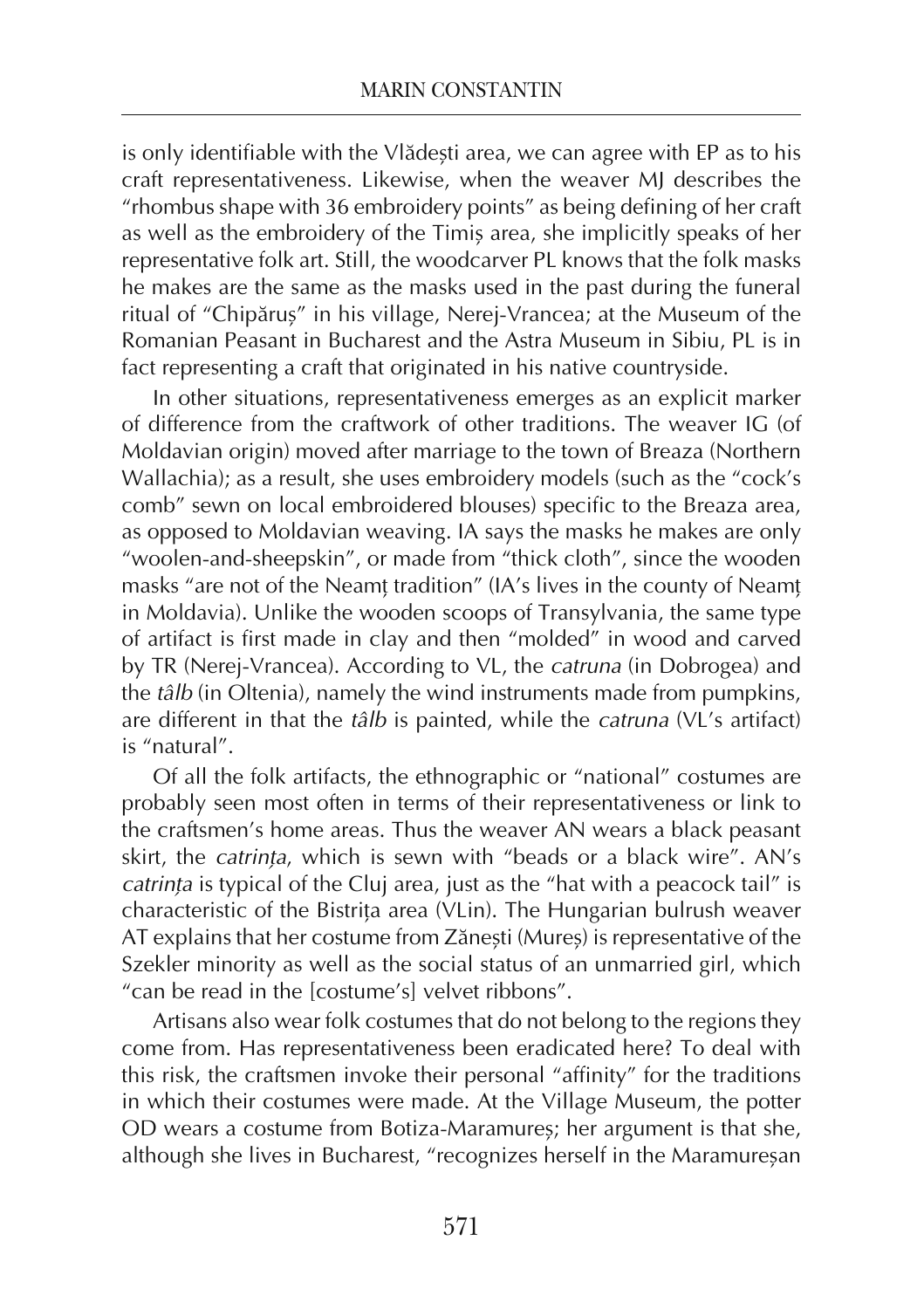people and their works"! Similar "attachments" are found with the wind instrument maker VL (who, although he comes from Tulcea, at the fair from Suceava wears a *sarica* [sheepskin coat] from Maramureş), and the weaver MP, resident in Bucharest, who at the Village Museum wears a costume from Câmpulung-Muscel.

We might ask whether national representativeness in craftwork is based on such traditional and ethnic grounds. The woodcarver VMold believes that "we should be aware that artifacts represent our national identity!" A number of artisans (AN, FM, VB) make use of the Romanian national colors to accompany artifacts such as belts, hats, and puppets that go with folk costumes. One of the weaver EV's artifacts made of maize leaves represents the "Map of the Republic of Moldova" (EV's home country). To TBus, the array of artisans wearing their regional folk costumes at the Village Museum in Bucharest provides "the true image of Romania". Nonetheless, such "visions" are (as will be shown) more rooted in historical craft representations of Romania's past than in "folk" developments, from ethno-regional cultures to national awareness.

When participating in international folk festivals, craftsmen like DG, IG, ZMB see themselves as "ambassadors" for Romania. Once again, albeit on a politicized level, artisanship has the cultural mission of "representing" groups and identities – as if it were resorted to not only as an ethnographic resource to be preserved, but also as a national means of exchange. While the Romanian artisan APC travels to countries like the Republic of Moldova, Ukraine, and Serbia in order "to contribute a little to the continuity of culture and tradition of Romanians living beyond our national borders", the Hungarian SF brings his artifacts to Budapest and is visited by Hungarian tourists from Slovakia.

CB (director of the Astra Museum) speaks of artisans and their crafts as a "living heritage", able "to revive" the folk culture museums and even the folklore of some villages in Transylvania, as in the case of the ethnographic houses rebuilt in the Astra Museum, with the participation of the peasant communities concerned. Another case of "living representativeness" is given by artisans who perform their crafts in museum workshops, such as woodcarving (APC, the Timişoara Museum), pottery (CP, the Braşov Museum, and FC, the Rădăuţi Museum) and the making of wind instruments (TBus, the Râmnicu-Vâlcea Museum). Such instances of "cultural revitalization" and their degree of representativeness also have the benefit of public validation. The lacer VKR says that a Saxon woman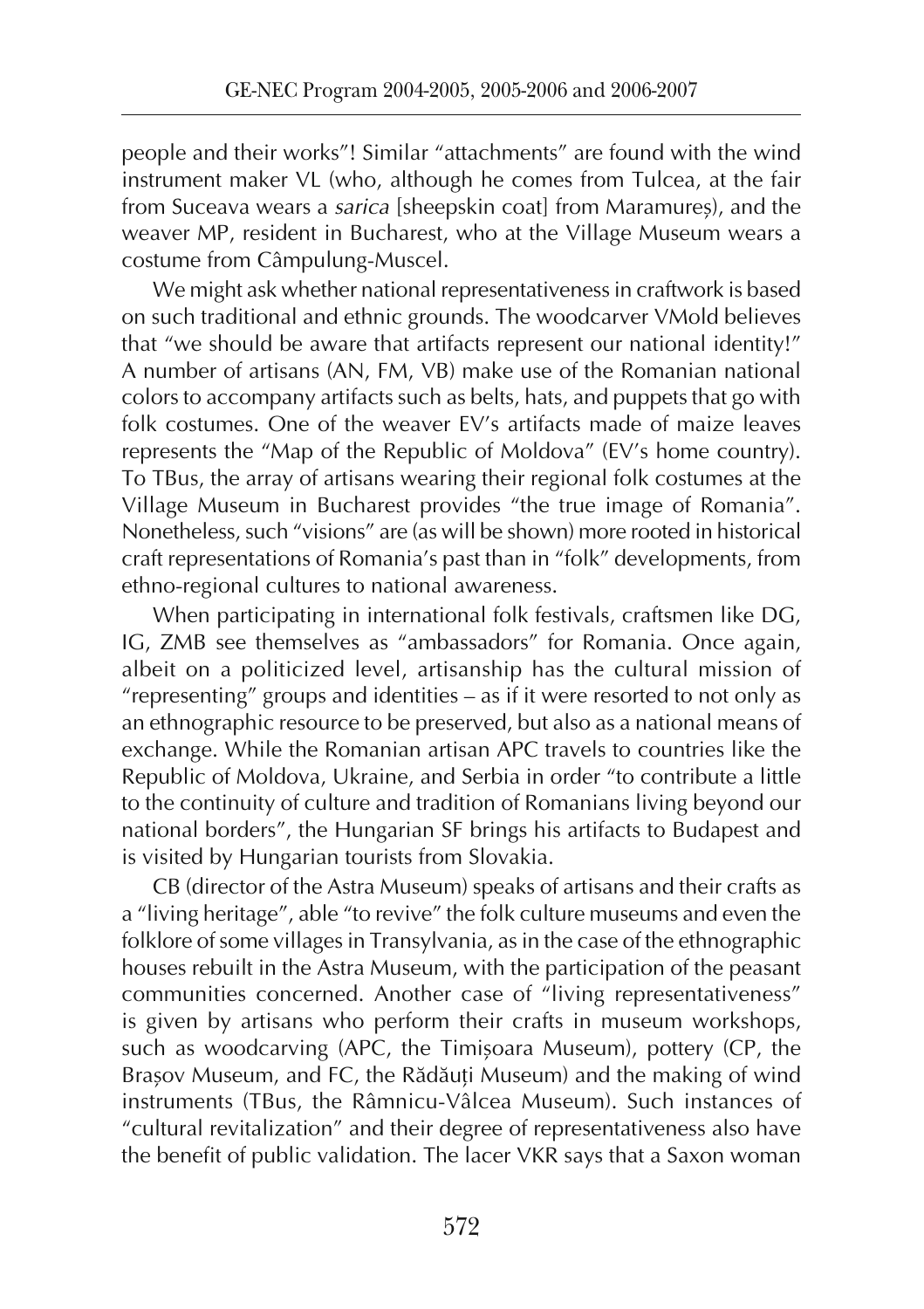from Southern Transylvania who had since emigrated once received an order for a piece of Saxon clothing, which her client planned to wear in Germany. According to the potter CP, Romanians living in Austria began to cry when they saw the ceramic pieces being sold by CP's wife: the vessels, in their words, were made of "Romanian clay".

In respect of a given person's tradition, native group, and citizenship, representativeness in artisanship is a matter of the successive convertibility of that person's given condition (i.e. the ancestral transmission of a craft) into further "achievements" (i.e. the craft specialization via ethnic or national networks of production and distribution). However, such "convertibility" does not only imply the artisans' choice of profession, it is also the result of the cultural policy of the museums. According to CB, the Astra Museum in Sibiu invites annually a number of 100 peasants from each of Romania's historical provinces (Wallachia, Transylvania, and Moldavia), as well as 100 peasants from the Romanians living in neighboring countries: in the museum, these people perform craft work, folk songs and dances, and attend church and go to the inn – just as they do as part of their daily village lives! Similarly, the Museum Complex of Suceava and Bucovina plays host on a weekly basis to folklore shows by ethnic minorities (on Saturday) and Romanians (on Sunday) (CEU). Nationality (in Sibiu) and ethnicity (in Suceava) are thus equally "exhibitive" – in that from case to case "tradition" takes on various "forms" and "scales" of representativeness. From this perspective, being representative of the craft tradition of a village is obviously the same thing as being representative of the artisanship within a given ethnic group and national membership. That is, artisans are expected to prove their belonging to the type of folk art they claim to have been initiated in, irrespective of the "cultural stage" on which they exhibit their artifacts. Some museums collect those artifacts that represent the craftsmen as individual authors (MPop, EV) or as a "family style" (I & EM). Craft representativeness can therefore be reduced to a person's *traceable* interrelationship with the source and the ambiance of his or her craftwork. Nonetheless, it is entirely possible that artisans do not always agree with *simultaneous* and *homogenous* connections to tradition, "folk", and nationhood. Some craftsmen (the violin-maker DC, the potter OD, the ceramist ŞC) claim to have "invented" or refined their crafts, which, while in keeping with their "national" openness, are clearly described as being different from local traditions of musical instrument making or pottery. Conversely, when the artisan TP says "the Maramureşans harder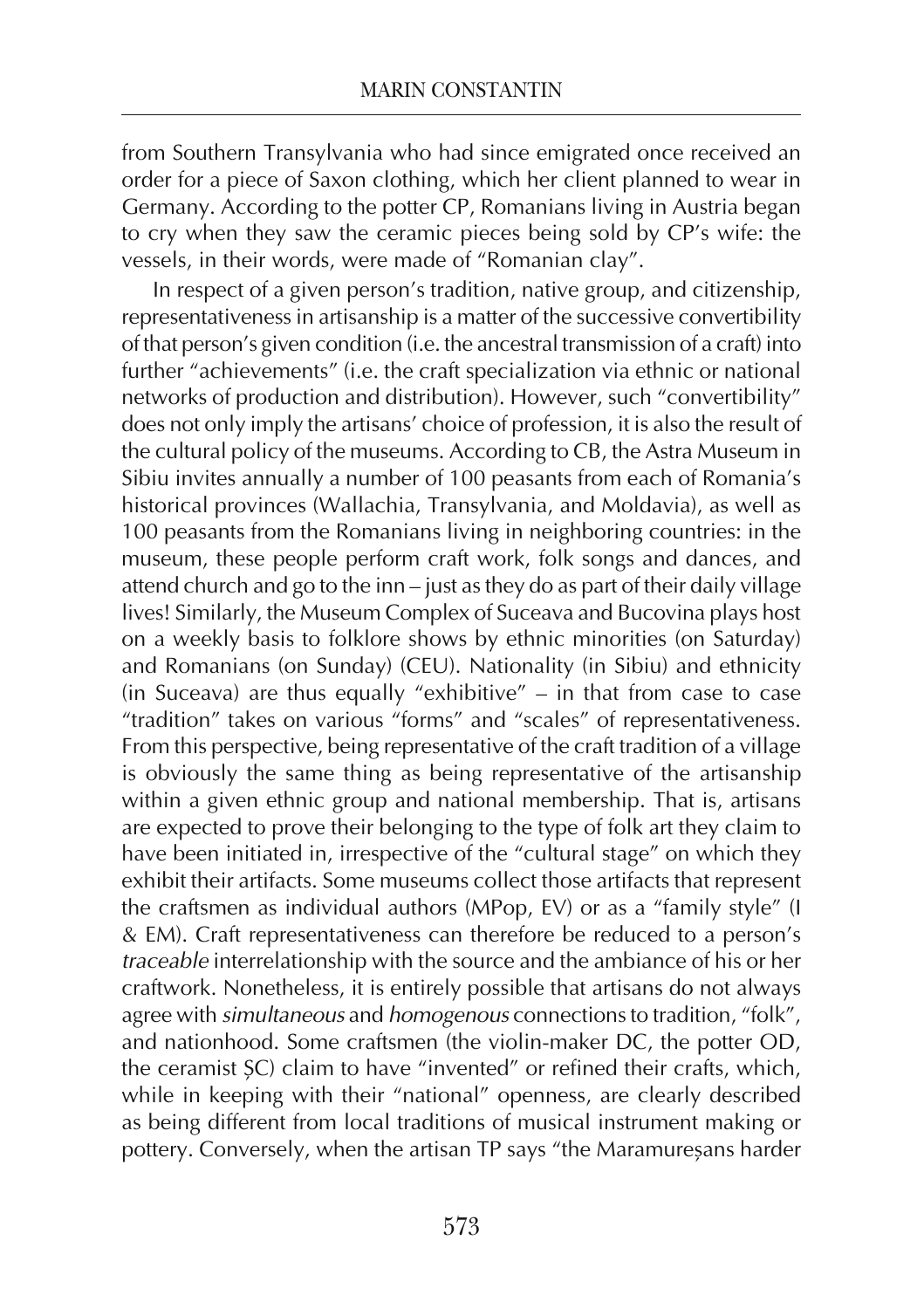working [in the crafts] than the people from Banat or Moldavia", he perhaps becomes "representative" of excellence in his regional branch of woodcarving, but no longer of a national (if any) ethics of artisanship. Another particular case, that of VKR, reveals a bifurcation between this craftswoman's national identity (Romanian) and the Saxon (German) tradition of her lace craft.

Given the cultural variability of artisanship as a whole, craft representativeness is experienced both "in accordance with" and "in contrast to". In dealing with several socio-cultural references (in terms of origin and affiliation in the case of the artisans; partnership and destination in the case of their crafts), artisans cannot perceive and approach them from a unique and immutable standpoint. As a matter of fact, the craftsmen are representative or enjoy such recognition as a continual positioning of themselves and their work, which leads to a *negotiated interpretation* of handicrafts and artifacts within one's native group, as well as in relation to museums and customers. To the extent that many such "interpreters" agree upon a representative attribute of one artisan or another, folk tradition, craft centers, ethnic influence on artifacts, and national significance in artisanship, each is worthy of a higher level of representativeness.

## **Craft symbolism**

As outlined above, symbolism in artisanship is accounted for by the themes or topics of the craft representations as such. The craftsmen's expertise consists firstly in a laborious effort of procurement of the resources required, which also includes the storage and treatment of raw materials, over periods ranging from a few months (pottery) to several years (woodcarving), in order to make them suitable for further craftwork (see Constantin 2003: 81). Beginning with this very elementary phase, artisans must imagine or somehow prefigure their would-be artifacts. The woodcarver TR says he can "see" in advance the shape of artifacts, like wooden gates or items of traditional furniture. According to other craftsmen, "I keep in mind everything I make!" (violin maker DC), and "The drawings I make are like the ideas I have!" (bone carver SF). Beyond such *statu nascendi* in the making of artifacts, we are dealing here with the artisans' visual productions, or the content of their decoration.

As the craft representations are generally seen as ornamental, they are also relevant for the discussion about the "utilitarian and/or decorative"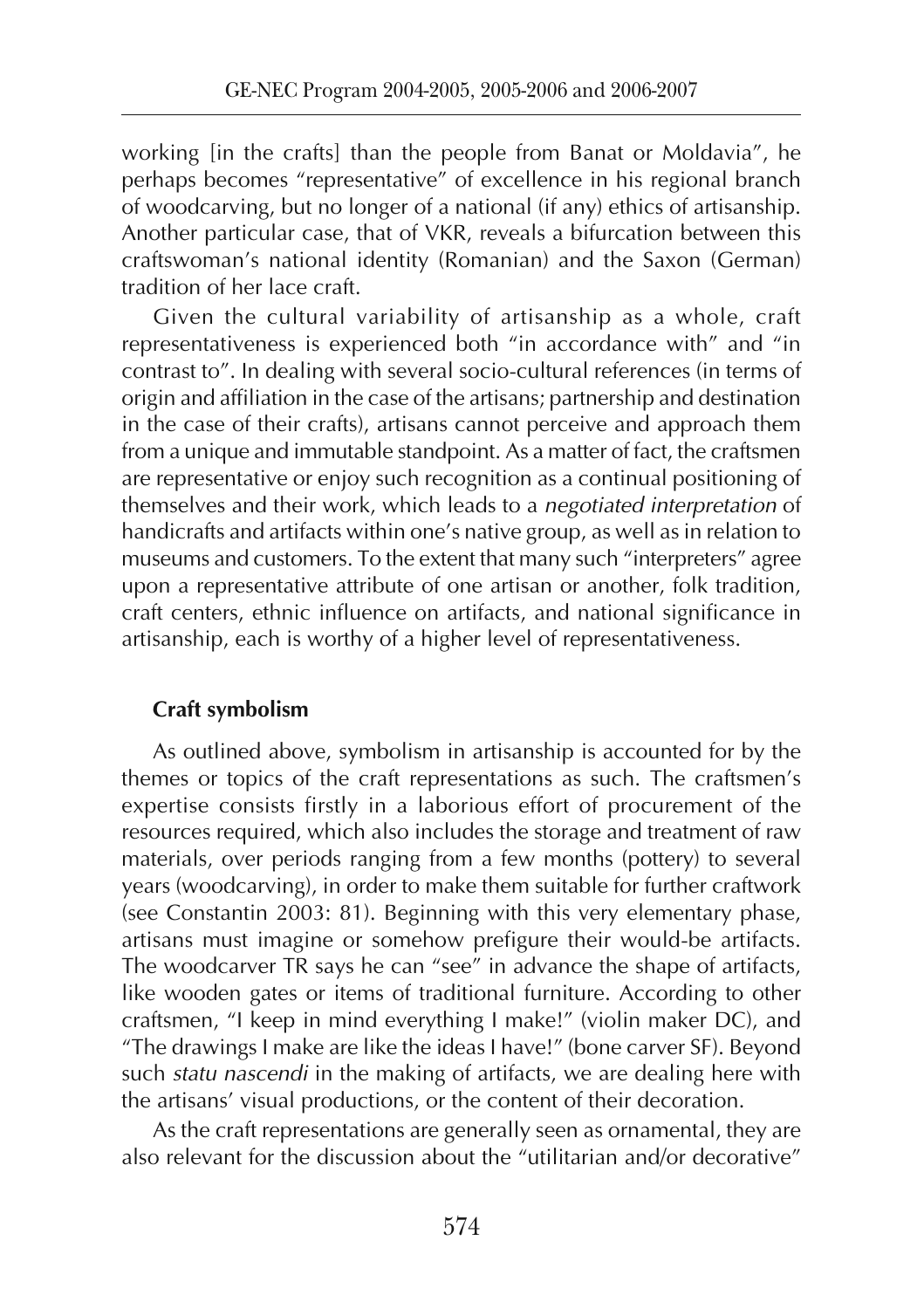purposes of artifacts. The woodcarver MPop broadly acknowledges the "Romanian peasants' blending of functionality and decoration". According to another woodcarver, VMold, "What the Romanian peasants make is for practical use, with no claims to 'art'; yet they do this with taste, meaning, and [a sense of] proportion…" However, ZMB believes that "in folk art, form and utility precede the decorative aspect, since the [woodcarving] cuts do not always convey significance…" In the words of the icon painter FB, "When a given [peasant-made] object is recognized as being of value, it enters the circuit of folk culture; [in time] it will be appreciated just for the person who made it..." Given these points of view, we note the artisans' need to trace the process through which objects that were previously used to perform presumably non-artistic tasks in peasant households (e.g. wooden spoons or dowry chests) became "artifacts" in the eyes of strangers such as tourists. In doing so, and in relation to their own folk trade experience, the craftsmen conceptualize an evolution beginning with the indistinctness of art from other "functions" of peasant life, continuing with the peasants' "taste" and "significance", and ending with the "circuit" of peasant traditions as "ideas". In this process, artisans play a creative and representational role. Taking into account the rich variety of craft symbolism, we can speak of "types" or "repertories" of representations, including historical, religious, mythic-ritual, social, and literary symbols. Another series of representations, which can be related to some of the mentioned repertories, consists of orders from the artisans' clients. As will be seen, the different types of symbols in craftwork are not mutually exclusive, but can interrelate with each other in compositions that are more or less coherent with the rest of the artwork of a given artisan. Hence, it is accurate to present the symbolism that artisans apply to their crafts both as repertories and compositions of images.

*Historical symbols* are used in order to represent personalities and events from Romania's past. When artisans like the potters EP, IP, and OD speak of the "Neolithic [ Cucuteni culture]", "Dacian", and "Roman" ceramic forms that "precede" or "inspire" their own pottery, their knowledge becomes relevant to the manner in which national history can nourish craft symbolism in Romania. Representations such as the "[Maramureşan] outlaw Pintea the Brave" (woodcarving, PG) and the "[Moldavian] prince Stephen the Great" (basketry, VM) are even more explicit in their glorification of various historical figures from Romania's medieval past (despite a high degree of similarity with the portrait of [the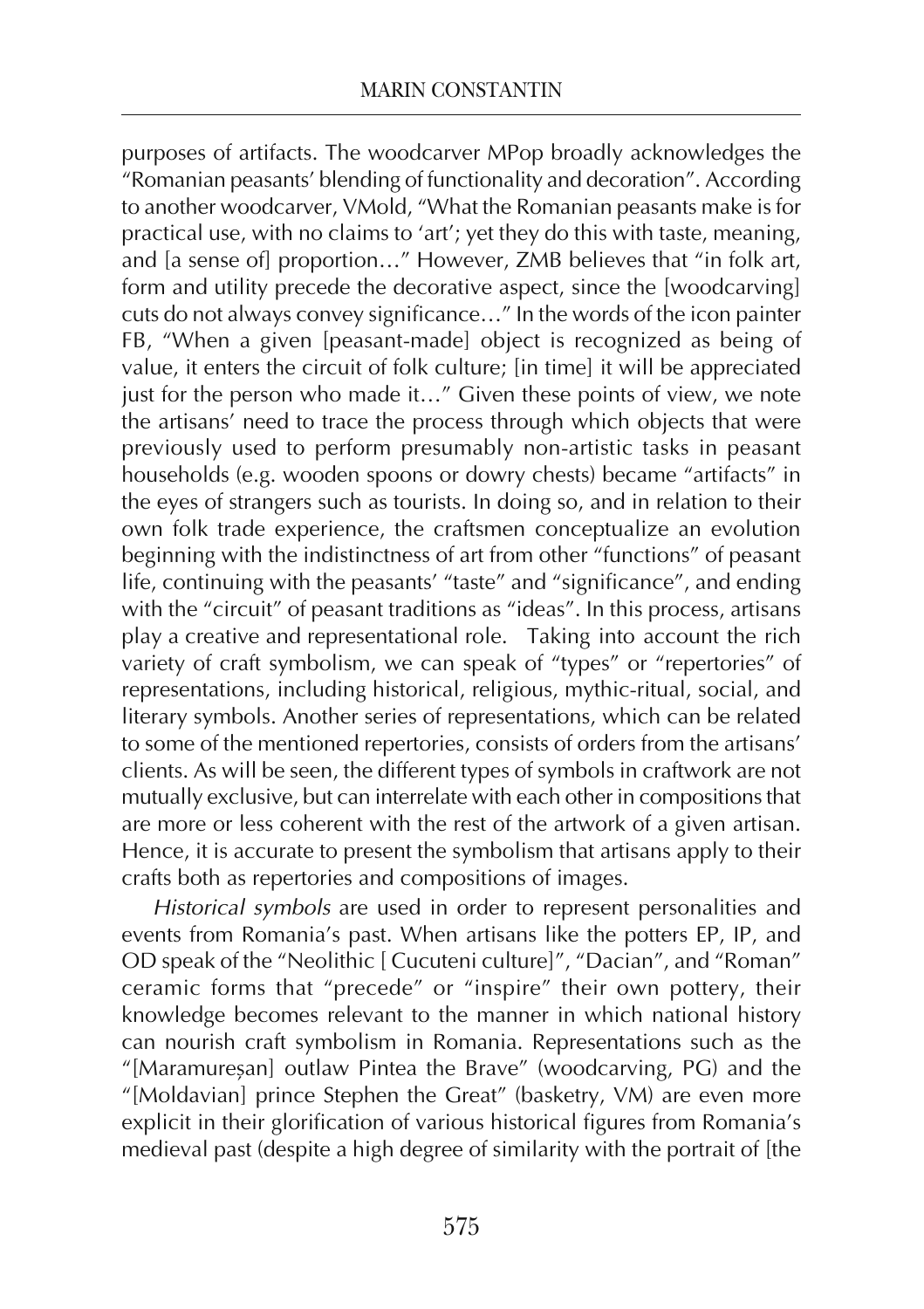Wallachian] prince Vlad Ţepeş, the woodcarver IB does not acknowledge that one of his "statues" bears this meaning). On the contrary, the ceramist ND relates his composition "Barefoot Peasants" to the more recent experience of Russian policy of denationalization in Bessarabia. To contextualize these symbols, it should be noted that the artisans VM and ND, as well as IB, are all Moldavians. The representations of these craftsmen, together with those of PG, deal openly with themes considered expressive of the historical destiny of their home provinces – Moldavia and Transylvania, respectively – before they became part of modern Romania. On the other hand, the historical perspective of EP and OD (both resident in Wallachia) is less indebted to the events that led to the creation of the modern Romanian state, for their focus is on a prestigious ancestry of their craft. And yet, both for the Moldavian and Wallachian artisans, history is selected precisely to provide "icons" that are significant in terms of a regional emphasis or craft legitimization, in *contemporary* artisanship.

*Religious symbols* stand for what the craftsmen regard as essential to Christianity; the themes approached are claimed to be in accordance with representational canons of Orthodoxy. In explaining his craft, the icon painter NM says that a prayer to the saint to be represented should be known, and that the artisan is also expected to say his own prayer. When he adds a floral décor to the "Last Supper" icon, NM argues this is related to "the Garden of Gethsemane", which therefore implies a correct following of the original model. Such traditional kinship with evangelic sources (in the "peasant-naïve" tradition of the Nicula icon painting center in Transylvania) is probably one of the reasons for the dissemination of several copies of NM's "Saint George" icon in France. The potter FC reproduces on his clay plates several holy figures from the Bible, including the "Saints Constantine and Helen", "Saints Peter and Paul", "Saint Elijah", "Saint Nicholas", as well as compositions such as the "Birth of Jesus" and the "Baptism of Jesus". To FC, however, the ceramic representation of the "Last Supper" is intended for the "connoisseurs"; since the work this requires lasts a whole day, a long time in terms of his craft, FC cannot afford to make many such artifacts. "Empathy with the public" is an effect that the craftsmen consequently aim to achieve with their artwork. According to the icon painter EM, in the case of an icon like "Jesus' Prayer", "it is the image itself that calls for the reciting of a prayer and the contemplation of divinity". Another icon painter, SB, speaks of the "clearness and noblesse of the icons made by [her] child apprentices,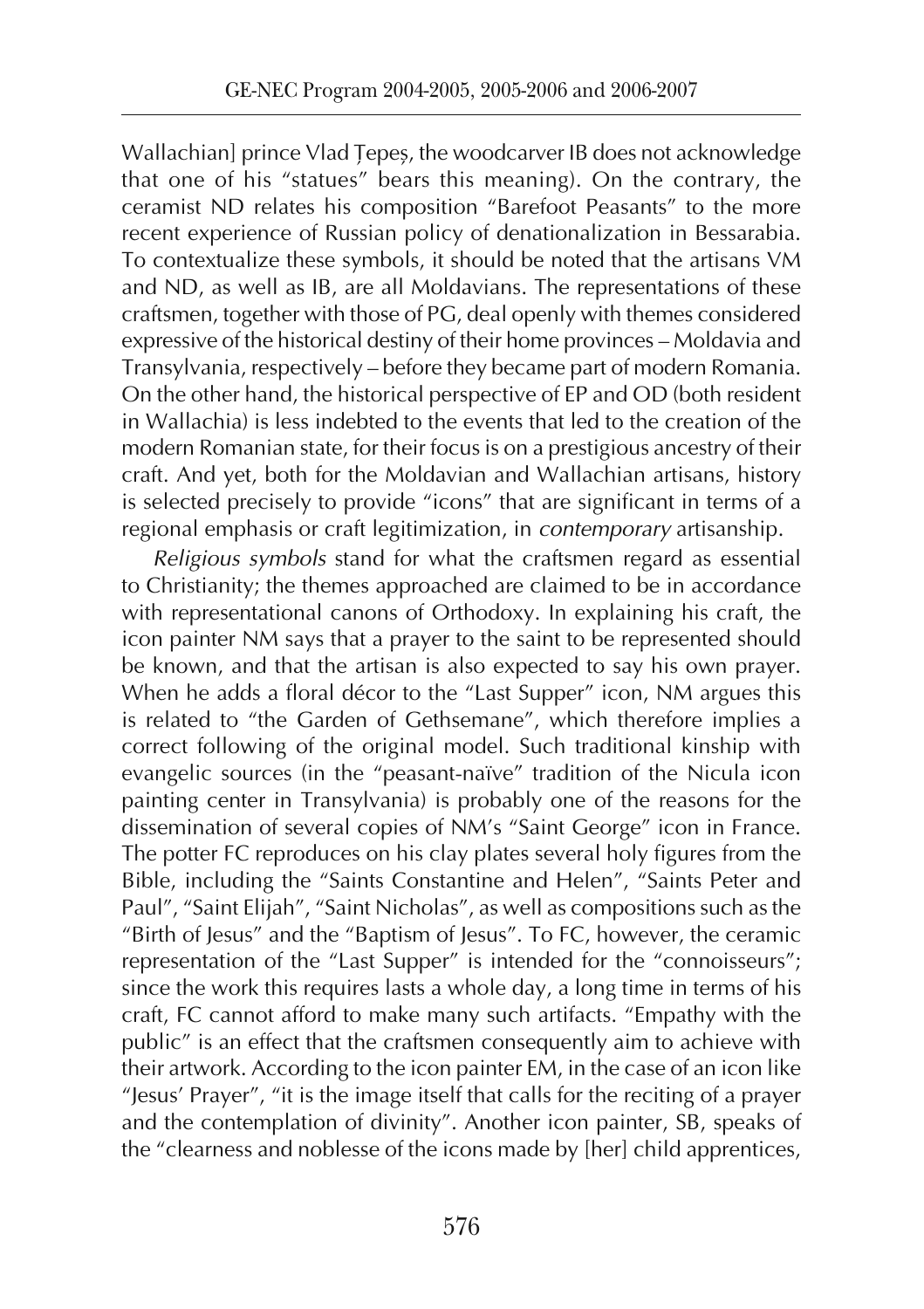something no longer possible with people aged over 25". Devotion to one's own canonic tradition is a common feature of the religious symbolism among all the aforementioned artisans, irrespective of their location (Alba, in Transylvania, NM; Rădăuţi-Bucovina, FC; Bucharest, SB). Nonetheless, the icon and egg painter FB (Rădăuţi-Bucovina) discusses the idea that "the [thematic] repeatability in Orthodox iconography does not impede the painter from developing his artistic personality"; as a result, FB (of Orthodox faith) feels free to paint ostrich eggs with the "Holy Virgin" in a Catholic manner; he has also exhibited Orthodox icons in a Catholic church in Paris.

*Mythic-ritual symbols* are primarily part of a cultural heritage that the craftsmen take from their ethnographic traditions. Representations like the "Dance of the Old Men" (with the use of masks made by IA) and "Carnival Masks" (AT) are – according to their authors – rooted in the folk traditions held around the winter solstice and the spring equinox in the areas of Neamţ and Mureş, respectively. Likewise, the woodcarver DG places the "Fantastic Bird" (which he, "the sole of the country", still makes) within the mythology of his native area of Argeş. In ŞT's pottery ornamentation, the "Bear" motif is associated with the "youngsters' [physical] strength", while the "Snake" is defined as an indication of a young family's "long marriage". Alongside such more or less "indigenous" themes, artisans also give shape to personal fantasies, which of course may equally be associated with creativity in artisanship. One of IA's masks – the "Man with Four Faces" aka the "Evil Man" – is no longer linked to peasant folklore or ritual, but, like other examples of IA's artifacts, expresses his "vision". Similarly, although he usually depicts "village people", including "The Priest", "The Bell Ringer", and "The Fiddler", the painter IM provides an astronomic image of the "rites of passage" through his "Baptism on the Moon" and "Wedding on the Moon". "Oak Tree Branch with Bananas" is an "invented" motif in VBâr's wooden gate carving. Artisans also display their "non-traditional" or hybrid compositions at folk festivals abroad. The woodcarver MPop recalls how, in France, she arranged – to the "delight" of her visitors – a number of 12 wooden spoons in the shape of a sun on an oak table! At the Smithsonian Festival in Washington (1999), the ceramist ND made a clay figure of an African American man dressed in a traditional Romanian costume! It should be noted that the mythic-ritual and fantasy symbols do not necessarily contradict each other. As seen above, the craftsmen often approach the two symbolic registers as a kind of right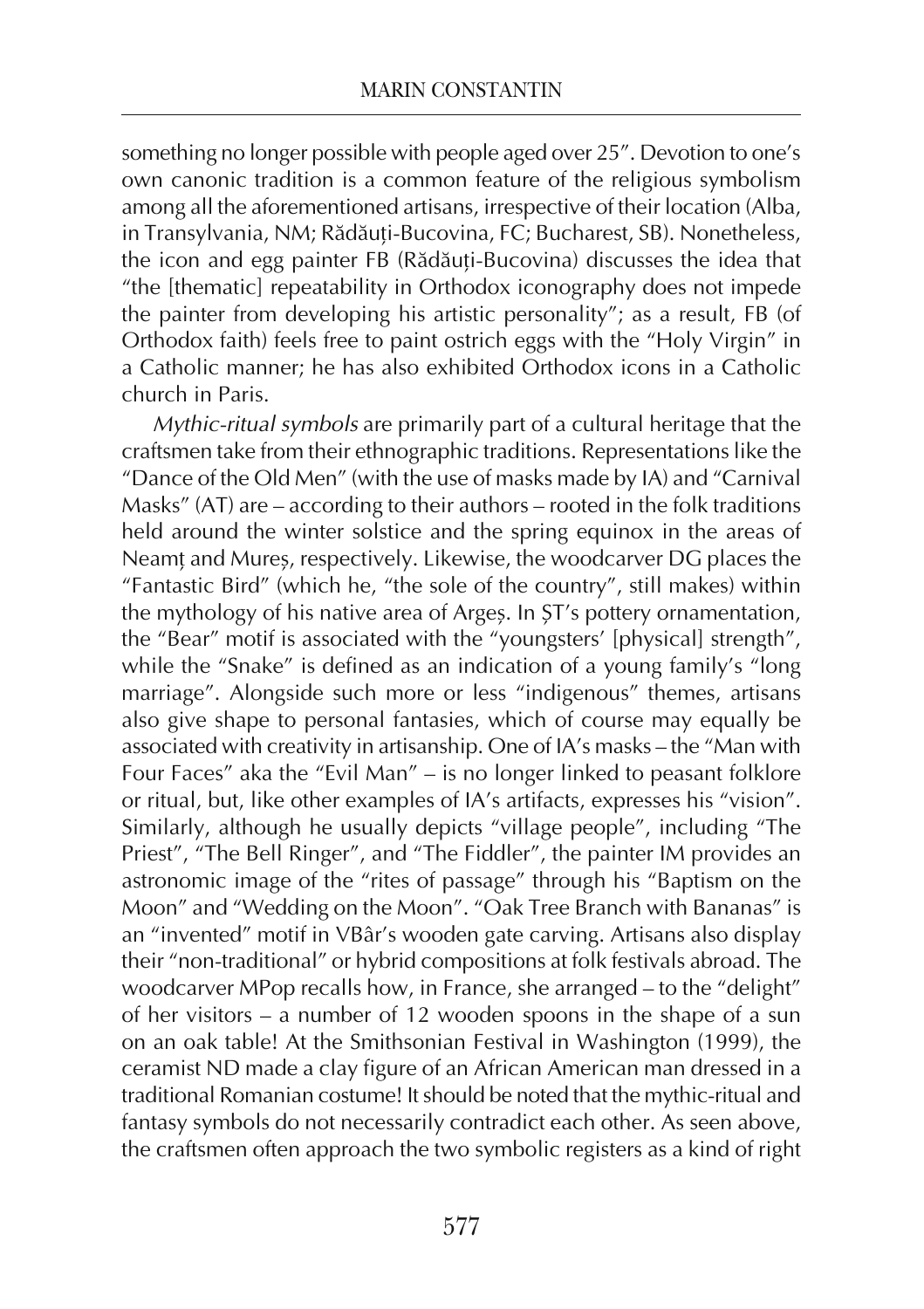to innovate. They appear to "distill" elements taken from other crafts, in order to reflect and assimilate ideas, techniques, knowledge, and fashions that are or become part of their contemporary popular culture.

*Social symbols* form part of the representational dimension of artisanship as an intentionally "realistic" mode of identification with an individualized or generic peasantry. According to the ceramist ND, who generally depicts "Romanian peasants from the hearth of their villages", his clay figures have their hands "lengthened because of work" and faces "furrowed by sun and transpiration"; "in the past as well as today", as he points out, "peasants were/are weighed down by work". The social scenes depicted in craftwork still evoke the traditional rural way of life, such as in "The Villagers' Folkloric Working Group" (*Claca* by IM), "The Round Dance" (*Hora* by FC), and "Dowry Chests for the Notary's Daughter, the Mayor's Daughter, the Priest's Daughter, and the Poor Man's Daughter" (VMold). Nevertheless, contemporary topics are also treated. With explicit regard to her compatriots who leave their country to work abroad so as to support their families back home, EV (who comes from the Republic of Moldova) entitles one of her maize leaf compositions "My Family". Among the wooden statues by IB, "The Beggar" is presented as "specific to city life, not the villages". Craftsmen's artifacts are not meant to be a social critique (albeit they are sometimes effective in this respect), nor simply to illustrate the "deep", "hidden", or "grassroots" life in the countryside. Instead, they prove useful in extending the "ethnographic" perspective from the euphoria of folk music, dance, and "customs" to the realities of routine, crises, and inequality among peasants.

*Literary symbols* reach artisanship from the writings of modern Romanian literature considered evocative of the peasants and their traditions. Among these texts, the tales and autobiography of the Moldavian writer Ion Creangă (1839-1889) are some of hee craftsmen's most frequently used "sources of inspiration". "Creangă's Hovel" is a maize leaf depiction by AG. Likewise, the ceramist ND includes the "Hoopoe in the Linden Tree" (which is taken from Creangă's 'Childhood Memories') in his "universe" of clay peasants. "The Goat and Her Three Kids", a well known tale by Ion Creangă, is the theme of a "naïve painting" by IM. Another Romanian writer, Ion Agârbiceanu (1882-1963), also features, with his "Fefeleaga" character in ND's ceramic representations of "traditional" peasants. "Moromete", a popular literary hero created by the writer Marin Preda (1922-1980), is similarly depicted in clay by ND.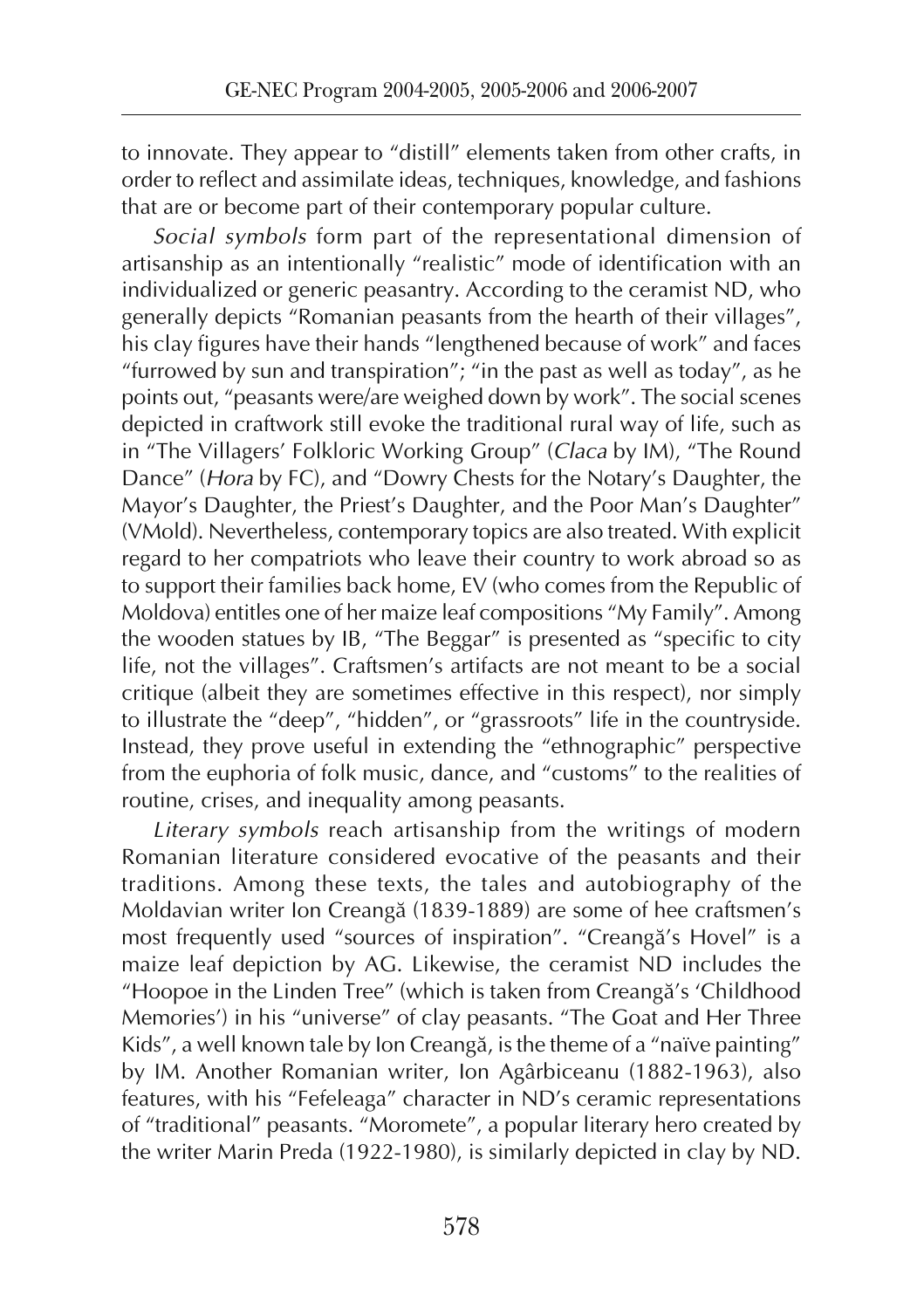The reproduction of literature in craftwork is, to a greater extent than other symbolic repertories in artisanship, a kind of "artwork within artwork", or "artwork with artwork". Are literary representations (e.g. historical and ritual symbolism) particularly suggestive of a given ethnographic belonging? All the aforementioned artisans live or originated in Moldavia. From another viewpoint, "symbols" such as *Fefeleaga* and *Moromete* are associated with Transylvania and Wallachia, respectively. Artisanship thus ceases to be strictly provincial in favor of a national set of values.

A number of craftwork representations can clearly be understood in terms of the orders placed by the artisans' clients. EM and her daughter also paint icons featuring "saints" selected by customers who "come with a picture or a [saint's] name"; EM claims that her daughter is still able to paint Jesus or the Holy Virgin "without following a pattern". One of MPop's woodcarving models is called "The Month of February"; in keeping with her clients' requests, depending on the month in which they were born, MPop can make "28 or 29" cuts to such a pattern! IBen carves his wooden gates to match the pictures of the Maramureşan gates provided by his clients. "Traditional Hats with the Romanian National Flag" are in demand among foreign tourists (VB). The shoemaker FM was even asked by a "doctor" to make "white moccasins" for him! Some restaurants ask CP to make pottery bearing their names. The icon painter NM has customers who "want icons for the entire wall of a house"; these clients also expect NM "to organize [the arrangement of] four or five icons" upon the wall! In situations of this kind, it is not the craftsmen's ancestral heritage, nor their creative choices that can be made responsible for a certain (more or less intelligible) use of symbolism. In fact, the "figurative" requests of customers can be understood in terms of a crossbred addition to the general representational praxis in artisanship.

Symbolism in artisanship is also open to abstraction. The woodcarver SA believes that "[as an artisan] one can only change the form of [an artifact like] a 'sun', or a 'bird', while, in terms of representation, a 'sun' is the sun, and a 'bird' is the bird: they symbolize the same thing, but in a different form". Describing his artifacts (wooden masks) as "concealing a relatively aggressive psychology, one not obligatorily made from their external expression", TE believes that "art [including folk art] does not mean reproduction, but a grasping of the essential". Always conscious of the "core" and "forms" of different artifacts, craftsmen seek to view them as key principles of their artwork. The potter IP estimates a number of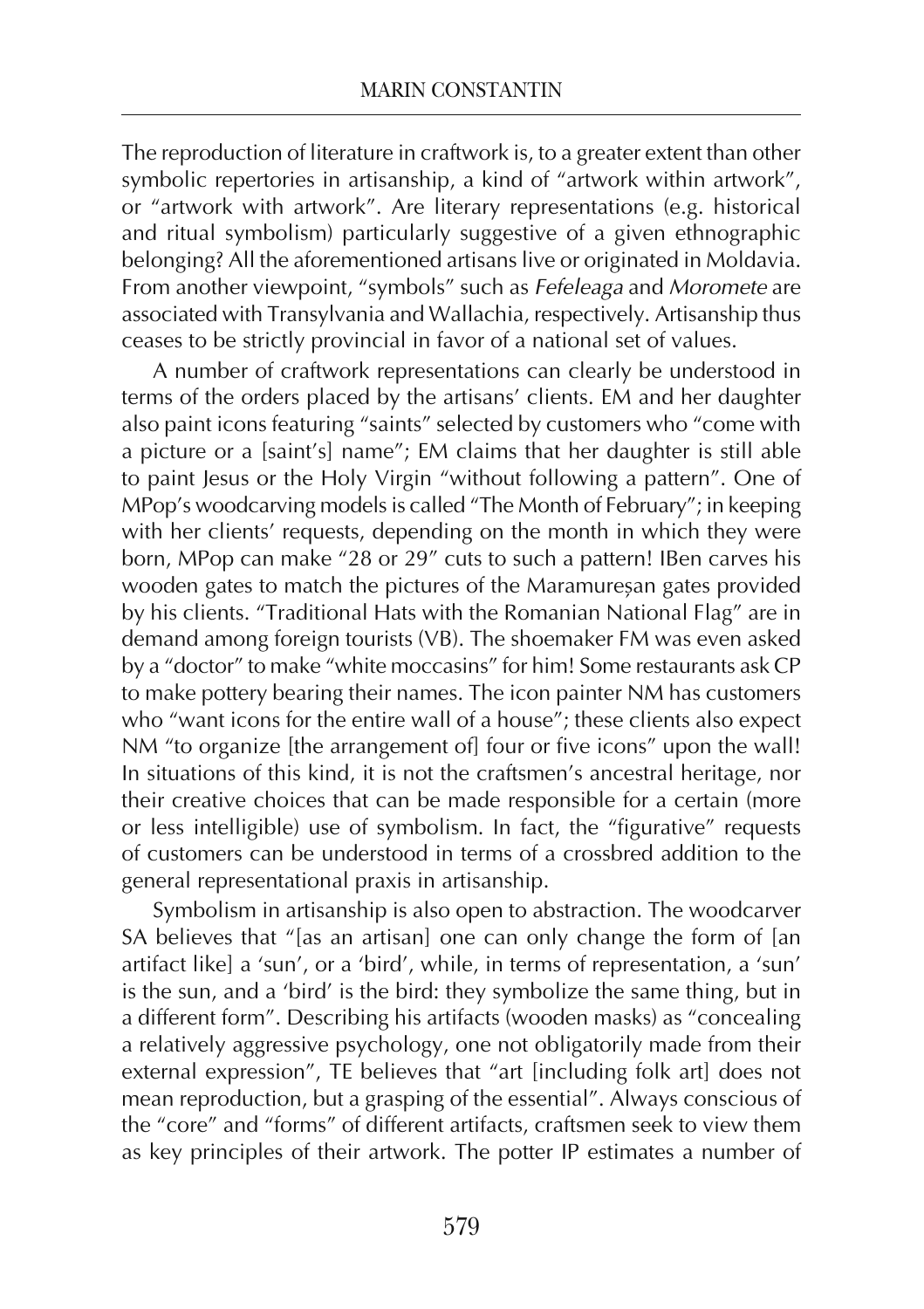"15-20" symbols which, in Horezu pottery, arranged in different patterns, would "create an infinity…" According to the woodcarver DM, "All the old Romanian traditions and symbols stem from the circle, rhombus, square, and line, which can be combined with each other in a thousand different ways!" Other "basic elements" – the colors green, yellow, brown, and white – are used successively in FC's pottery. While DM is interested in the structural geometry of "*all* the Romanian traditions", FC identifies the structural chromatics of another "whole": the year with its four seasons! In brief, artisans carve, paint, weave, shape, knit… They also imagine and compose. Symbolism in craftwork, however, implies a supplementary effort of identifying what is beyond the apparent materiality of artifacts. Some artisans also seem to embrace this effort.

## **Style in the crafts**

In conceptualizing folk art, craftsmen make use of a series of viewpoints, ideas, and values that generally constitute two sets of arguments. One of these comprises the interrelated notions of "style" and "esthetics". The other – including "stylization" and "kitsch" – is seen here as being derived from, or even contrastive to, style and esthetics, respectively. In both cases, argumentation and debate explicitly bring together craftsmen and tourists, craftsmanship and artisanry, and the "folk" and "popular" cultures of rural and urban environments. In other words, the issue of style in craftwork is of great public relevance, although theoretically it in fact belongs to the artisans and their crafts.

## **Style and esthetics**

What is the mark of personal mastery in performing craftwork? How can we explain technically variability in the making, shape, and meaning of artifacts within the same handicraft or ethnographic area? Why do craftwork and artwork, while sometimes drawing on ancient collective traditions, sometimes opposed to each other in terms of "[practical] utility *vs*. [artificial] decoration", remain convergent despite the commercial development of artisanship? With respect to these questions, craftsmen's "styles" and esthetic commitment are treated here as being simultaneously native and transformative qualities in artisanship.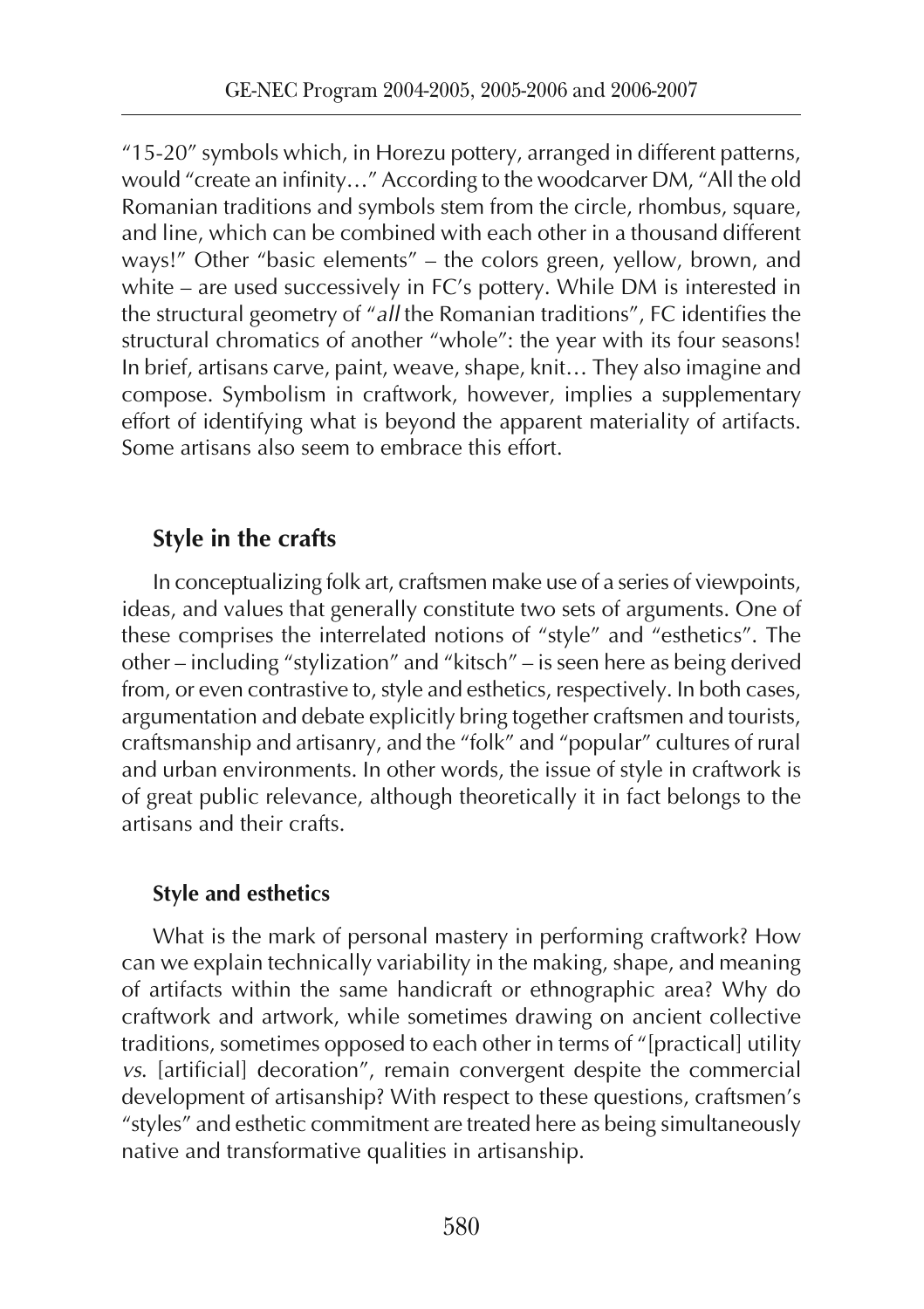According to most artisans, *style* is defined as one's own manner of working. In the words of IM, "I have kept my own style as I cannot change it to suit everyone's taste". Where style is still subject to change, the change occurs in technique, as with PC's replacement of handwork with the lathe in the making of his wooden flutes. MAP knows very well that "Each [potter] has his own style of applying a pitcher's ear". In MR's opinion, whatever the craft, including her own, "[…] two persons making the same thing will have different styles: each of them does his or her own handwork". Likewise, VLin is certain that "normally, artifacts such as mine can be made [by different craftsmen], but they will not be in my style". Regarding competition in the field of craftwork, NM claims that "Many people have copied my icons, seeking to make them in their own style, even if they cannot be reproduced exactly." For her part, AT believes that "[…] there are ideas and forms that cannot be copied"; she speaks here about "every [artisan's] technique and working line, which can be seen and felt"; "I have", AT adds, "my own loyal clients who recognize my working style…" As a result, style in artisanship means what an artisan (even when fully incorporating and featuring elements of folk tradition) carries out in his or her specific, i.e. inimitable, approach to craftwork. In this sense, style is consubstantial with other perceptions by artisans of their work's distinctiveness in terms of personal "mark" (VLin, ZMB), "vocation" (EM, VL), "talent" (IM), and "dexterity" (APC).

Notwithstanding the aforementioned views of individuality in craftwork, some artisans also speak of a number of different social contexts in which a craftsman's style develops and evolves. VLin says that her "style" – in terms of "gift" and "handwork" – is different from that of her brothers: "We are four siblings, each with his or her own style; we work in a different way to our mother, although it was she who taught all of us [to weave]." On the other hand, however, "Colibaba pottery" is made in the "style of pottery" that FC's "grandfather, Constantin Colibaba, revived in 1961"; FC explains that "some of the pottery pieces" he creates can be "adapted" to the same "system", or "style", with its "specific ornamentation". Unlike VLin and the basic differences in style within her family, FC speaks of what might be called a family *timbre* in the making or "revitalization" of a craft style; his way of working is in keeping with the style of his family, which he does not appropriate as his own. Working styles within a family (in the case of the Miuţoiu family and its division of labor in terms of pottery) differ equally when it comes to handwork, as it is "very difficult"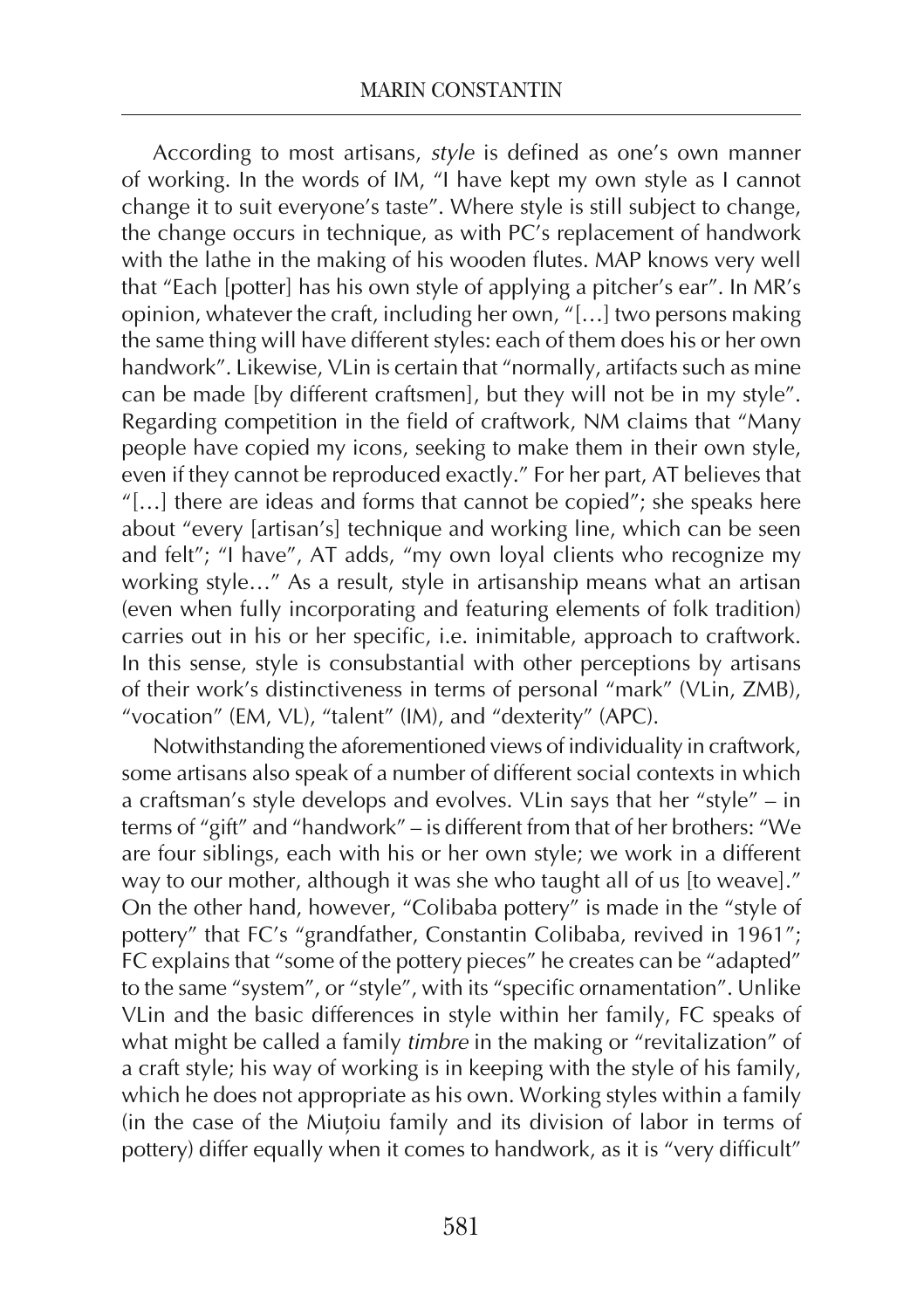to produce "identical" artifacts (I & EM). From one ethnographic area to the next, each village is said to retain "its own style", as, for example, with weaving from Mărginimea Sibiului (AD) and pottery from Horezu and Oboga (GC). Similarly, craftsmen such as DM and MPop openly place their styles in identifiable ethnographic milieus. DM's miniature wooden artifacts reproduce the churches and gates made "in the Maramureşan style"; while travelling around the country, DM took photos of "different regional styles". Convinced that "Each [artisan] works in his or her characteristic style and in keeping with that of the region to which he or she belongs or where he or she learned [their craft]", MPop (who lives in Bucharest) describes her wooden spoons as coming "from Vâlcea", i.e. the area where she was taught "most of her patterns".

The two main sources of style in craftwork – personal and social/ traditional – are different but not necessarily opposed to each other. There are cases (e.g. the violin maker DC, the potter OD etc.) where artisans claim to have "innovated" some of the techniques associated with their crafts, or that they (e.g. TE, IM, VKR) were somehow "self-taught". However, even when it comes to these novel contributions to artisanship, the craftsmen do not try to distance themselves from the traditional sources of their work. One can suppose that the affirmation of a person's [individual] "style" denotes his or her suitability within a given tradition (i.e. what the ideas of "gift" and "vocation" suggest). More precisely, when artisans speak of their particular skills (e.g. VLin's and MR's "handwork", APC's "dexterity", etc.) they regularly relate this to a certain context (e.g. FC's "system", MPop's "conformity") in which this skill first receives public recognition. On the other hand, the "traditional styles" can only exist through patterns of execution (e.g. AT's "working line") enacted, perhaps refined and enriched, by the "[folk] art personality" (FB) of individual artisans. Another artisan (SF) is the author of around "120" bone-carved objects executed in "all kinds of styles"; he is able to describe the "ancient tradition" of his craft and to relate his artifacts to "national [Hungarian and Romanian] patterns". In other words, style resides both in MAP's act of applying an ear to her pitcher and her following of the local tradition of Marginea pottery.

If style can only be accounted for in terms of a synthesis between traditional and private contributions in artisanship, why, then, are craftsmen like VLin, OD, etc. so concerned about the unauthorized copying of their "ideas" or "patterns"? As seen earlier, NM and AT maintain that artifacts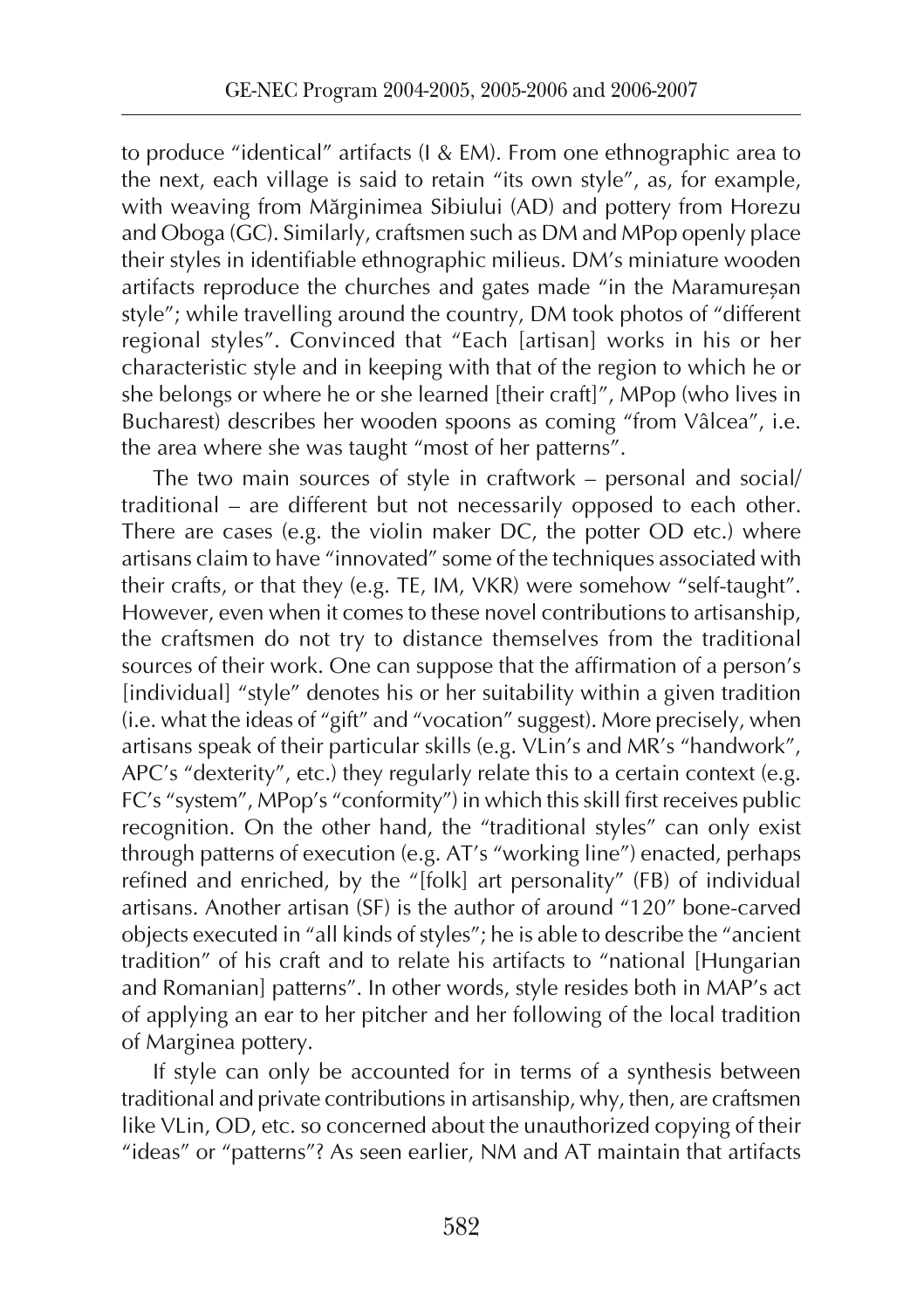such as theirs cannot be copied. Does style therefore also become a means of validation when two or more artifacts happen to be attributed divergent manners of craftwork? This dilemma, however, arises less through the localized relationship of an artisan with his or her tradition, and more within the broader public arena of artisanship, including that of urban customers, museums, foreign tourists, etc. More generally, SA concludes in relation to the purchasers of folk art that "Nowadays many people accept the traditional or rustic style…" SA also speaks of the "private holiday homes" that are "embellished with folk art objects" in keeping with their owners' "style". In the words of SB, foreign visitors may understand her artifacts (Orthodox icons), but only "from their own point of view", since they "have another life-style". From another perspective, the policy of the ethnographic museums in Romania is to retain certain "standards" (PP) in order that folk art (regional or national) remain distinguishable from the "products" (PP) or "individual features"(CEU) of certain artisans.

Relevance of style in or vis-à-vis craftwork is becoming increasingly problematic given the enlargement of non-local folk art trade and the increase in the number of "connoisseurs" of folk art. Artisans are now also expected to exert their individual "styles" in accordance with criteria which in theory are presumed traditional, but which, to a large extent, may be a matter of either museographic expertise or customer preference. While in theory craft styles correspond to the "standards" set by the ethnographic museums, market preferences (as already seen) address the issue of esthetic propriety in artisanship.

Some artisans do in fact consider esthetics when it comes to traditional objects seen as having a "[practical] functionality", including VT's and MAP's undecorated pottery, as well as ES's wooden utensils and IMold's and PV's copper hogsheads. There are also some craftsmen who, instead of beauty, seek to achieve other virtues – "spiritual" and "authentic" – in their artwork. According to SB, the icons she paints cannot be "embroidered" or "embellished" because they belong to the "sacred realm"; here SB does not want "to violate" the "Orthodox [representational] rules", although she recognizes that icons are in fact used to "embellish" a house. APC candidly admits that his wooden artifacts – such as the masks and sacred bread patterns – are probably "the ugliest at the fair, yet they are sincere and true".

Beside these arguments, craftsmen usually share the strong belief that the artifacts they make and exhibit are – as a premise and consequence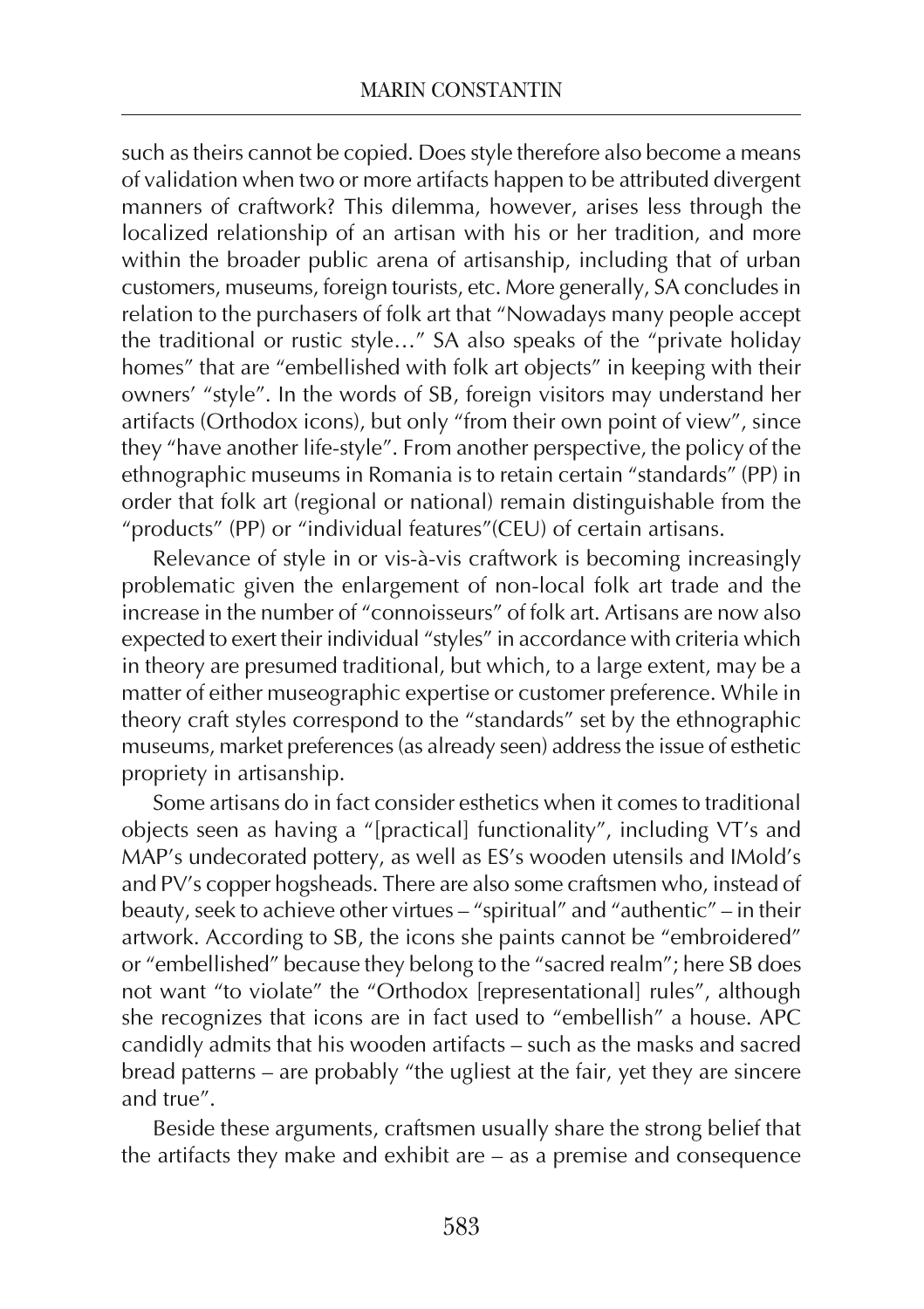of their very nature as folk art – "beautiful". First, an esthetics is aspired to even with regard to objects normally devoid of this quality, namely "utilitarian" and "sacred" artifacts. OD says she may "embellish a little" a "practical" object, such as when "adding a string to a pot's handle": the string "has a decorative role". A museum director (PP) remarks that a supposedly "religious object", such as a (peasant-made) icon, will become a "[folk] art object" in an ethnographic museum. In some instances, beauty in craftwork is equated with a person's commitment to practicing and transmitting tradition (SA) through his or her craftwork (GC), while still containing the intrinsic "expression" of tradition and folk art (MG, VKR). To MPop, folk art is "that beauty anybody can achieve with no formal education". Several artisans (EV, MP, VLin) claim that "it is beautiful to wear your folk costume [at the traditional fairs]", while VB describes "the beautiful [current] use" of his artifacts – *clopuri*, traditional hats – in the villages in his region. Artifacts are all the more beautiful (according to VB) as "each parent sees his or her child as beautiful, which is just how I see my hats!" According to EU's description of the artifacts she makes together with her child apprentices, "We believe our icons are the most beautiful at this fair!" Last but not least, the market provides another reference for beauty in folk art. In this sense, ceramics is significant both for Romanian and Hungarian artisans. EP demonstrates how his decorated pottery "is a delight for the [museum visitors'] eyes", while AF's artifacts are only presented at traditional fairs under the condition that they "look good".

Chromatics (together with the figurative symbols) plays a major role in craft esthetics. In general, colors are used as a decorative accessory in artwork. They are, however, able to convey various meanings that complement (and perhaps reinforce) the artisans' concerns for their traditional and personal styles. Some craftsmen use colors they regard as being "specific" to a given ethnographic area. AN describes the black woman's blouse (*catrinţa*), together with the white peasant skirt (*fota*) as being a costume typical of her own region of Cluj; a florally decorated black head kerchief for young girls and a black hat for young boys are also part of this set of clothing, which, AN adds, differs from that of the Bistrița area, with its "waistcoat and red, blue, and green costumes..." MD, who is also from Transylvania, from the Huedin area, says her table cloths are mostly "sewn in red", as they are used on public holidays; in addition, "some people's preference" is for "blue". In the Suceava area, VA uses the colors black, white, and red to adorn the collars of the shirts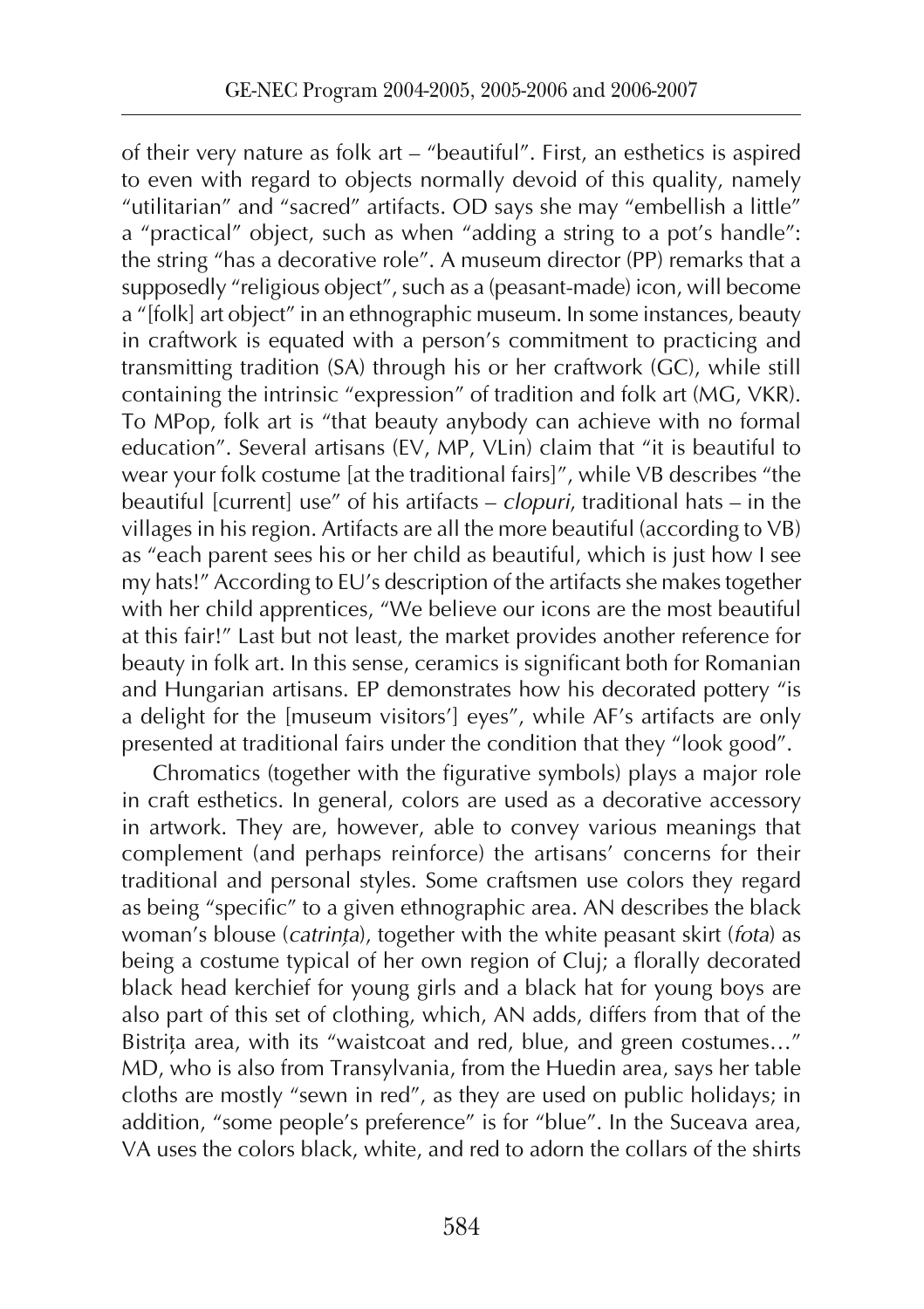she sews for young boys and girls; brown is another color used in local clothing. In Mărginimea Sibiului, the *ie* with white or black adorned patterns (peasant woman's blouse), such as those made by AD, are worn at funerals, depending on the age of the female deceased. The color white is described as being predominant in the Horezu pottery "style", as opposed to the characteristic green of the "Oboga [pottery] style" (ŞT). As a local chromatic "resource", the environment is depicted – e.g. "the autumnal colors of the forests in the Dorna area" (GS) and "the multitude of colors of the fields in the Bistrita area" (VLin) – in the crafts of egg painting and weaving, respectively.

The craftsmen's individual choice of color is a reflection of specific factors such as individual heritage or a particular manner of working. While the village of Marginea (in the Suceava area) is well known for its "black pottery" (the result of the local firing technique), MAP, who lives in Marginea, explains how the "red-to-brown" pottery she makes together with her husband is something only practiced in her family. ŞC says he "invented" (together with his brother) a new ceramic technique in which wooden and clay items (such as the black or red pottery from Marginea) are covered in a colored paste; he explains how he utilizes "warm sunlight colors" in alternation with "cold twilight colors". In turn, NM praises the "quiet and tempered chromatics" (including blue) of his icons, which are "calmly inviting"! An individual strategy in craftwork chromatics is given by I & EM: they "add" to their family style pottery (in Horezu) the colors of blue, green, and yellow, in order to "attract the eye of the client" attending the fair.

Esthetics with its chromatic (as well as representational) decoration is at one and the same time "substance" and "instrument" in the making of a personal and/or regional style. Artisans make constant use of beauty and color as additional symbols of "who they are and where they come from". They also resort to beauty and color as supplementary proof of what they are able to do and how they turn peasant "objects" into folk "artifacts". "Style", as a result, is not only an "innate" or "given" asset, nor is it a matter of mere "performance" in any given craft. In light of the information discussed above, style in artisanship seems to reflect that cultural whole formed of a person's creative handwork, his or her ethnographic rootedness, and market orientation. Decoration in craftwork, on the other hand, consists of the shapes, images, and colors used for traditional and/or commercial purposes. Through all its subsequent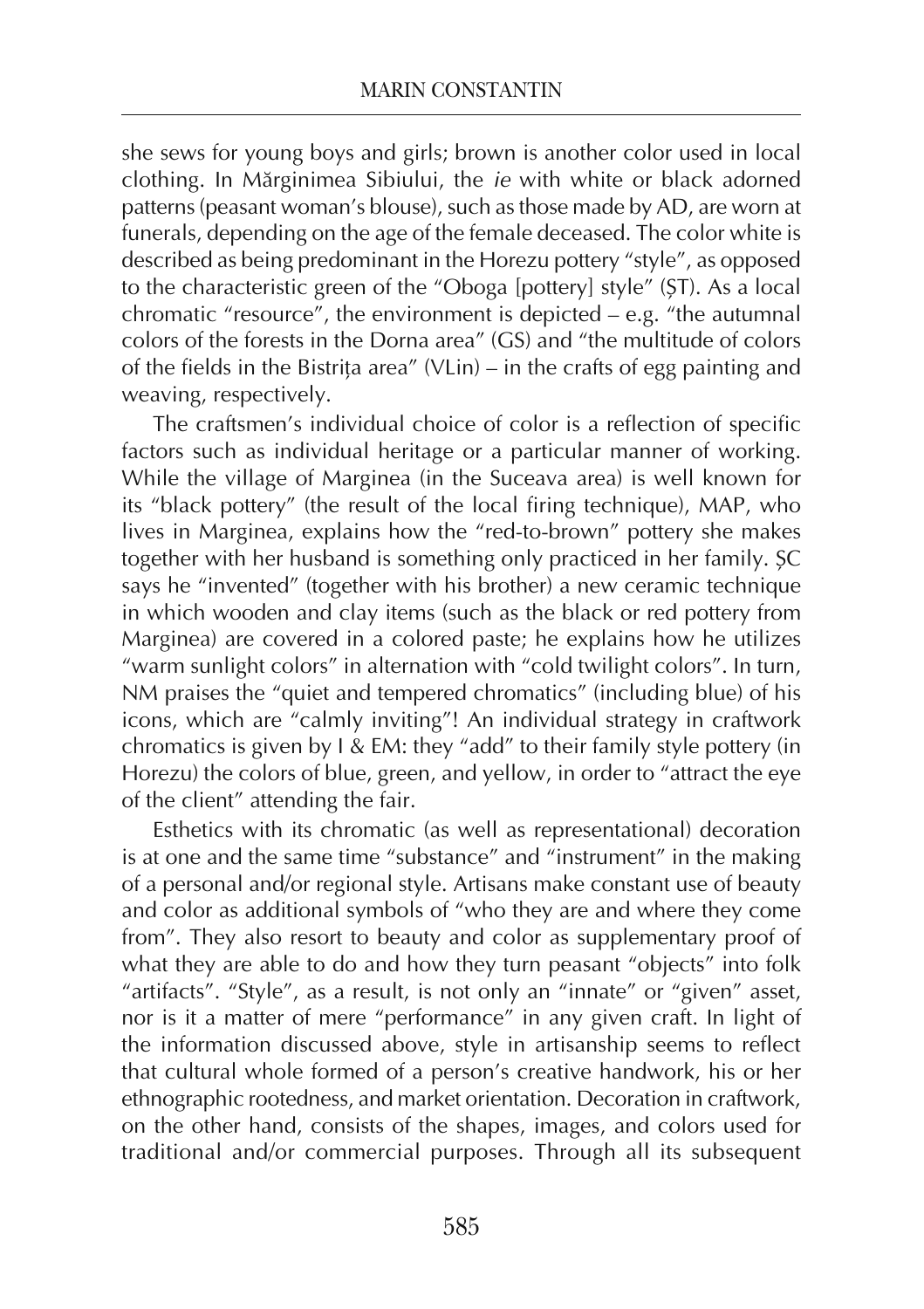facets of "beauty", "sacredness", "functionality", and "ugliness", esthetics creates a possible bridge between the "stylistic" and "ornamental" claims of artisans. In other words, it is the esthetic dimension of artisanship that gives craftsmen the prestige of being "[folk] art" thinkers and makers and their craftwork the high station of "artwork".

As seen earlier, within one's own family (VLin), tradition (MAP), ethnic group (SF), style can take and follow different paths. Similarly, despite their being related with local traditions, the artisans' styles are increasingly adapting to accommodate external influences in terms of customer tastes, a museum's high standards, or church principles. Is style, after all, really of any use to artisanship, or should it instead be viewed as the pure rhetoric employed by craftsmen for self-promotional purposes? It is likely that a "network study" would shed light on the assumed link between what an artisan says about himself, his creativity and esthetics, cultural origins, and market demands etc. For instance, VLin's weaving "style" could be correlated with her "beautiful" folk costume and the "environmental" colors of the Bistrita area. Similarly, APC's craft "dexterity" could be evaluated in the broader context of his "ugly but sincere" artifacts and the Maramureşan woodcarving tradition. MAP and the "red-to-brown" chromatics of her "non-ornamental" pottery are part of her "family style" but also the "traditional standards" the Suceava Museum imposes on local craft production. More information as to customer preferences in their interaction with artisans would perhaps clarify the degree to which the "ethnographic reality" of style is (in)dependent of how it is perceived from the outside.

## **Stylization and kitsch**

While thinking about artwork in the crafts, we are obliged to consider whether "style" and "esthetics" can be seen as an expression of an artisan's expertise and sensibility, something inherited or assimilated once and for all. Some of the craftsmen mentioned above seem to allude to the possibility of an evolution and intervention in their styles or esthetic choices, as, for example, when they speak of "style revival" (FC) and the "embellishment of an artifact" (OD). Of greatest relevance here are the artisans' encounters with the phenomena of *stylization* and *kitsch* in the course of their work.

Stylization is commonly described as an artisan's involvement in or contribution to a given traditional decorative theme or motif. The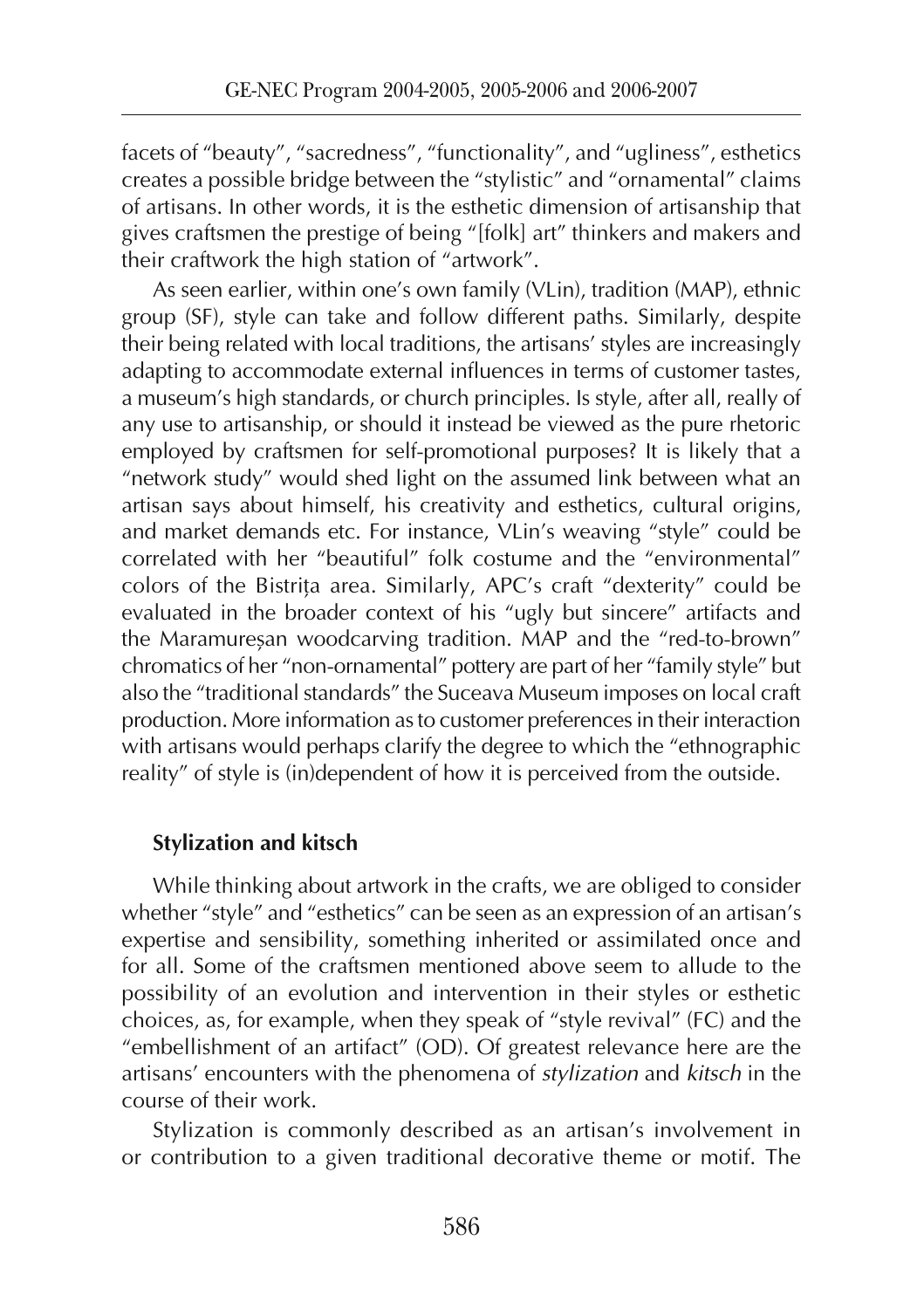woodcarver MPop recognizes that "sometimes" she "overlaps some traditional models or stylizes flowers in a geometric manner". In relation to her artifacts, the bulrush weaver AT speaks of "small innovations [in respect of tradition] or decorative items, such as stylized angels". "Flowers" and "geometric forms", as well as "filigree stars" are found in VKR's "stylized patterns" in her lace work. In his craftwork decoration, another woodcarver, APC, uses "different stylized plants". On his wind instruments, VL engraves "stylized butterflies", while (in woodcarving) AR's "incisions" are used, among other reasons, to reproduce the motif of a "Stylized Sun". A particularly "stylized" theme is that of "The Golden Hen with Chickens" (ceramic, IC), which is related to the well known archeological discovery of the fifth century AD "Treasure of Pietroasa".

With precise regard as to how an artisan "approaches folk art", other craftsmen indicate how, although concerned with stylization, they nonetheless know how to remain traditional. MJ says her weaving is "not yet stylized"; however, when she makes a "stylized *ie* [embroidered women's blouse]", MJ "keeps the *croi* [traditional cut in weaving]". Similarly, the weaver VLin claims she "maintains [traditional] lines" in terms of the use materials like cotton and velvet, even where "stylizing and simplifying", albeit with "no damaging modifications"; VLin thus also makes "traditional and stylized artifacts".

In these examples, stylization appears to reflect the aforementioned interdependence of artisans and tradition as regards their personal and/or ethnographic "styles". Here, however, this relationship is focused more on the influence a given folk culture comes to exercise – in terms of "patterns", "[traditional] cut", and "line" – over *its* craftsmen. Given the "materials" of this "ready-made" background, artisans are able to "overlap", "innovate", "simplify" – in a word, "stylize". Moreover, stylization appears to be a process of cultural change over time. The weaver AN has faced situations in which her clients refused to buy the folk costumes she makes that are in keeping with "150-year-old costumes", because, they say, they "are not traditional"; AN believes that over the years "the costumes were stylized", i.e. "changed", something these clients do not acknowledge. It is the "patina of time", in any case, that makes stylization possible, as opposed to the conservation of "family style" (which, in pottery, is equated with an ancestry of three [MAP] or five generations [FC]). Stylization, in other words, only occurs within a temporal interval in respect of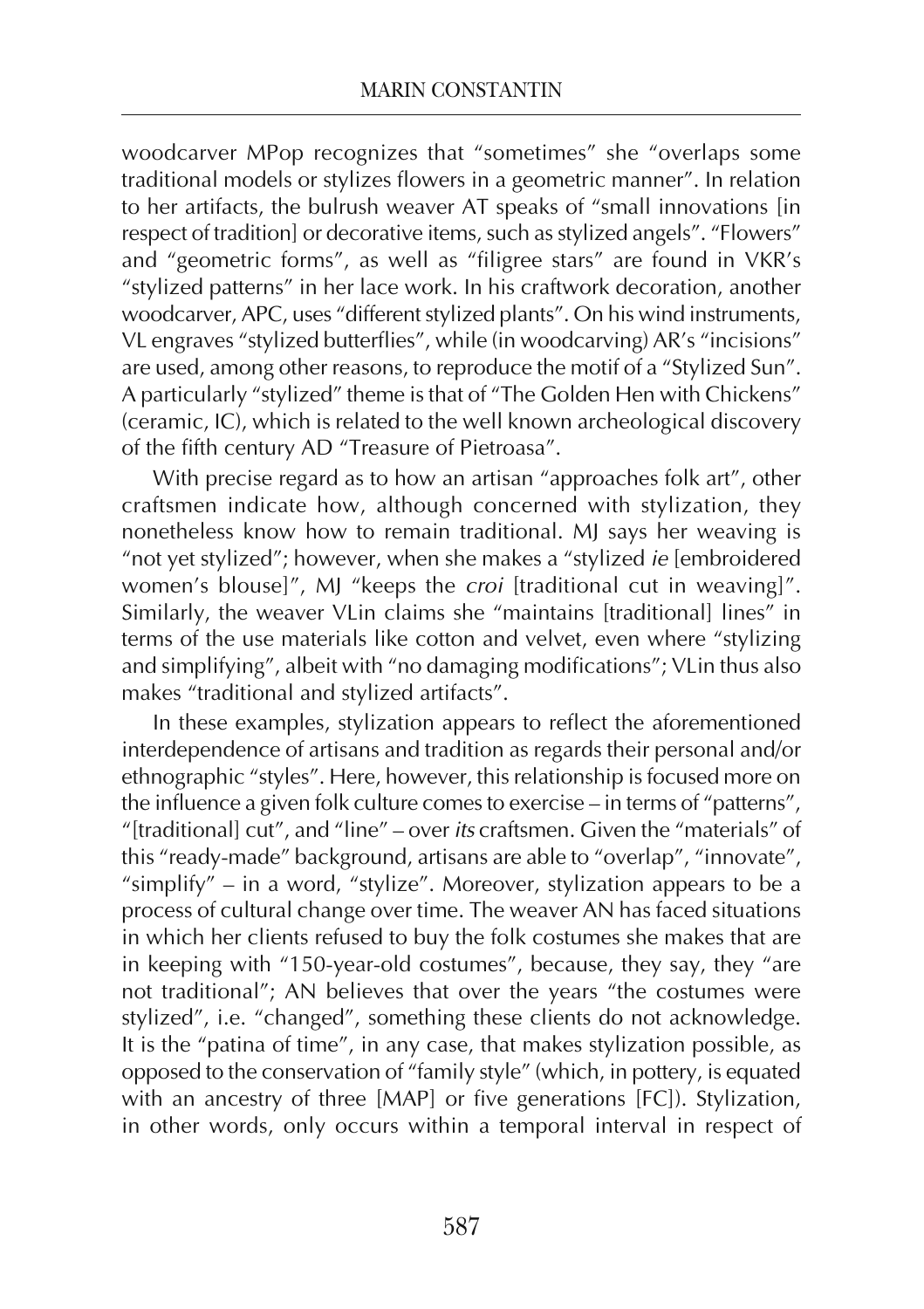traditionally-defined "styles" and with the agency of artisans, such as those professional artisans who eventually promote their own "styles".

Depending on the available data, stylization may partially support the regression analysis sketched out above with the aim of confirming or denying a particular craftsman's claim as to the ethnographic origin of his handwork and artifacts. MJ's *croi*, VLin's "[weaving] line", as well as AN's "conformity" with a half-century-long "stylistic" change in folk costume patterns, can also be seen as "clues" in this quest for authenticity in artisanship. In another sense, however, stylization is also responsible for the artisans' discretionary use of their crafts to produce "forms" and themes that become controversial for a vernacular feeling in folk art. Some of this "new artwork" is "geometrical" (MPop, VKR); it can still be kept in touch with a given tradition, and theoretically it also participates in the artisanal "abstraction" within craft symbolism. Other "stylized" themes, including the "naturalistic", "historical", or "spiritual" motifs mentioned above, are harder to categorize within traditional contexts; instead, they are susceptible to another "transformative" process in artisanship, that of "kitsch".

In terms of the particular cases in which it appears, kitsch forms part of a number of issues that describe the large array of phenomena associated with artisanship. One of the main connotations of kitsch relates to ideas like "falsity", "stealing", "[illegal] copying", and "[premeditated] namelessness". To EP, *kitsch* is simply "fake art"; he knows that, unfortunately, "few [clients] people are trained to be able to distinguish 'tradition' from 'kitsch'." CP is aware that to adapt tradition is "to enter the domain of kitsch" and that doing so entails the risk of no longer being allowed to participate in the traditional fairs held at museums. MPop thinks it is "kitsch only to copy [someone else's] patterns". A similar analogy between kitsch and copying in the crafts is given by SA, who believes that kitsch, although based on copies, consists of many a "misinterpretation" of tradition. According to VMold, "With the increase in the number of traditional fairs, honest people willing to eke out a living, or having learned something from their family tradition or a fair or a museum, feel… a calling [towards craftwork], but, receiving no advice from the museums, end up making kitsch"; opposed to the "painted plaster" items, VMold claims to "have restored" the traditional votive light; he applies his "monogram" to artifacts like votive icons and dowry chests, "unlike the kitsch-makers, who usually don't sign their objects, but only want to sell". Since current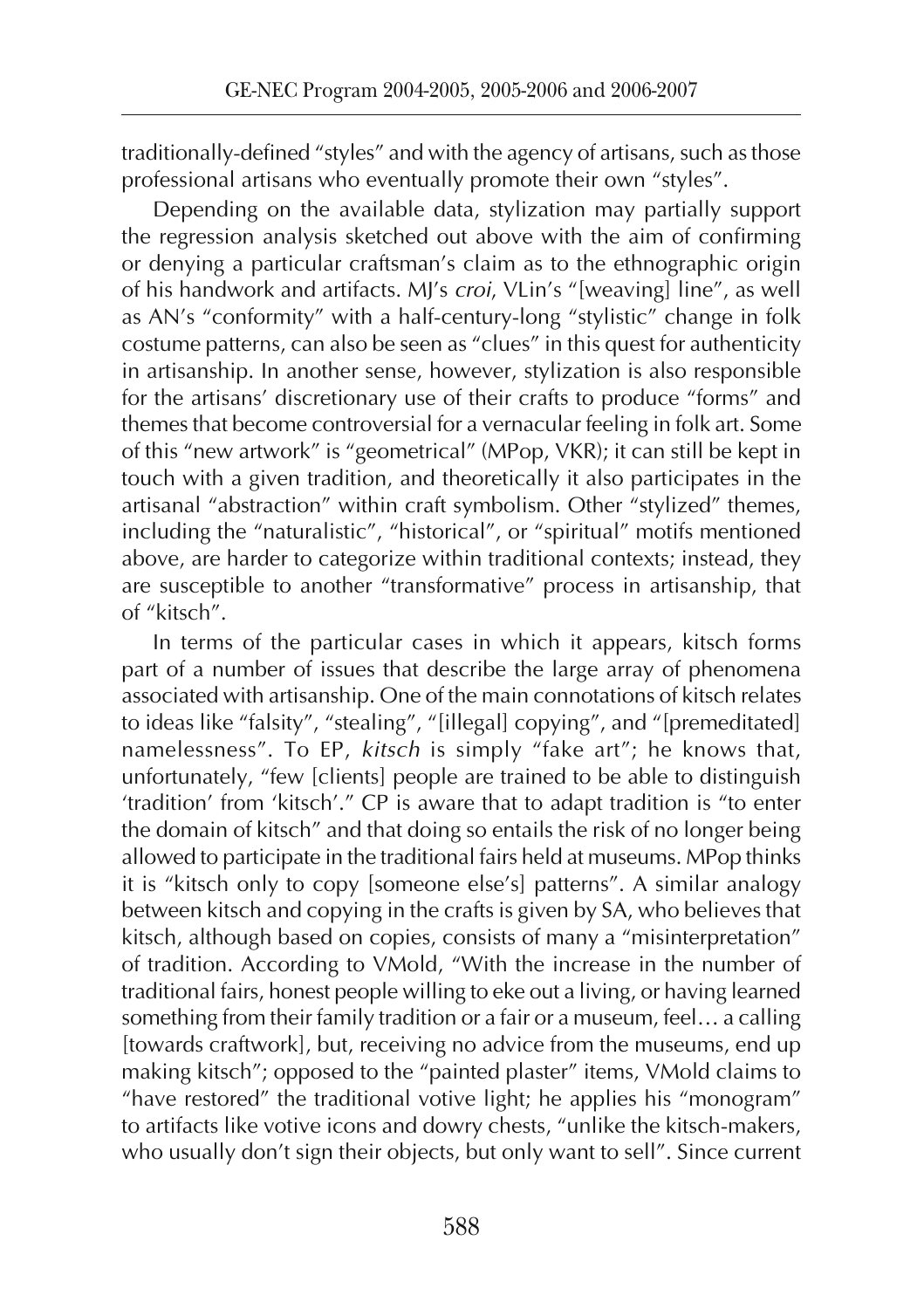legislation does not extend to craft copyright, VLin blames "the theft of [weaving] patterns" and "the kitsch that is invading the market".

Another semantic category of kitsch includes "dishonest competition", "cheapness", and "low quality". As emphasized by EP, kitsch has "nothing to do with tradition and folk art", and generally reflects the "unfair competition" [in artisanship]. In APC's opinion, traditional fairs were better under socialism than today, as "there is now the freedom to come with all kinds of kitsch", for example "plastic instead of wooden buckets". Unlike the "young artisans of today" (who "cultivate a lot of kitsch"), MJ says she was not allowed, during the [socialist] past, to commercialize artifacts without "the museum's approval"; all the same, the Astra Museum in Sibiu today still expects the craftsmen it invites to display their particular artifacts in front of houses from the corresponding ethnographic areas, with "kitsch not allowed to penetrate the museum"! NM complains about the low purchasing power of people today, who would "rather buy a loaf of bread" than artwork and who "are also tempted to buy [cheap] kitsch". According to FC, his "five-generations-old" family tradition in pottery was not in keeping with the craft cooperatives, with their "mass production of kitsch and low-quality products"; since "making commercial, kitsch pottery" is not the same as "doing precise craftwork, with respect for your tradition", FC believes that "instead of the cheap kitsch pottery, which many confuse for 'beauty', although it is really made of plaster, a [folk art] connoisseur will always pay more for a genuine [folk] art object." OD is confident the museums in fact establish "a certain set of values [in artisanship]", which is meant to support "the participation of those craftsmen who respect their traditions by not offering the [museum] public a low-quality commodity, or kitsch". With "people preferring to buy machine-made, instead of hand-crafted objects", VLin remarks skeptically about how "plenty of commodities and fine looking but worthless kitsch can be found at the markets, while our products are no longer in demand!"

As seen earlier, artisans like EP, FC, SA, and VMold are also concerned with the theme of "connoisseur *vs.* ignorant" in the context of the purchasing of folk art as opposed to kitsch. Incompatibility between the traditional "handwork" and the "machine-made" or "mass production" in craftwork is seen (by FC and VLin) as a "technical" basis for the artisanship *vs.* kitsch antithesis. The effectiveness of a kind of "museum empowerment" in distinguishing between artwork and kitsch (CP, MJ,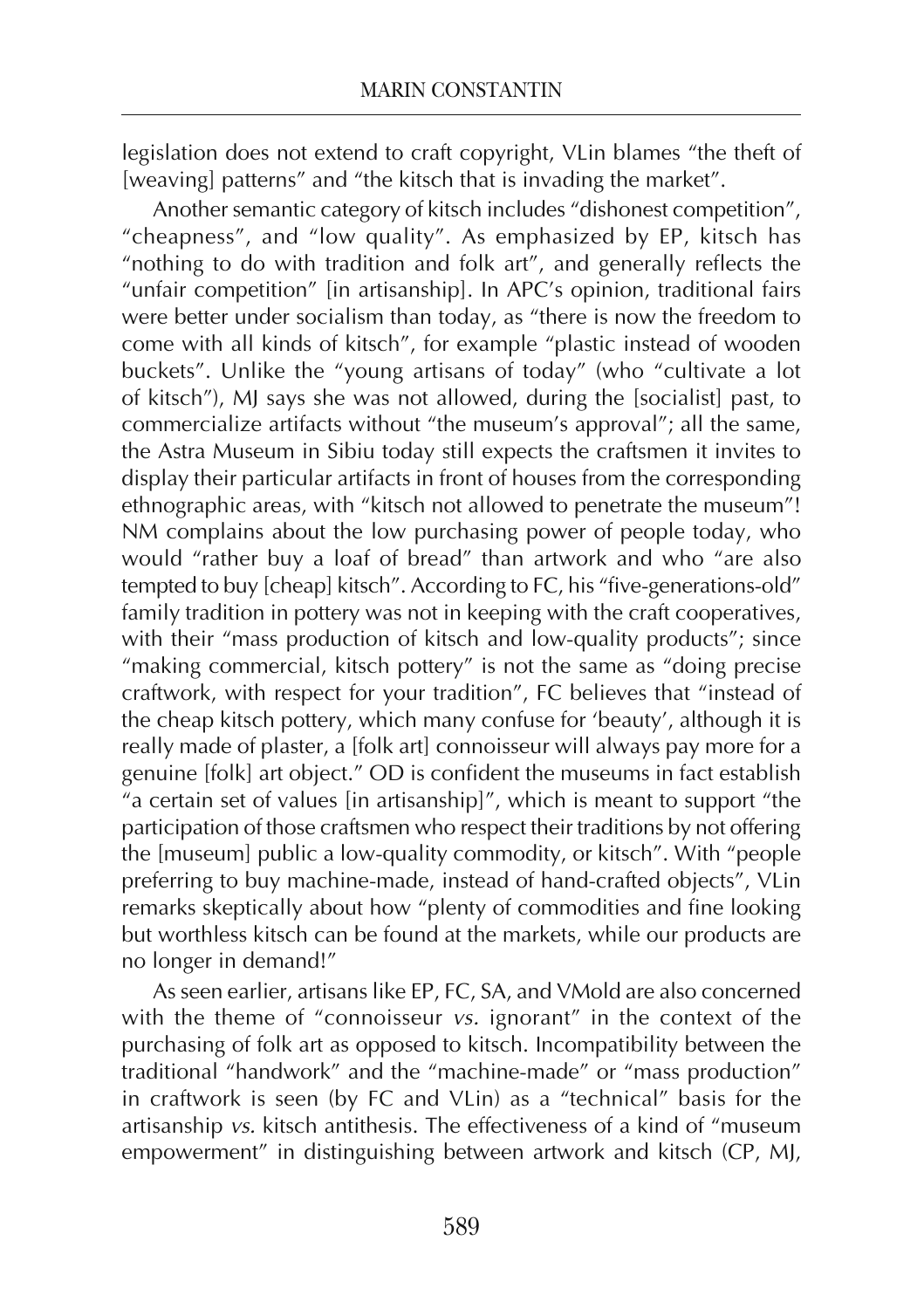OD) is another issue here, as well as the contrast with socialism, either as means of censorship against kitsch (APC, MJ) or as a framework that favored (through craft cooperatives) kitsch (FC).

Kitsch is also perceived and thought of in esthetic terms. Expressions like "fake art" (EP) and "misinterpretations [in artwork]" (SA) are equally suggestive of the "degeneration" that kitsch causes when compared to folk art. "Flowers" (APC) and "good looking" (VLin) objects are ironic terms used by artisans as a means of characterizing the "bad taste" of the kitsch-makers and probably also (EP, FC) of the customers as well. In particular, kitsch is controversial in terms of the very materials it is made from, as described by FC as "plaster pottery", and VMold as "plaster woodcarving".

History, politics, manufacture, the market, clients, mimesis and/ or esthetics are all relevant here to how kitsch emerges, develops, and competes with artisanship once the craftsmen become involved in the folk art trade. All the above perspectives upon kitsch are ethical; they essentially raise the issue of a "deviation" from (but on behalf of) the "real" artisanship. In terms of its legitimacy, kitsch seems to have developed from an indefinite state under socialism to what artisans condemn as corruption, fraud, and pollution in their crafts after 1989. If these labels are accurate, kitsch as an example of informality and piracy in artisanship can be correlated with other examples of the "secondary" economy in post-socialist Romania.

Museums are viewed by artisans as a necessary arbiter between what they, as embodiments of traditions, do, and what kitsch, as a "parasitical" epiphenomenon, as counterfeits. As already discussed, the ethnographic and folk art museums, by virtue of their specialization in collecting material vestiges of traditions and in holding traditional fairs, impose important criteria of craft representativeness and promote critical "standards" of artisanship. From case to case, these criteria and standards can be strict but also indulgent of kitsch. CB (director of the Astra Museum in Sibiu) argues in favor of his "high" standards in accepting only invited artisans, who, at the fairs, are expected to wear folk costumes specific to their areas; according to CB, this distinguishes real value in artisanship from the "mass of kitsch". At the Suceava Museum, a similar level of "protection" (cf. director CEU) is offered to the craftsmen faced with the "kitsch" offered by wholesalers, since "few people particularly want 'Marginea ceramics' or 'Rădăuţi ceramics' [pottery traditions from Northern Moldavia]", but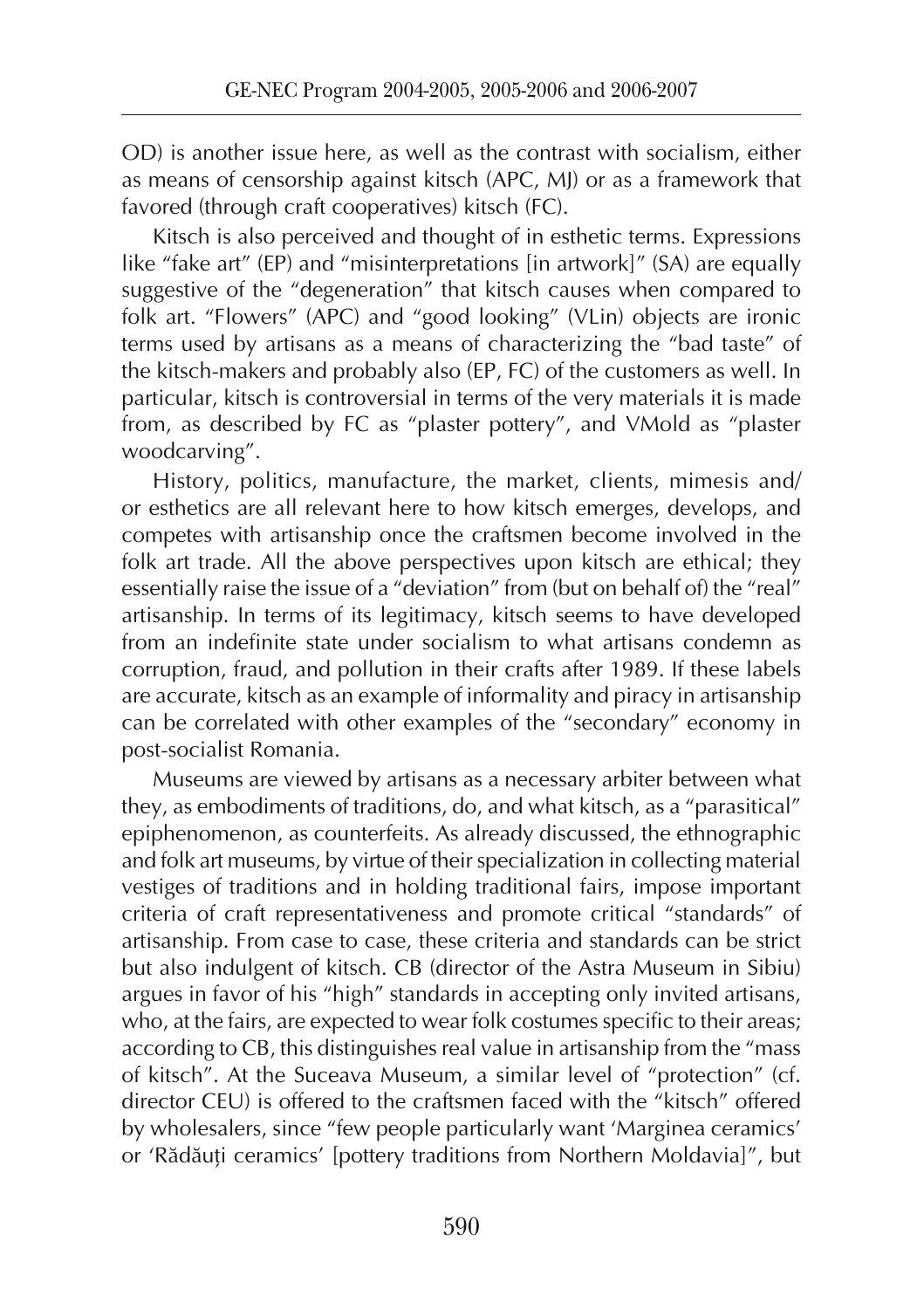instead "seek the functionality" of artifacts. In the case of the Timişoara Museum, the director IVP understands how "among the traditional artisans, you find not only [folk] art producers, but also traders"; although traders "have nothing in common with folk art", and instead "should be grouped together with kitsch and their participation in the museum fair refused", IVP says "they too must be allowed to exist!" To PP (director of the Village Museum), on the condition that the "transformation of tradition" does not "attract kitsch", it can be accepted by the museums; at the same, however, PP rhetorically questions whether originally the "educated people" also saw the peasant naïve painting icons as "kitsch"…

## **Conclusion**

In so far as the legendary narratives of customary-law villages, with their self-contained economies and ethnic cohesion, are consistent with contemporary analyses of authenticity, local patriotism, uniqueness, and guild-relatedness among artisans, anonymity in crafts is not only a metaphor or device of dating of the kind "once upon a time". It belongs, with all its legitimizing aura and "proof", to an ongoing process of (collective) identification, integration, and validation in a "modern" and changing world.

Likewise, present-day family associations, trademarks, and handmade signatures in artisanship may account for the issues of originality, national ethos, mass production, and competition, thus revealing the emerging emphasis on craft paternity in post-socialism. It sheds light on the private basis of either the craftwork or the artwork, as well as within the workshops and traditional fairs.

In contemporary Romania, the anonymous and private values of artisans do not exist in a state of mutual exclusion, but rather in alternation. They make up variable sets of arguments, claims, imagery, knowledge, "rights", wisdom, etc. in accordance with ethnographic variability itself. From another perspective, the authoritative artisanship echoes the craftsmen's extended involvement in the market network that ethnographic museums and municipalities establish in cities. To a certain extent, the governmental management of "folk culture" in Romania by means of ethnography and public administration reifies and promotes what the artisans call their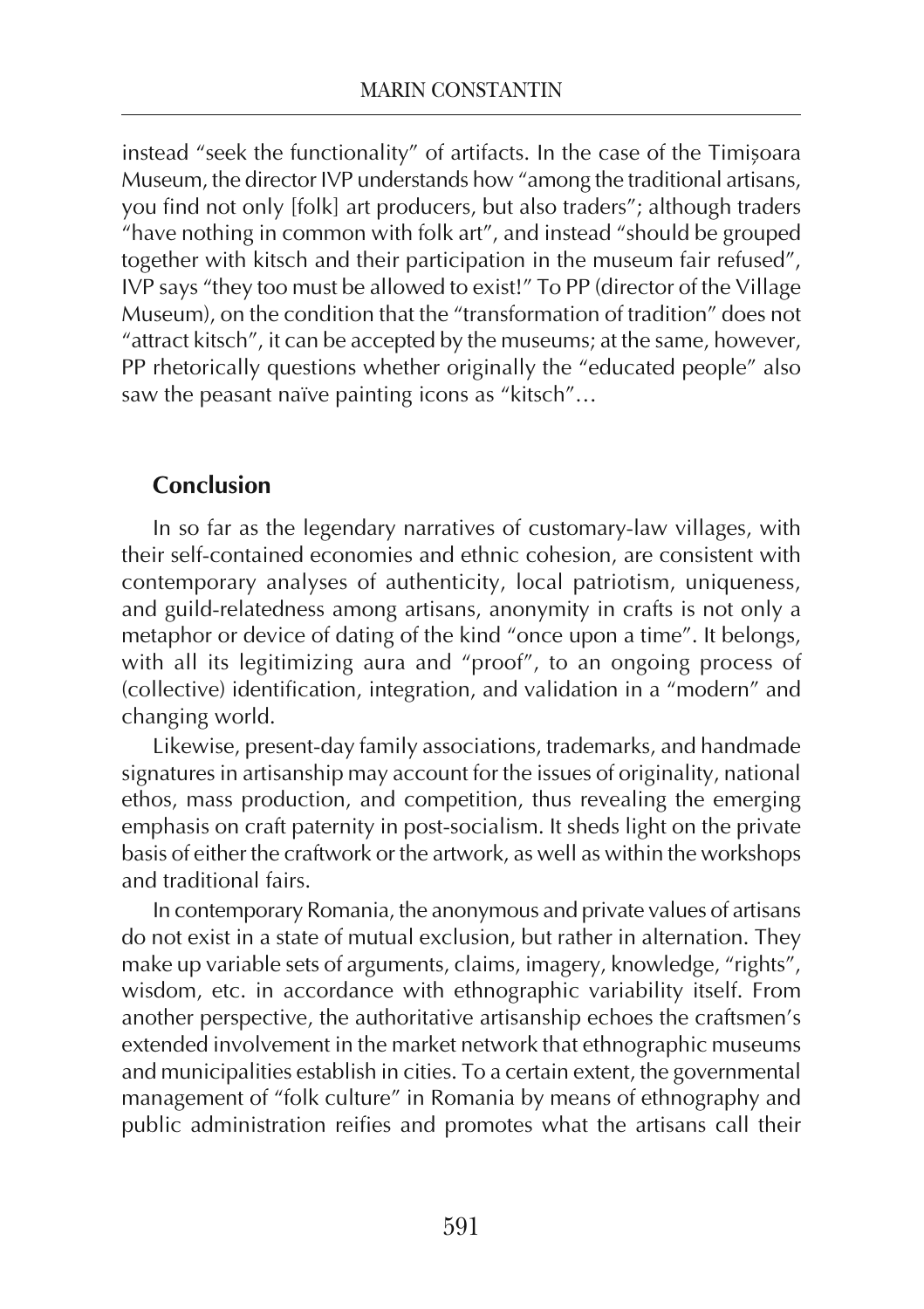"anonymous" empowerment, mission, or vocation. (Anonymity is here generally congruent with "public" policies).

Private authorship, however, would have probably remained unknown, or underdeveloped, at the level of a local subsistence economy and under a totalitarian and centralist system of government. With the open commerce of today, artisanship has received important resources of "revitalization" – within a rural and urban pattern of exchange that also bears organizational and auctorial relevance.

Is there any relationship between the craftsmen's traditional, innovative, and client-made representations? One might infer that all the aforementioned symbolic repertories in practice form part of the cultural system within which artisanship takes place; in so doing, they become hard to classify in terms of "ethnographic" *vs.* "non-ethnographic", "pure" *vs.* "contaminated", "elaborate" *vs.* "naïve", etc. These dichotomies, while plausible in individual cases, appear to lose their consistency in light of the artisans' negotiation between their local traditions and external criteria or "tastes" as to what "folk culture" is. One artisan (NM) calls himself an "interpreter of folk art", who, "like a folk music singer that collects old melodies from the village in order to pass them on", "interprets the 'melodies' of icons…", namely "icons enjoyed by peasants in the past and by gentlemen today". The woodcarver ZMB believes that "folk art is traditional: we all [artisans] have the same roots…"; she also attempts "to use the rules of folk art by following its line"; at the same time, ZMB says she "developed" her own fine arts "side", which "does not represent folk art"; above all, ZMB retains her "freedom to create", while her clients have "the freedom to choose". The "interpretation of [icon] 'melodies'" (by NM) and the "[free] use of rules" (by ZMB) generally express the synthesis of the *customary*, the *personal*, and the *public* in the realm of folk art.

From the perspective of the museums, which generally remain dedicated to their folk heritage policies, protecting artisans is their professional duty; ethnographic traditions, artisanship, and folk art museums appear to be building and defending a kind of "cultural niche" with selective interrelationships, ethics, and boundaries. Nevertheless, these same museums are also interested in "greater revenues from the increased visitor numbers to more folk fairs". With its cortege of sins, kitsch cannot be left *ante portas*, for it is the hybrid demands of folk art consumption that also lead to the consumption of kitsch.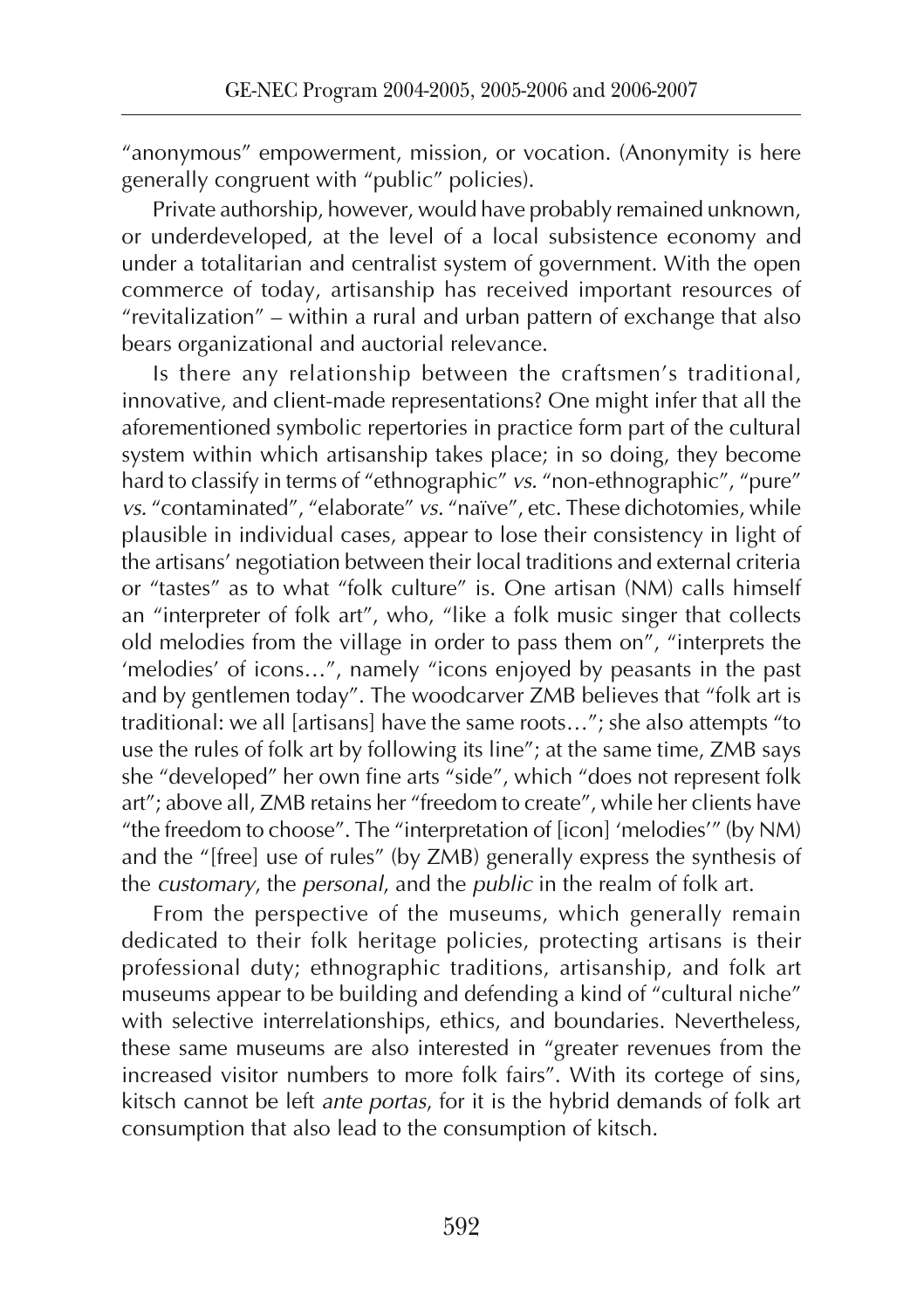The "folk" niche of traditions, artisans, and museums needs, as a result, to coexist with extraneous tastes, practices, and "objects" that make up the hidden and yet flourishing world of kitsch. Kitsch may also be seen as a "transformation" from within folk art, since it is promoted (through various aspects of "stylization") by craftsmen more focused on their clients than their local "customs". To a large degree, however, the artisans' symbolic and stylistic creativity helps them establish maps and locations to serve their sense of traditional distinctness, harmony, permanence, etc. The kitsch-makers (more precisely, "those people whose work bears the stigma of kitsch") lack a comparable feeling of ethnographic integration and that "instrumentarium of belonging" made up of authorship, representativeness, and style in the crafts.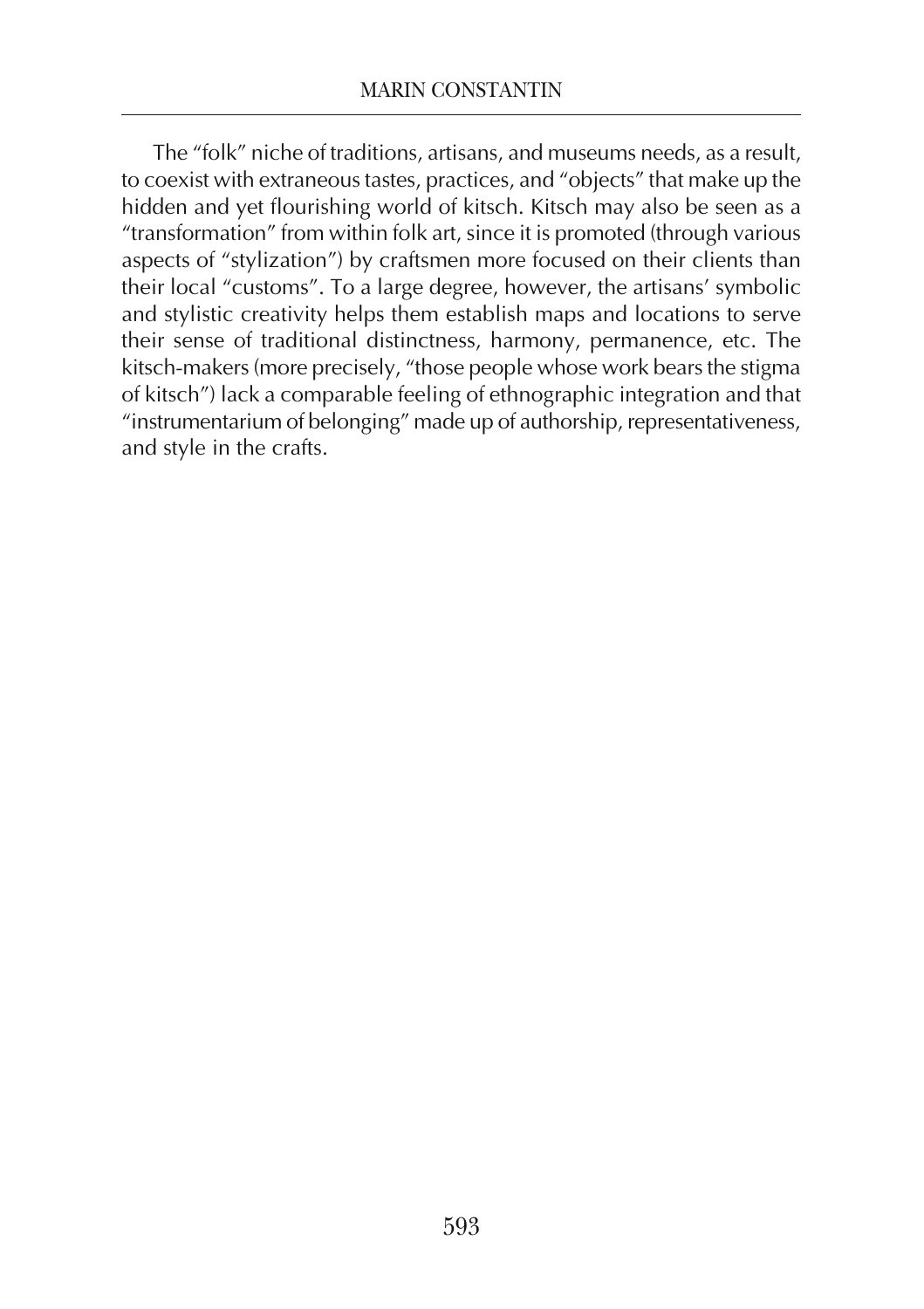### **LIST OF ARTISANS CITED**

- AD: Ana Domnariu (Weaving, Tilişca, Sibiu County, born 1947, Romanian, Orthodox)
- AF: Arpad Fabian (Pottery, Corund, Harghita County, Transylvania, born 1960, Hungarian, Catholic)
- AG: Ana Grunzu (Maize leaf weaving, Tomeşti, Iaşi County, Moldavia, born 1955, Romanian, Orthodox)
- AN: Adriana Nemeş (Weaving, Cluj, Transylvania, born 1960, Romanian, Orthodox)
- APC: Alexandru Perţa Cuza (Woodcarving, Târgu Lăpuş, Maramureş County, Transylvania, born 1945, Romanian, Orthodox)
- AR: Avram Roşca (Woodcarving, Bălăceana, Suceava County, Moldavia, born 1959, Romanian, Orthodox.
- AT: Alice Torella (Bulrush weaving, Târgu-Mureş, Transylvania, born 1980, Hungarian, Reformat)
- CP: Costel Popa (Pottery, Horezu, Vâlcea County, Oltenia, born 1961, Romanian, Orthodox)
- DC: Dorel Codoban (Violin making, Roşia Lazuri, Bihor County, Transylvania, born 1946, Romanian, Orthodox)
- DG: Dan Gherasimescu (Woodcarving, Curtea de Argeş, Muntenia, born 1958, Romanian, Orthodox)
- DM: Daniel Martalogu (Wooden miniature carving, Bucharest, born 1948, Romanian, Orthodox)
- EM: Elena Milieş (Icon painting, Piteşti, Argeş County, Muntenia, born 1950, Romanian, Orthodox)
- EP: Eugen Petru (Pottery, Vlădeşti, Vâlcea County, Oltenia, born 1962, Romanian, Orthodox)
- ES: Elisabeta Stângaciu (Wood carving, Băbeni, Vâlcea County, Moldavia, born 1956, Romanian, Orthodox)
- EU: Elena Ursache (Icon and Egg painting, Slătioara, Suceava County, born 1968, Romanian, Orthodox)
- EV: Eleonora Voloşciuc (Maize leaf weaving, Chiperceni-Orhei, Republic of Moldova, born 1965, Moldavian, Orthodox)
- FB: Florin Bejinari (Icon and Egg-painting, Rădăuți, Moldavia, born 1961, Romanian, Orthodox)
- FC: Florin Colibaba (Pottery, Rădăuţi, born 1956, Romanian, Orthodox)
- FM: Floare Moldovan (Shoemaking, Runcu Salvei, Bistriţa County, Transylvania, born 1935, Romanian, Orthodox)
- GC: Grigore Ciungulescu (Pottery, Oboga, Olt County, born 1926, Romanian, Orthodox)
- GS: Genoveva Sauciuc (Egg painting, Gemenea, Suceava County, Moldavia, born 1949, Romanian, Orthodox)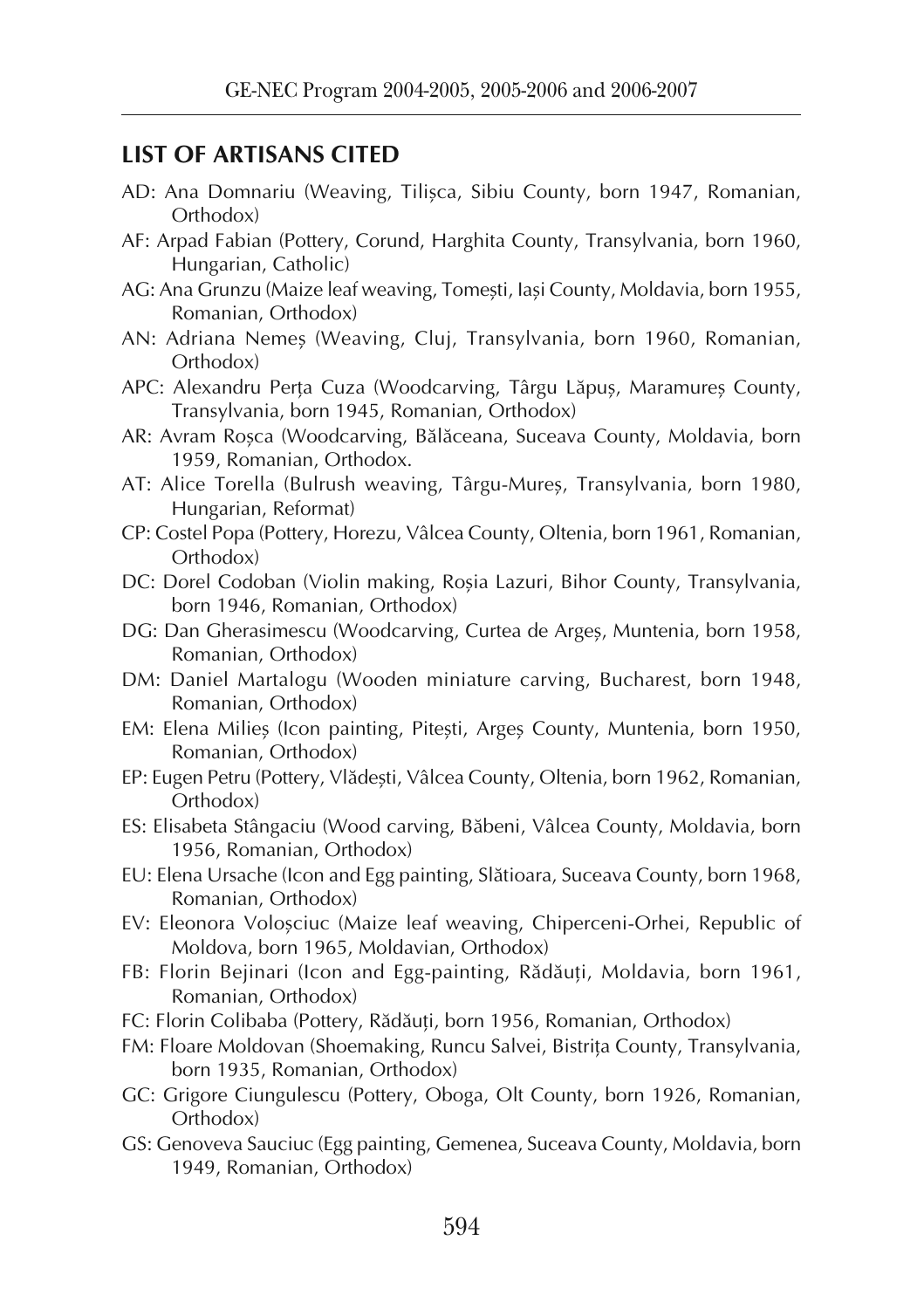- GV: Gheorghe Vingărzan (Sheepskin coat making, Jina, Sibiu County, born 1954, Romanian, Orthodox)
- IA: Ioan Albu (Mask making, Timisesti, Neamt County, Moldavia, born 1948, Romanian, Orthodox)
- IB: Ion Bălan (Woodcarving, Rotaria, Iaşi County, Moldavia, born 1966, Romanian, Orthodox)
- IBen: Ilie Benta (Woodcarving, Bârsana, Maramures County, Transylvania, born 1950, Romanian, Orthodox)
- I & EM: Ion and Elena Miuţoiu (Pottery, Horezu, Vâlcea County, Oltenia, born 1971 and 1973 respectively, Romanian, Orthodox)
- IG: Iulia Goran (Embroidery, Breaza, Muntenia, born 1950, Romanian, Orthodox)
- IM: Ioan Maric (Naïve art painting, Bacău, Moldavia, born 1953, Romanian, Orthodox)
- IMold: Iosef Moldovan (Copperwork, Pleşa, Suceava County, born 1938, Romanian and Polish ethnic identity, Catholic)
- IP: Ioan Paloş (Pottery, Horezu, Vâlcea County, Oltenia, born 1957, Romanian, Orthodox)
- I & ŞBor: Ioan and Ştefan Borodi (Woodcarving, Budeşti, Maramureş County, Transylvania, born 1972 and 1969 respectively, Romanian, Orthodox)
- LP: Laurențiu Pietraru (Pottery, Horezu, Vâlcea County, Oltenia, born 1969, Romanian, Orthodox)
- MAP: Marioara-Angelica Pascaniuc (Pottery, Marginea, Suceava County, Moldavia, born 1971, Romanian, Orthodox)
- MD: Maria Dinea (Weaving, Păniceni, Cluj County, Transylvania, Romanian, Orthodox)
- MDen: Máthe Dénes (Pottery, Corund, Harghita County, Transylvania, born 1952, Hungarian, Catholic)
- MG: Maria Ghişe (Weaving, Poiana, Sibiu County, Transylvania, born 1934, Romanian, Orthodox)
- MJ: Maria Jebelean (Weaving, Timişoara, Transylvania, born 1935, Romanian, Orthodox)
- MM: Mariana Marcovici (Weaving, Timişoara, Transylvania, born 1957, Romanian, Orthodox)
- MN: Marioara Negură (Egg painting, Vatra Moldoviţei, Suceava County, born 1968, Romanian, Orthodox)
- MP: Margareta Petrescu (Weaving, Bucharest, born 1948, Romanian, Orthodox)
- MPop : Monica Popescu (Woodcarving, Bucharest, born 1963, Romanian, Orthodox)
- MR: Mariana Răileanu (Hemp weaving, Buftea, Muntenia, born 1959, Romanian, Orthodox)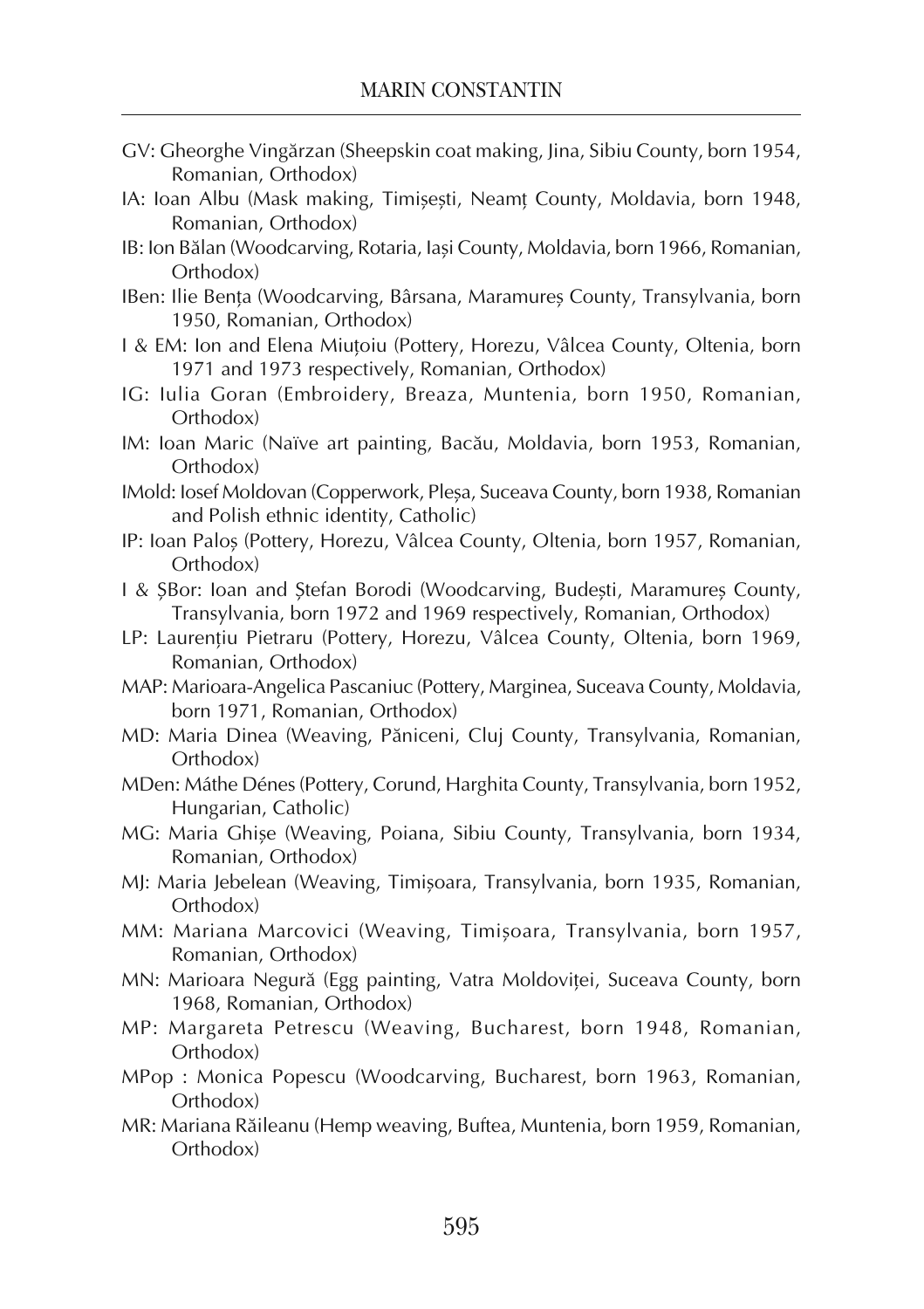- ND: Nicolae Diaconu (Ceramics, Ţibăneşti, Iaşi County, Moldavia, born 1955, Romanian, Orthodox)
- NM: Nicu Muntean (Icon painting, Vinerea, Alba County, Transylvania, born 1949, Romanian, Orthodox)
- OD: Olimpia Dimitriu (Pottery, Bucharest, born 1960, Romanian, Orthodox)
- PC: Pavel Caba (Woodcarving, Nerej, Vrancea County, Moldavia, born 1937, Romanian, Orthodox)
- PG: Petru Godja (Woodcarving, Valea Stejarului, Maramureş County, Transylvania, born 1935, Romanian, Orthodox)
- PS: Pavel Stăruială (Copper work, Nerej, Vrancea County, Moldavia, born 1929, Romanian, Orthodox)
- SA: Sonica Apalaghiei (Woodcarving, Săveni, Botoşani County, Moldavia, born 1962, Romanian, Orthodox)
- SB: Sânziana Baciu (Icon painting, Bucharest, born 1959, Romanian, Orthodox)
- SF: Sandor Fazekas (Horn and bone carving, Lunca Ozum, Covasna County, born 1953, Transylvania, Hungarian, Reformat)
- ŞC: Ştefan Csukat (Ceramics, Suceava, born 1964, Hungarian and Romanian ethnic identity, Orthodox)
- ŞT: Ştefan Truşcă (Pottery, Româna, Olt County, Oltenia, born 1955, Romanian, Orthodox)
- TB: Traian Brânduşa (Weaving and leather processing, Salba, Bistriţa County, Transylvania, born 1933, Romanian, Orthodox)
- TBâr: Toader Bârsan (Woodcarving, Bârsana, Maramureş County, Transylvania, born 1944, Romanian, Othodox)
- TBus: Teodor Busnea (Wind instrument making, Râmnicu-Vâlcea, Muntenia, born 1950, Romanian, Orthodox)
- TE: Toader Egnătescu (Woodcarving, Suceava, Moldavia, born 1957, Romanian, Orthodox)
- TP: Toader Pop (Woodcarving, Bârsana, Maramureş County, Transylvania, born 1936, Romanian, Orthodox)
- TR: Toma Rapa (Woodcarving, Nerej, Vrancea County, Moldavia, born 1920, Orthodox)
- VA: Vera Andronic (Weaving, Mănăstirea Humorului, Moldavia, born 1959, Romanian, Orthodox)
- VB: Vasile Borodi (Hat making, Sârbi, Maramureş County, Transylvania, born 1954, Romanian, Orthodox)
- VBâr: Vasile Bârsan (Woodcarving, Bârsana, Maramureş County, Transylvania, born 1940, Romanian, Orthodox)
- VKR: Violeta Karmen Roman (Lace work Feldioara, Braşov County, Transylvania, born 1955, Romanian, Orthodox)
- VL: Valeriu Leonov (Wind instrument making, Tulcea, Dobrodja, born 1964, Romanian, Orthodox)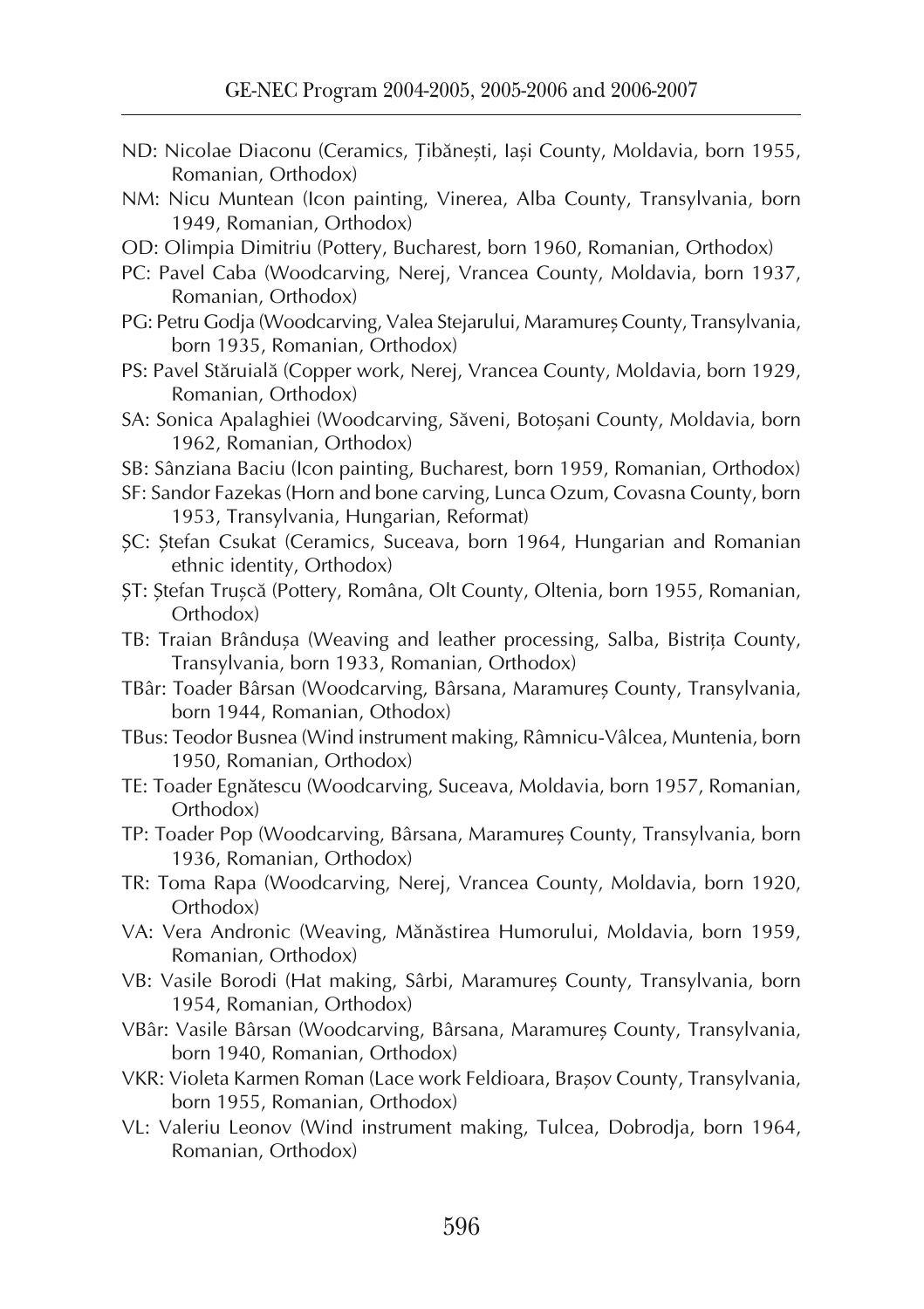- VLin: Virginia Linu (Weaving, Salba, Bistriţa County, Transylvania, born 1970, Romanian, Orthodox)
- VM: Valentin Matraş (Basketry, Vorona, Botoşani County, Moldavia, born 1958, Romanian, Orthodox)
- VMold: Vasile Moldoveanu (Woodcarving, Moreni, Muntenia, born 1952, Romanian, Orthodox)
- VT: Vasiu Tericean (Pottery, Obârşia, Hunedoara County, Transylvania, born 1935, Romanian, Orthodox)
- ZMB: Zina Manesa-Burloiu (Woodcarving, Braşov, Transylvania, born 1970, Romanian, Orthodox)

## **LIST OF MUSEUM DIRECTORS CITED**

CB: Corneliu Bucur (Director of the Astra Museum, Sibiu) CEU: Constantin Emil Ursu (Director of the Suceava Museum) IVP: Ioan Viorel Popescu (Director of the Timişoara Museum) PP: Paulina Popoiu (Director of the Village Museum, Bucharest)